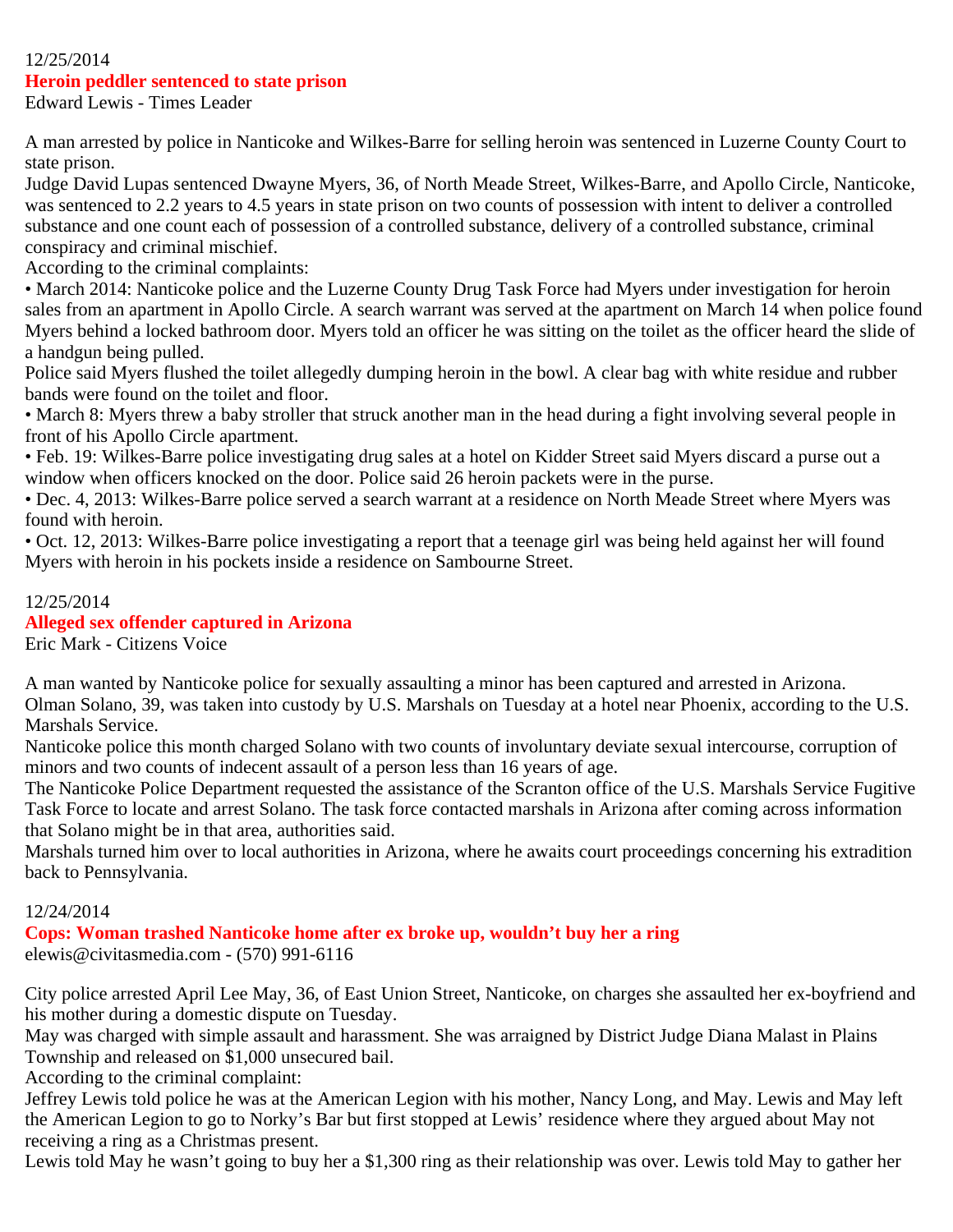belongings from his house.

May left and went to Norky's Bar while Lewis returned to the American Legion.

Lewis told police he arrived him with his mother to find May sitting on the rear porch. He entered his residence finding it had been thrashed with a Christmas tree and Santa knocked over, and a broken ceiling fan, the complaint says. May became irate and grabbed the hair of Long who, in return, grabbed May.

#### 12/21/2014

## **911 call leads to meth lab bust in Nanticoke**

emark@citizensvoice.com

A Nanticoke woman who called 911 to report she had overdosed on drugs was first rescued, then arrested on Saturday. Nanticoke police gave the following account, in a criminal complaint:

Cheryl Kemper, 31, called emergency dispatchers at about 1:30 p.m. and said she had taken too much "meth," had a chemical burn on her arm and a blood clot moving in her arm. She also said her 13-year-old son was in the home and was experiencing shortness of breath.

When police arrived at the home, at 248 Apollo Circle, they smelled a strong chemical odor, located Kemper and her son and evacuated them from the building.

Officers searched the home, looking for anyone else who might be injured. They did not find anyone there, but in Kemper's bedroom, in plain view, they observed items that police say are often used for the manufacturing of methamphetamine, such as funnels with white residue, a measuring cup, hypodermic needle caps, filter material and a garbage bag that held a two-liter soda bottle.

Kemper and her son were taken to Geisinger Wyoming Valley Medical Center for treatment and observation. Luzerne County Children and Youth Services was notified regarding the welfare of the boy.

Kemper told police that she had been part of a group with four other people, all of whom fled the home on Saturday. She purchased pseudoephedrine for one of the men in the group to use to cook methamphetamine and allowed him to use her home for the process. In exchange, he gave her meth for her own use, she said.

Kemper's two children, ages 12 and 8 at the time, were present during two previous drug manufacturing sessions, according to the criminal complaint.

Kemper was charged with possession of a controlled substance, possession with intent to deliver a controlled substance, criminal conspiracy, endangering the welfare of a child, possession of drug paraphernalia, possession of precursor chemicals with intent to manufacture a controlled substance and unlawful manufacture of methamphetamine in a structure where a child under 18 is present.

She was arraigned before Magisterial District Judge James Dixon on Saturday and sent to Luzerne County Correctional Facility in lieu of bail.

Newport Township and Kingston police, the Luzerne County Drug Task Force and the Nanticoke Fire Department and EMS assisted.

Police continue to investigate. Anyone with information is asked to call Nanticoke police at 570-735-2200 or dial 911.

## 12/21/2014

## **911 call leads police to suspected meth lab in Nanticoke**

jomalley@civitasmedia.com

Police say a woman calling 911 to report she'd overdosed on drugs Saturday led officers to a suspected meth lab in her Apollo Circle apartment.

Cheryl Lee Kemper, 31, of Nanticoke, told Luzerne County 911 Saturday afternoon she had taken too much "meth," had a chemical burn on her arm, could see a blood clot moving in her arm and her 13-year-old son was experiencing shortness of breath, according to a criminal complaint.

Responding officers immediately noticed an odor of chemicals upon entering the residence, police say, and so removed both Kemper and her son from the apartment.

Police say the odor, which could be smelled from a "considerable distance," was characteristic of the process of manufacturing methamphetamine, causing irritation of the eyes, skin and throat. In Kemper's bedroom, the complaint says, police located two funnels with white residue, a measuring cup with residue, hypodermic needle caps, filter material and a 2-liter bottle containing white solids and other moist materials.

A state police Clandestine Laboratory Response Team removed these materials from the apartment along with Coleman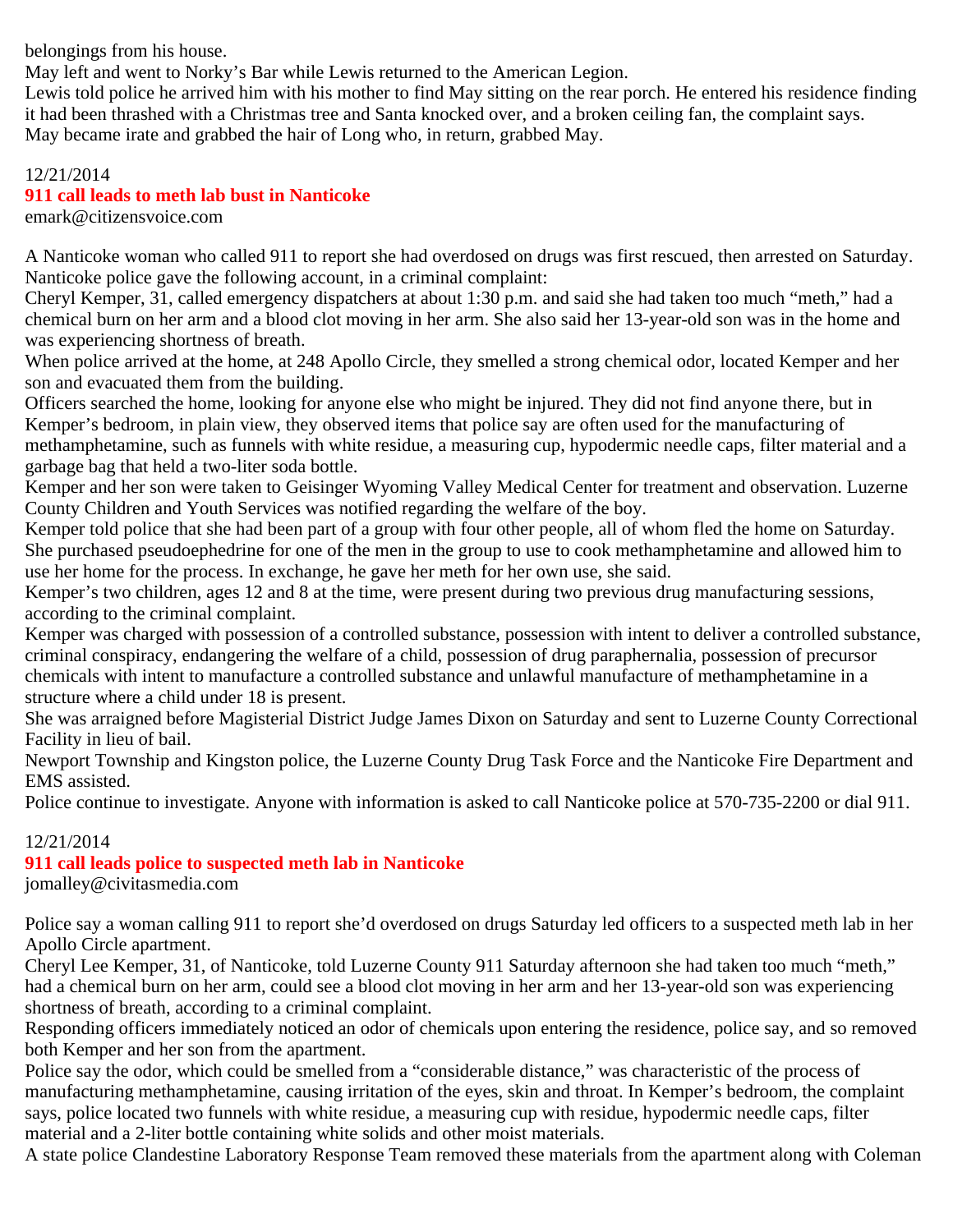fuel, pseudoephedrine and other bi-products and precursor materials for methamphetamine, police say.

When questioned, Kemper allegedly told police she allowed her friend to cook meth in her apartment and also purchased some of the necessary materials in exchange for quantities of the finished product.

Kemper and her son were both transported to Geisinger Wyoming Valley Medical Center. Luzerne County Children and Youth Services were contacted and responded to the hospital.

According to the complaint, Kemper said at least three other people and her two children were present during the manufacturing process.

The complaint says Kemper was charged with possession of precursor chemicals with intent to manufacture a controlled substance, manufacture of methamphetamine in a structure with a child under 18 present, five counts of conspiracy, one count of possession of a controlled substance, one count of possession of drug paraphernalia, a single count of possession with intent to deliver and one count of endangering the welfare of children.

Court records indicate she was scheduled for arraignment at 8:30 p.m. before District Judge James M. Dixon, and was held at Luzerne County Correctional Facility for lack of \$75,000 bail.

## 12/18/2014

## **Nanticoke man arrested for shooting in Wilkes-Barre**

elewis@civitasmedia.com

A Nanticoke man was arraigned Thursday on charges he shot a woman in the head near Gordon Avenue in South Wilkes-Barre last week.

Michael Angelo Foschini Jr, 25, of West Main Street, was charged with two counts each of aggravated assault and simple assault, and one count each of possession of marijuana and reckless endangerment. He was arraigned by District Judge Donald Whittaker in Nanticoke and jailed at the Luzerne County Correctional Facility for lack of \$250,000 bail. Foschini was arrested by city police and Nanticoke police when he began driving away from his residence at about 4:30 p.m. Wednesday.

Police believe the woman, a 19-year-old, was shot in the head with a .22-caliber rifle. She survived her injuries. According to the criminal complaint:

The woman told police Foschini picked her up in the area of Academy Street and Carey Avenue and drove to the end of Willow Street, near an abandoned building and Gordon Avenue.

She claimed they were arguing about money Foschini felt she owed him.

Foschini told the women to get out of his vehicle and became more angry because she was taking too long, the complaint says.

The woman claimed Foschini went to the trunk area of his car and emerged with a long black gun she described as a rifle. She stood outside the car claiming Foschini told her he wasn't going to hurt her and the rifle was a pellet gun, according to the complaint.

Police said in the complaint Foschini shot the woman in the head and drove away.

The woman attempted to go into the abandoned building and made her way to a residence on Academy Street. She was transported to Geisinger South Wilkes-Barre and then Geisinger Wyoming Valley Medical Center where she underwent surgery, police said.

Police said they recovered evidence near the abandoned building and the area where the woman was shot.

A preliminary hearing is scheduled on Dec. 23 before District Judge Rick Cronauer in Wilkes-Barre.|

Anyone who has information about the shooting is asked to call Wilkes-Barre police detectives at 570-208-4222.

## 12/16/2014

# **Cops: Nanticoke woman allegedly beat mother bloody**

smocarsky@civitasmedia.com

A city woman has been charged in connection with an attack on her mother, police said.

Officers responded to the area of Lee Mine and South Hanover streets at about 10:18 p.m. Sunday for a report of a woman screaming, yelling and saying she fell out of a vehicle. The female caller was "belligerent" to the Luzerne County 911 dispatcher, saying, "you'll figure it out," according to court papers.

Police found Kimberly Wojciechowski, age not released, in the area of East Union and South Market streets running toward West Ridge Street. She was out of breath, had blood on her face, hands and clothing and told police she was beat up by her daughter, court papers state.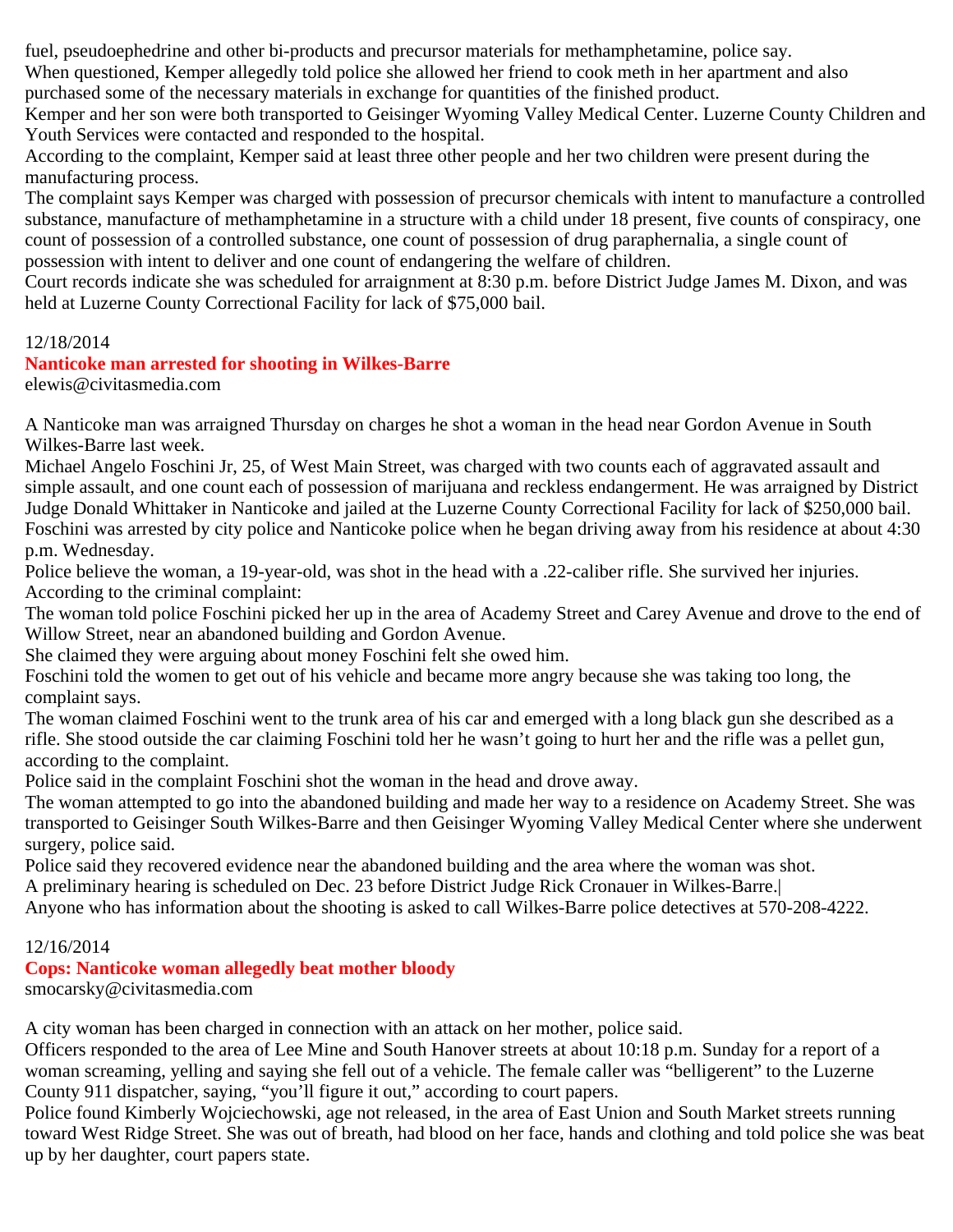Nanticoke EMS was dispatched, but Wojciechowski refused treatment. At first, she would only tell police she did not want her daughter to go to jail, but then related that she had been away for a few days and, when she returned home, her daughter became enraged and began hitting her in the face.

Police said Wojciechowski was unsteady on her feet, had bloodshot eyes and exhibited signs of drunkenness and was transported to the police station.

Police then interviewed Wojciechowski's daughter, Kailey Wojciechowski, who told them her mother had not been home for several days and that she was concerned about her. She told police she then saw her mother on Lee Mine Street in a pickup with a bunch of males, that the vehicle pulled away and her mother fell out.

Police said they observed fresh blood stains on Kailey Wojciechowski's sweatshirt and jeans and asked where they came from. She allegedly responded that they came from her mother.

Police said Kimberly Wojciechowski's injuries were not consistent with falling out of a vehicle and arrested Kailey Wojciechowski pursuant to probable cause arrest in domestic violence cases.

Kailey Wojciechowski, 19, of West Washington Street, Nanticoke, was charged with simple assault, harassment and disorderly conduct She was arraigned before District Judge Joseph Carmody and released on \$5,000 unsecured bail. Her preliminary hearing is scheduled for 1:45 p.m. Jan. 7 before District Judge Donald Whitaker in Nanticoke.

## 12/13/2014

# **Nanticoke pharmacy robbed at gunpoint Friday**

Eric Mark - Citizens Voice

An armed man robbed a pharmacy in Nanticoke on Friday morning, according to police.

The robbery happened shortly after 9 a.m. at Spotanski's Pharmacy, 243 S. Prospect St., according to Nanticoke police. A man walked into the store armed with a handgun and demanded the prescription drugs Suboxone and Xanax, as well as cash from the register, police said.

The suspect ran out of the store and was last seen fleeing east on East Green Street, according to police.

He is described as a male of average build, about 6 feet tall, wearing a black pullover sweater with big white letters that spell out SOUTH POLE. He also wore blue jogging pants with white stripes down the sides, black gloves and his face was covered with a hood and mask. The weapon used in the robbery was a black or blue pistol, police said. Anyone with information about this robbery is asked to call Nanticoke police at 570-735-2200 or dial 911.

## 12/13/2014

# **Nanticoke man who fled crash scene facing charges**

Eric Mark - Citizens Voice

Hanover Township police plan to charge a Nanticoke man who they say fled the scene of a two-vehicle accident Thursday night.

The accident happened at about 9 p.m. on Hanover Street, near Front Street. A vehicle driven by Eric Legins, 28, of Nanticoke, collided with another vehicle, according to police. The driver of the other vehicle was taken to Geisinger Wyoming Valley Medical Center for treatment of injuries from the accident. Legins fled the scene of the crash and was later located at his home, police said.

Legins' driver's license is suspended because of a DUI, according to police, who said charges against Legins are pending further investigation.

The police news release did not list the name or gender of the injured driver, or give details of the driver's injuries or medical condition. Calls to Hanover Township police seeking further information on Friday were not returned by press time. Hanover Street was closed in both directions after the accident and the media was not allowed access to the accident scene Thursday night.

12/12/2014

# **Luzerne County judge revokes parole, sends Nanticoke man to jail**

jomalley@civitasmedia.com

A man accused of leading police on a pursuit that ended in a three-car crash last month is back in prison on a 2012 charge of eluding arrest.

Douglas Arthur Johnson, 52, of Nanticoke, had his parole revoked Friday in a hearing before Luzerne County Judge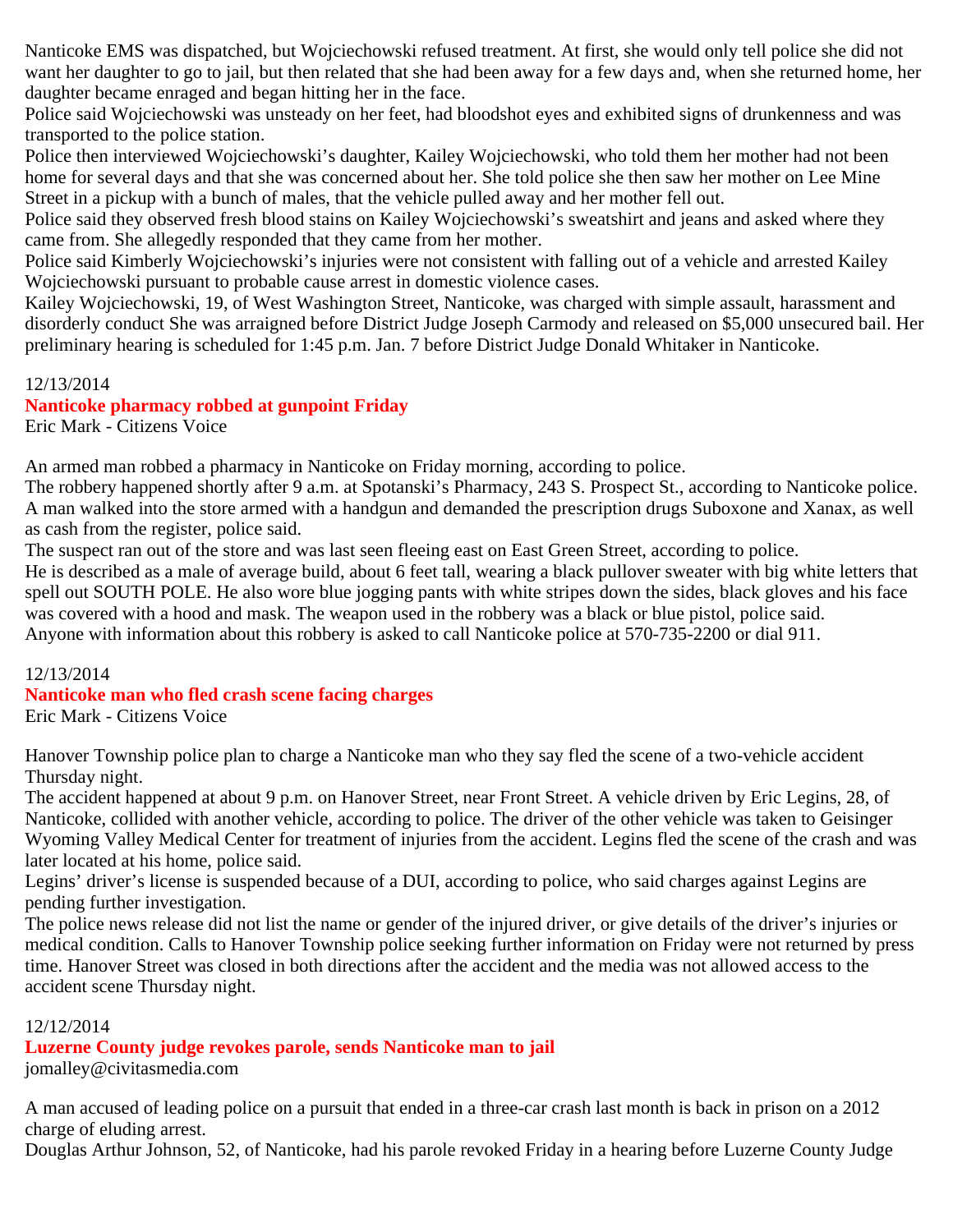Lesa S. Gelb.

He will now serve the remainder of a six-to-12 month sentence for eluding police who were seeking him on a protection-from-abuse order violation in June of 2012.

Johnson was released from prison on May 28 after serving the required six month minimum.

Hanover Township police arrested Johnson on Nov. 7 when police say Johnson, who was driving a Dodge Nitro, led them on a pursuit through Wilkes-Barre after they attempted to stop him.

The chase ended near the intersection of River and Market streets where Johnson crashed into a Hyundai Elantra and a Toyota Corolla, police say. Two people were treated for injuries from the crash at Geisinger Wyoming Valley Medical Center.

Johnson faces charges of theft, receiving stolen property, fleeing or attempting to elude police, reckless endangerment, reckless driving, careless driving and two counts of accidents involving injury in the alleged pursuit.

Ashley police also have filed charges of robbery and criminal conspiracy against Johnson, alleging he assaulted an elderly woman and stole her purse on Oct. 25, before fleeing in a stolen Ford Escape.

Wyoming police say Johnson stole the Ford from a used car dealership on Wyoming Avenue the day before, allegedly taking it for a test drive and never returning.

Court documents indicate Johnson is awaiting a preliminary hearing on theft, criminal mischief and driving with a suspended or revoked license charges out of Wyoming.

Plains Township police allege Johnson, along with Marshall Dyer III, 47, of Edwardsville, robbed the Plains Meat Market on Hudson Street on Oct. 21.

Dyer was later arrested on Maffet Street and arraigned on criminal conspiracy charges.

Township police charged Johnson with robbery following his arrest in November.

Police officers from Hanover Township, Ashley, Wyoming and Plains Township appeared Friday in court to offer testimony against Johnson, but were never afforded the opportunity.

Court documents indicate a warrant for Johnson's arrest was issued in late September after he failed to appear for a hearing on arson charges stemming from a 2013 vehicle fire in Nanticoke.

Johnson is scheduled to go to trial next week on chop shop charges.

## 12/11/2014 **Burglar doomed himself with 911 call, police say**

Eric Mark - Citizens Voice

A Nanticoke man who police say committed a string of burglaries in Luzerne County in August was arraigned and sent to jail on Tuesday.

State police investigated multiple similar residential burglaries between Aug. 5 and Aug. 25, according to a criminal complaint against Daniel Olshefski, 26, of 11 Burnett St., Nanticoke. Seven burglaries in three weeks were reported in Plymouth Township, Plymouth Borough, Union Township and Nanticoke, police said.

In a strange twist, Olshefski set into motion the wheels of his own arrest when he called 911 to report that he saw a man fleeing the scene of one of the burglaries, apparently to divert suspicion, according to the criminal complaint.

Olshefski gave his name to an emergency operator who took his 911 call, and a police investigation revealed that he had been pulled over for erratic driving in Larksville on Aug. 14, police said. From there, the investigation revealed that Olshefski was under suspicion of committing a burglary in Exeter, in which a check stolen from a home was cashed in his name, according to the criminal complaint.

Olshefski, when interviewed by police in the presence of a public defender, eventually admitted to committing the burglaries and gave details of the crimes that only the perpetrator was likely to know, police said. He also pointed police to the location of stolen jewelry that he tossed over a guard rail of Interstate 81, police said. Officers found the jewelry in the spot where Olshefski said he tossed it, according to police.

Olshefski is charged with multiple felony counts of burglary and theft by unlawful taking and summary counts of criminal mischief. He was arraigned on Tuesday before Magisterial District Judge Donald Whittaker and sent to Luzerne County Correctional Facility in lieu of bail.

A preliminary hearing before Whittaker is scheduled for 1 p.m. on Dec. 17.

## 12/11/2014

**Nanticoke residents alerted to phone scam**

Eric Mark - Citizens Voice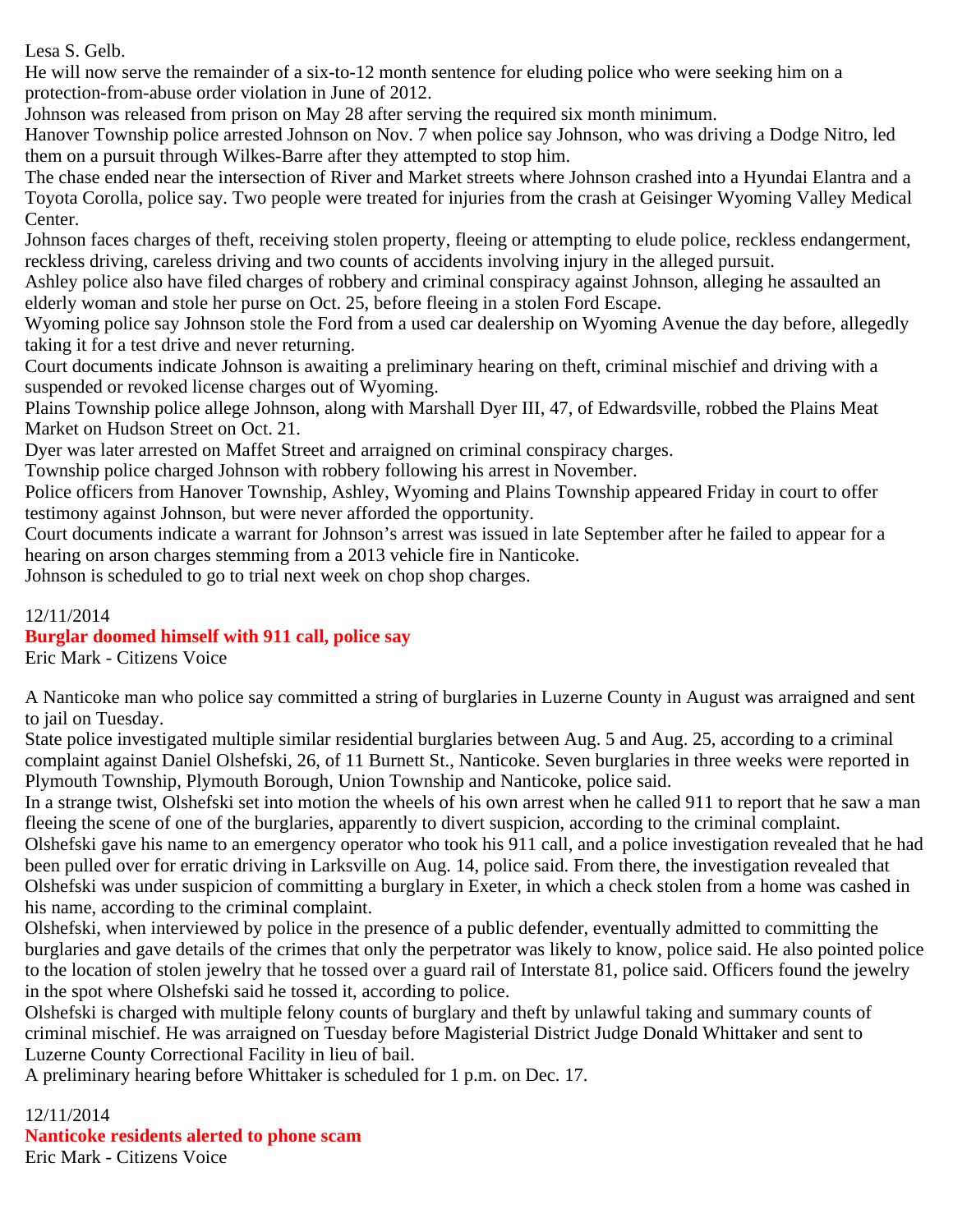Nanticoke police warned city residents of a possible phone scam in which callers falsely claim to be part of the Nanticoke Fire Department.

Police have received complaints from residents who said someone has been calling them at home, claiming to be from the Nanticoke Fire Department and offering to clean the chimney. The callers are persistent and rude, residents told police.

The Nanticoke Fire Department does not call residents and solicit them to have their chimneys cleaned, police said. Anyone who receives a call should dial 911 to report the incident, according to police.

12/2/2014

West Nanticoke man pleads guilty to vehicular homicide **bkalinowski@citizensvoice.com, 570-821-2055 @cvbobkal**

A West Nanticoke man pleaded guilty to vehicular homicide charges on Tuesday morning in Luzerne County Court and was immediately sentenced to a minimum of three years in state prison.

John D. Ward, 23, pleaded guilty to a charge of homicide by vehicle while driving under the influence in connection with a fatal crash last year on the Sans Souci Parkway in Hanover Township.

Luzerne County Judge Lesa Gelb sentenced him to three to six years in state prison.

Hanover Township police allege Ward rear-ended the vehicle of 68-year-old Nanticoke resident Daniel Markowski on April 10, 2013, causing Markowski to be ejected from his vehicle as it rolled over. Markowski died the next day in the hospital.

"He certainly acknowledged his responsibility from the time that it happened," Ward's attorney Vito Deluca said afterward. "He has a great degree of remorse."

Investigators say Ward had been drinking 24-ounce cans of beer and smoking marijuana and was racing against a motorcycle at speeds nearing 80 mph before the crash.

A 17-year-old girl who was in Ward's vehicle also sustained minor injuries, police said.

Luzerne County Deputy District Attorney Chester Dudick said the plea agreement was acceptable to Markowski's family.

"These cases are difficult because they are not intentional homicides, but we understand how devastating they are to the victim's family," Dudick said. "They would have preferred not to be in this situation at all, but they were satisfied with the outcome."

## 11/27/2014

## **Police: Man sexually assaulted 6-year-old**

Jacob Seibel - Citizens Voice

A Nanticoke man was hit with numerous felony charges for sexually assaulting a 6 -year-old girl for about the last two years, according to an arrest affidavit.

Jayson S. Montanez, 28, of 209 W. Church St., was charged Monday with two counts of involuntary deviate sexual intercourse with a child, two counts of aggravated indecent assault of a child, two counts of indecent assault of a person of less than 13 years-old and related charges.

The mother of the victim called Nanticoke police July 5 saying her daughter had told her Montanez sexually assaulted her.

Police interviewed the victim on July 9. Police said the girl knew the difference between the truth and a lie. Police asked the girl how high she could count. She said to 100. Police then asked her how many times the assaults happened, and she sighed and said in "a defeated voice" Montanez assaulted her "a lot," detailing to authorities what Montanez allegedly had done to her.

Montanez remains free on \$100,000 unsecured bail set by Magisterial District Judge Donald Whittaker. His preliminary hearing is slated for 1 p.m. Dec. 3 before Whittaker.

## 11/25/2014

**Nanticoke man waives hearing on purse robbery, pursuit charges** elewis@civitasmedia.com

A Nanticoke man accused of stealing a purse from an elderly woman in Ashley and initiating a pursuit with police in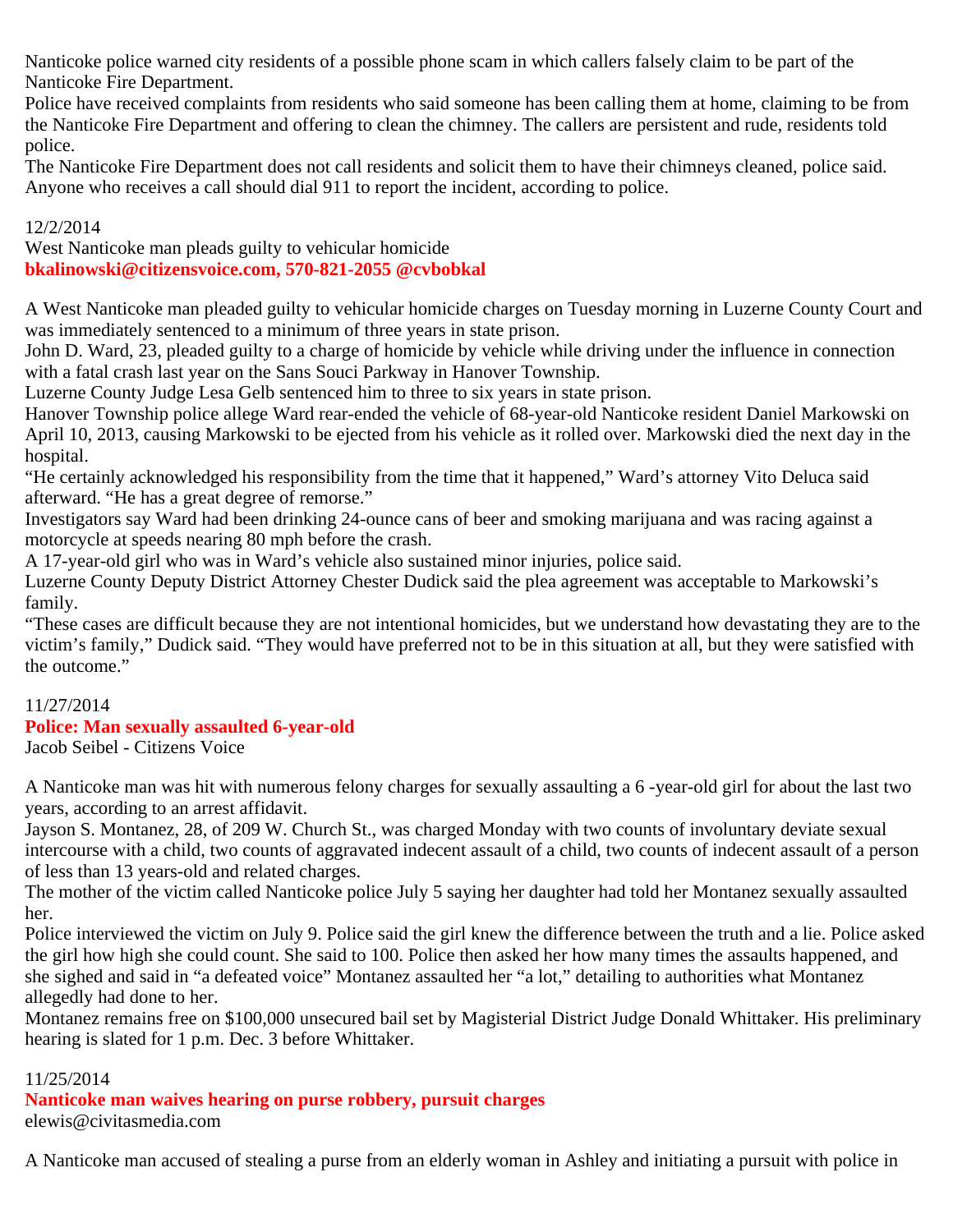Hanover Township and Wilkes-Barre that ended in a crash waived his right to a preliminary hearing before District Judge Joseph Halesey Tuesday morning.

Douglas Johnson, 52, kept quiet when asked by a reporter if he wanted to apologize to the two people injured in a three vehicle crash at River and Market streets, Wilkes-Barre, on Nov. 7.

Johnson was sent back to the Luzerne County Correctional Facility where he remains jailed for lack of \$265,000 total bail on four criminal cases in four municipalities.

Here are the charges facing Johnson, according to the criminal complaints:

Oct. 21: Plains Township police charged Johnson and Marshall Dyer III, 47, of Edwardsville, with robbing Plains Meat Market on Hudson Road.

Oct. 24: Wyoming police charged Johnson with stealing a Ford Escape from City Auto, a used car lot on Wyoming Avenue. Johnson took the Ford for a test drive and failed to return the vehicle.

Oct. 25: Ashley police alleged Johnson, a passenger in the stolen Ford, approached an elderly woman in a parking lot in the 100 block of North Main Street. Johnson "proceeded to assault her by pushing her in her car and striking her and slamming her body against the car seat," the complaint says.

Johnson struggled with the woman before running away with her purse. The driver of the Ford picked up Johnson on Brown Street.

Nov. 7: Hanover Township police attempted to stop Johnson driving a Dodge Nitro. Johnson initiated a pursuit into Wilkes-Barre crashing into a Hyundai Elantra and a Toyota Corolla at River and Market streets. Two people in the Hyundai and Toyota were injured and treated at Geisinger Wyoming Valley Medical Center.

At Tuesday's proceeding before Halesey, Johnson waived his right to preliminary hearings.

Charges of robbery and criminal conspiracy filed by Ashley police, and charges of theft, receiving stolen property, fleeing or attempting to elude police, reckless endangerment, reckless driving, careless driving and two counts of accidents involving injury filed by Hanover Township police were sent to court.

Preliminary hearings on the charges filed by police in Wyoming and Plains Township are scheduled at a later date.

#### 11/20/2014

## **Four arrested in methamphetamine bust**

elewis@civitasmedia.com

Drug agents with the state Office of Attorney General Bureau of Narcotics Investigation and Nanticoke police arrested four people on charges they were cooking methamphetamine inside a residence on Lewis Road.

Authorities said they served a search warrant at 17 Lewis Rd., allegedly finding sodium, lithium, ammonia nitrate, plastic tubing, funnels, glassware, red phosphorous and pseudeophedrine. The search warrant was obtained for the residence in an ongoing investigation of methamphetamine manufacturing in the area, according to charges filed. Charged were:

Carissa Marie Beck, 27, 17 Lewis Road, Hunlock Township, seven counts of possession with intent to manufacture a controlled substance, and one count each of possession of a controlled substance, criminal conspiracy with intent to manufacture a controlled substance and risking catastrophe.

Kevin Lee Vernovage, 47, 17 Lewis Road, seven counts of possession with intent to manufacture a controlled substance, and one count each of possession of a controlled substance, criminal conspiracy with intent to manufacture a controlled substance and risking catastrophe.

Paul Blazick, 48, 17 Lewis Road, two counts of possession with intent to manufacture a controlled substance and a single count of criminal conspiracy with intent to manufacture a controlled substance.

Barry Blazick, 50, 17 Lewis Road, two counts of possession with intent to manufacture a controlled substance and a single count of criminal conspiracy with intent to manufacture a controlled substance.

Beck and Vernovage were arraigned by District Judge Michael Dotzel in Wilkes-Barre Township and jailed at the Luzerne County Correctional Facility for lack of \$75,000 bail each.

Paul Blazick and his brother, Barry Blazick, were jailed for lack of \$50,000 bail each.

Paul Blazick and Barry Blazick allegedly admitted to obtaining pseudeophedrine and giving it to Vernovage in exchange for methamphetamine. Beck admitted to obtaining the cold medication and crushing pills to cook methamphetamine, according to the criminal complaints.

#### 11/15/2014

**Thanksgiving burglary suspect faces felony gun charge**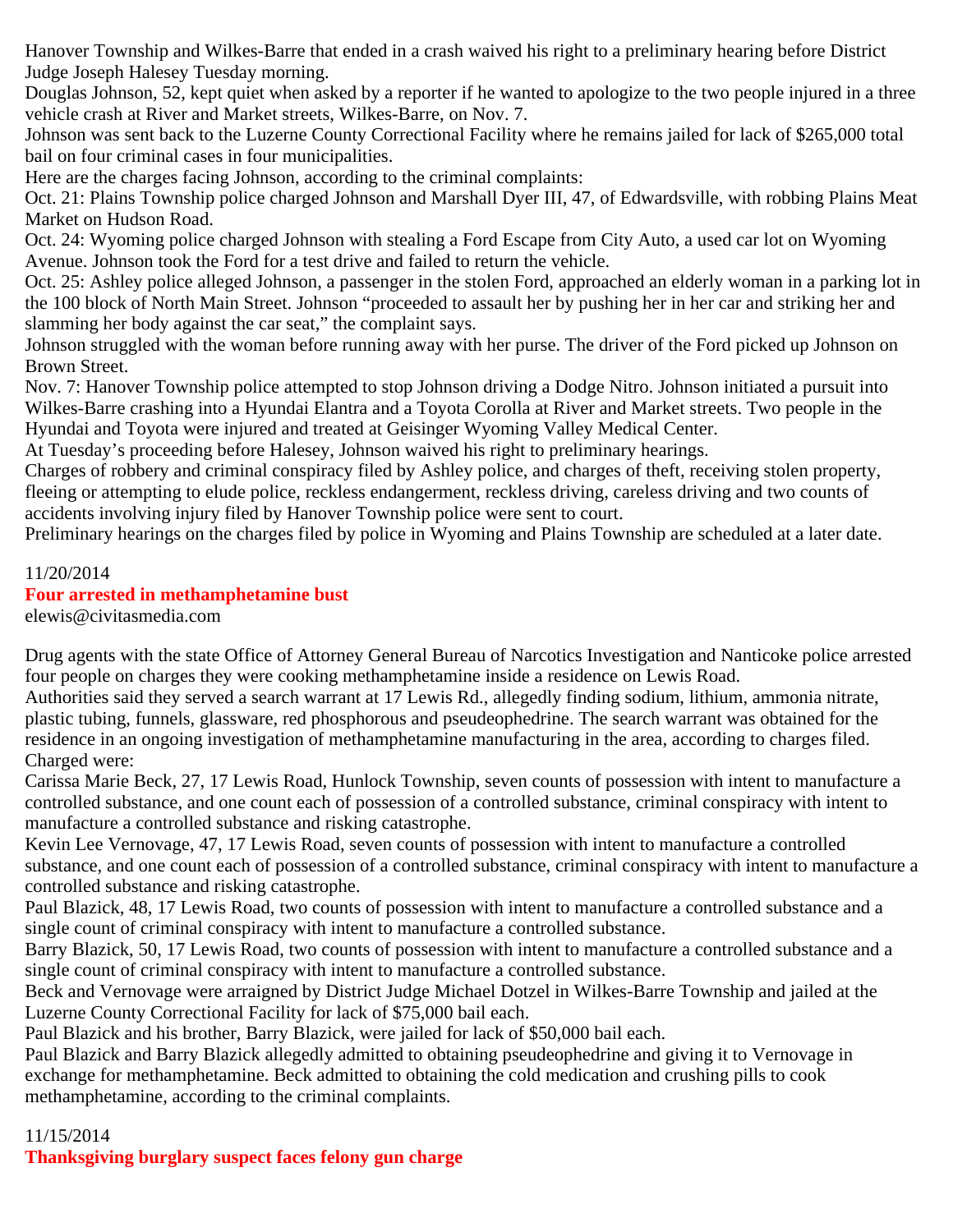#### jseibel@citizensvoice.com

Already awaiting trial for a Thanksgiving Day burglary in Nanticoke, one of the accused was hit with a felony gun charge for a rifle police said he stole during the break-in and hocked at a pawnshop.

State and Nanticoke police said Earl Hoopingarner, now 29, ransacked and looted the home of Krystle Lampman at 201 Enterprise St., Nanticoke on Nov. 28, 2013 while Shane Hempel, now 26, served as a lookout. Hempel admitted to his and Hoopingarner's roles following their arrests in December.

Janice Hempel, 23, also awaits trial for her role in connection with the burglary for receiving stolen property. She testified against her brother, Shane Hempel, and her boyfriend, Hoopingarner, at her May 12 preliminary hearing, saying the two men came home the night of the burglary with duffle bags of stolen goods.

Arrest papers indicated she cooperated with police because she didn't want to sit in jail anymore "for stuff they did." In hopes of being released from the Luzerne County Correctional Facility, Janice Hempel on Jan. 18 told investigators about a pawnshop in the area where Hoopingarner sold a television, jewelry and a rifle that were stolen from Lampman's home, and authorities were able to track down the gun.

Although she said prosecutors did not offer her anything in exchange for her testimony, Magisterial District Judge Donald Whittaker modified her bail to \$100,000 unsecured at the end of the hearing and she was released from Luzerne County Correctional Facility.

The information Janice Hempel testified to led police to charge the two men for theft, conspiracy to commit theft and two counts of receiving stolen property. Hoopingarner was also charged in February with multiple counts of identity theft for using Lampman's credit cards, which were stolen during the burglary.

Now, authorities tacked on a felony charge of person not to possess or use firearms for the rifle Hoopingarner allegedly stole and pawned. Hoopingarner had a video arraignment before Whittaker on Friday from the Luzerne County Correctional Facility, where Hoopingarner remains jailed on what is now \$350,000 straight cash bail. He has a second preliminary hearing for the gun charge slated for 1:15 p.m. Nov. 19 before Whittaker.

Whittaker bound 21 charges against Hoopingarner and 16 against Hempel over to the Luzerne County Court of Common Pleas on May 28 following two days of testimony at a joint preliminary hearing for the defendants. All defendants in the case await trial.

# 11/14/2014

# **Man faces charges after fleeing police pursuit**

Jacob Seibel - Citizens Voice

Newport Township police were clocking speeders in a 35 mph zone Oct. 29 on Roberts Street when a motorcycle zipped by doing 80 mph.

The driver, identified as 22-year-old Eddie Vega-Pagan, turned right on Prince Street leading toward Nanticoke, then looked over his shoulder as police flipped on their emergency lights and sounded the siren, police said.

The driver was doing 100 mph now, weaving in and out of traffic and passing vehicles in oncoming lanes, and police stopped their pursuit because Pagan's recklessness could have jeopardized public safety, police said.

Police were able to get the motorcycle's registration number, which came back to the owner of Kus New and Used Tires in Wilkes-Barre. Police learned that the owner had sold the motorcycle to one of his employees. Police said the fleeing driver had the helmet's face shield up during the pursuit and the officer who saw the driver's face said the employee didn't fit the suspect's description. Arrest papers do not indicate why someone else had the employee's motorcycle. Newport Township police Chief Jeremy Blank was off duty at the tire shop Nov. 7 looking to get tire for his personal vehicle when he saw the suspect and the motorcycle.

Blank contacted police, who stopped Vega-Pagan in Nanticoke and took him into custody, according to the affidavit. He told police the man operating the motorcycle was buying the vehicle from him and that that man was taking the motorcycle for a test drive. Police told him they thought he was lying, stopped the interview and told him charges will be filed against him.

Vega-Pagan, of Wilkes-Barre, was charged with a felony count of fleeing and seven summary traffic offenses. He was jailed Wednesday at the Luzerne County Correctional Facility, unable to post \$75,000 straight cash bail set by Magisterial District Judge Donald Whittaker.

11/12/2014 **Police: Nanticoke man choked, kicked woman**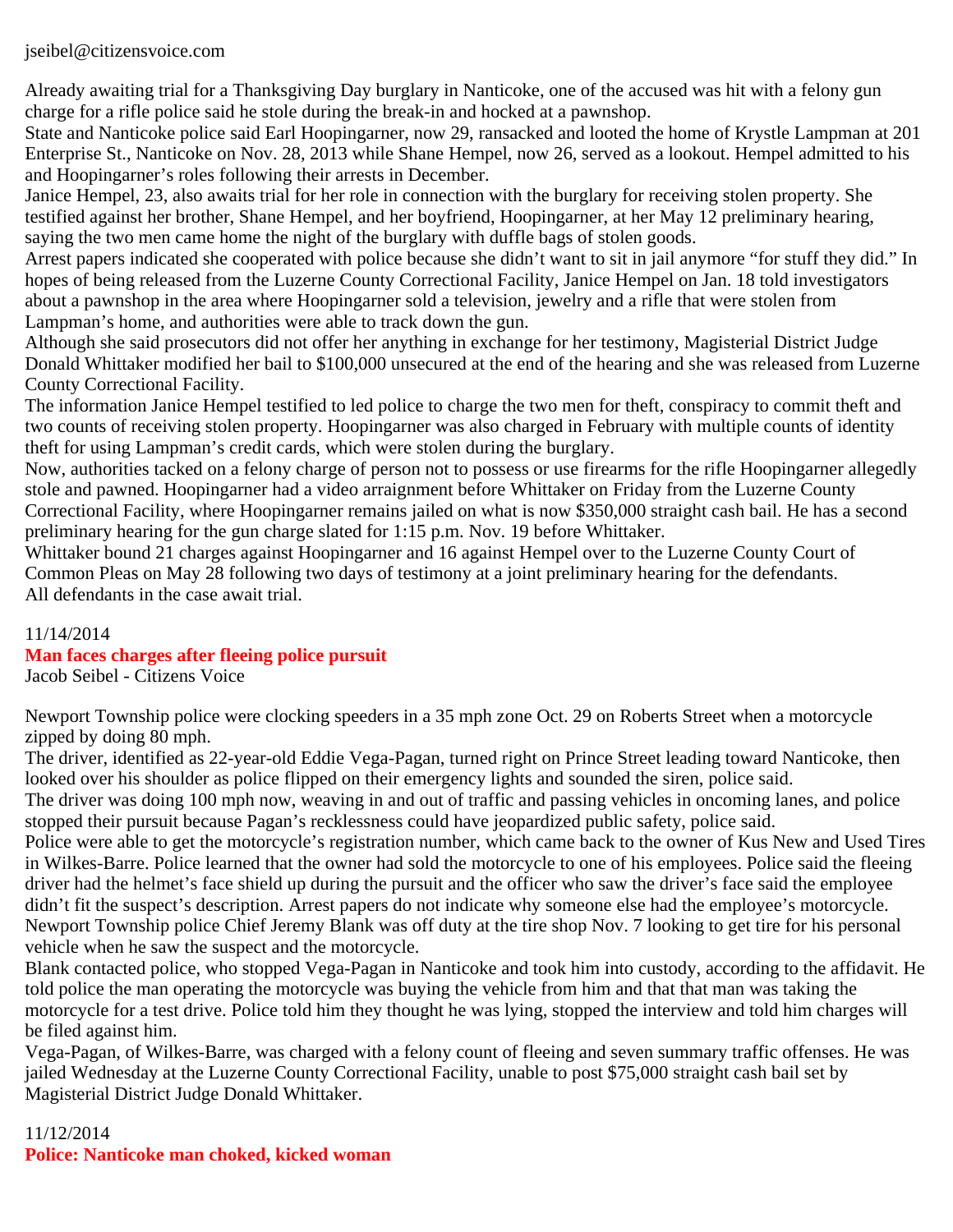## Eric Mark - Citizens Voice

A woman is in critical condition after being choked and kicked during a violent domestic dispute in Nanticoke on Sunday night, according to police.

Police identified the suspect as Charles D. Davis, 51, of Nanticoke.

According to a criminal complaint against Davis:

At about 7 p.m. on Sunday, Davis assaulted a woman in his College Street home. He said he was upset with the woman for returning home late from work. Both Davis and the woman had consumed alcohol.

The argument escalated and Davis placed his hands around the woman's throat, strangled her, threw her to the ground and kicked her in the abdomen repeatedly. He then left the home.

The woman called for help, using a neighbor's phone. The woman's sister drove to the home, found the woman complaining of severe stomach pain and drove her to Wilkes-Barre General Hospital. She was transferred to Geisinger Wyoming Valley Medical Center due to the extent of her injuries.

The neighbor whose phone the victim used to call for help told police that he heard the woman scream "no Charles, no" several times during the argument.

The victim was in critical condition as of Tuesday, police said.

Davis was charged with aggravated assault, simple assault, reckless endangerment and harassment. He was arraigned before Magisterial District Judge Donald Whittaker on Monday and sent to Luzerne County Correctional Facility in lieu of \$100,000 bail. A preliminary hearing is scheduled for Nov. 19

## 11/11/14

## **Police: Driver in chase involved in 2 robberies**

jseibel@citizensvoice.com

A man's crime spree — that included two strong-arm robberies — ended when he crashed a stolen car in Wilkes-Barre after a police chase Friday, police said.Douglas Johnson, 52, last known address 262 E. Noble St., Nanticoke, was the driver of a Dodge Nitro that police chased through Hanover Township into Wilkes-Barre on Friday, according to police. The chase ended abruptly when Johnson's car collided with two vehicles on River Street near the Market Street Bridge at around 4:30 p.m. Johnson and two other occupants of the Dodge were taken into custody at the scene of the crash. Police said Friday's incident is still being investigated and more charges are pending against Douglas for stealing the motor vehicle and offenses related to the police chase.

Ashley police had issued an arrest warrant for Johnson following a daylight robbery on Oct. 25 in which a man assaulted an elderly woman and stole her purse as she was getting into her car. Johnson drove the vehicle the pursesnatcher jumped into as he was being chased by witnesses, police said.

The day before the purse robbery, Wyoming Borough police said Douglas went to City Auto on Wyoming Avenue where he told the owner he wanted to buy a vehicle. Douglas asked the owner to test drive a 2006 Ford Escape, but instead, he drove the vehicle out of the lot and never returned. Police recovered the vehicle near Public Square in Wilkes-Barre.

In another set of arrest papers, police said Douglas was involved in an attempted armed robbery at the Plains Meat Market in Plains Township late afternoon Oct. 21.

Plains Township police responded to an attempted robbery call at the meat market at 4:50 p.m. The owner told police that two men attempted to rob the store; one of the men held a boxcutter against the store owner's side and demanded he open the cash register, police said.

The owner yelled for a store employee, after which the would-be robber who held the boxcutter fled the store. Nothing was taken and the owner was not injured, police said.

Police arrested the other suspect — Marshall Dyer III, 47, of Edwardsville. Dyer told police Douglas was the robber and that he had met him that day, according to the affidavit.

Douglas remains jailed at the Luzerne County Correctional Facility facing numerous charges including robbery and theft.

#### 11/11/2014 **Police: Man committed series of robberies** Charlotte L. Jacobson - Citizens Voice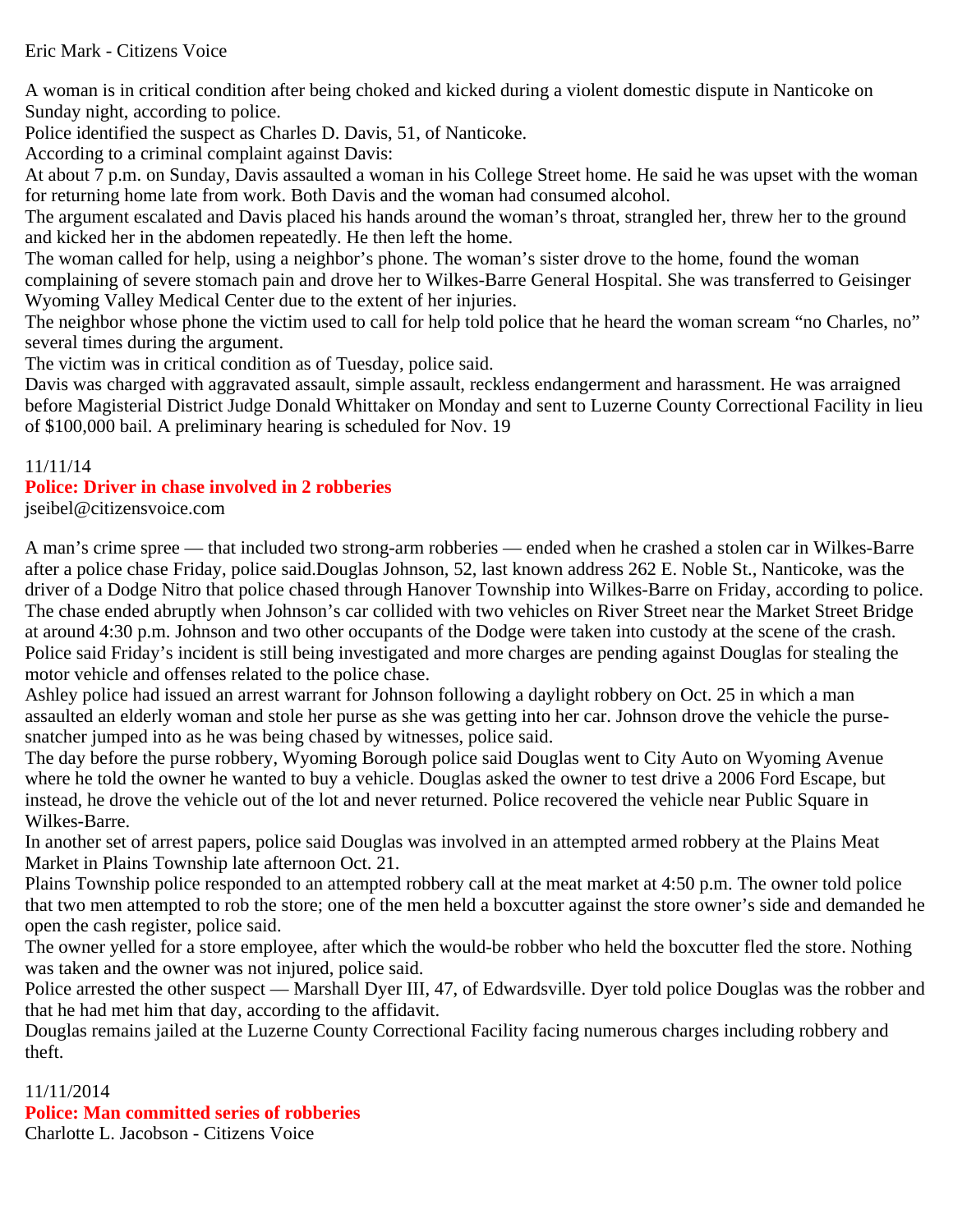Hanover Township Police Department arrested a man after he committed acts of robbery, attempted robbery and theft, said police.

According to police, Wayne Matthew Shoemaker, 25, entered a Sunoco convenience store on the San Souci Parkway Sunday evening, grabbed a clerk and demanded money from the cash register. He fled from the scene without any cash. Soon after, Shoemaker entered Penn Corners Food Mart, also on the San Souci Parkway, and fled with a cash register according to the press release.

Just after midnight Monday, Shoemaker entered the Cocoa Hut on East Main Street in Nanticoke and again fled the scene with a cash register containing \$50, said Nanticoke police.

According to a press release, Shoemaker was identified as a suspect by several tips and help from a local media outlet. He was taken into custody at his residence without incident, according to Hanover Township police.

Shoemaker was charged with counts of robbery, criminal attempt to commit robbery, theft and other related charges, according to the criminal docket.

He was jailed at Luzerne County Correctional Facility after being unable to post the \$75,000 straight bail. The preliminary hearing has been schedule for Nov. 18 before Magisterial District Judge Joseph A. Halesey.

## 11/4/2014

# **Police: Man ties up girlfriend after disapproving of costume**

jseibel@citizensvoice.com

A Nanticoke man stripped his girlfriend naked and tied her up for hours because he was upset over her Halloween costume, according to an affidavit.

The couple was getting ready to go out Friday night, but plans fell through when 48-year-old John Branwell Chapman became upset after seeing Jennifer O'Gallagher in her French maid costume, police said.

According to the affidavit filed by Nanticoke police:

O'Gallagher told police her boyfriend was drinking vodka for about two hours on Halloween when they got into an argument around 7 p.m. over the costume.

Chapman stripped O'Gallagher of her costume and bound her wrists and ankles. Chapman was laughing and taking pictures of her while she was tied up and also choked her and grabbed parts of her body.

When Chapman left their apartment of 118 S. Market St. around 11:30 p.m., O'Gallagher crawled to the kitchen and got a knife to cut herself free. She then got dressed, locked the door and went to bed.

Chapman returned several times, but O'Gallagher refused to let him inside, telling him he was drunk and to go away. O'Gallagher was lying in bed around 3:30 a.m. Saturday when Chapman returned again and smashed the bedroom window. She ran from the bedroom and hid in a closet, but Chapman found her, dragged her from the hiding place and choked her.

Police were dispatched to the apartment for a report of a woman screaming for help. Officers could hear O'Gallagher crying and yelling for help when they arrived, and they knocked on the door several times before Chapman answered. Chapman told police his girlfriend was "flipping out" and was trying to stop her. Police saw O'Gallagher lying on the couch crying. She had welts around her neck and bruises on her arms.

"Thank God the police are here," she said.

Chapman was charged with two counts of simple assault, two counts of harassment and unlawful restraint. He was jailed Saturday at the Luzerne County Correctional Facility, unable to post \$20,000 straight cash bail set by Magisterial District Judge Michael Dotzel. His preliminary hearing is scheduled for 1 p.m. Nov. 18 before Magisterial District Judge Donald Whittaker.

## 10/29/2014

# **Second suspect arrested in Nanticoke meth lab blast**

Eric Mark - Citizens Voice

Police have arrested another suspect in the explosion of a suspected meth lab in Nanticoke on Saturday night. Adam T. Longenberger, 27, was taken into custody on Tuesday, one day after Nanticoke police issued a warrant for his arrest. He had serious burns to his hands, arm and face, and was taken to Geisinger Wyoming Valley Medical Center for treatment, police said.

Longenberger was charged with drug trafficking, causing a catastrophe, making meth with a child present, criminal conspiracy and possessing meth precursor chemicals.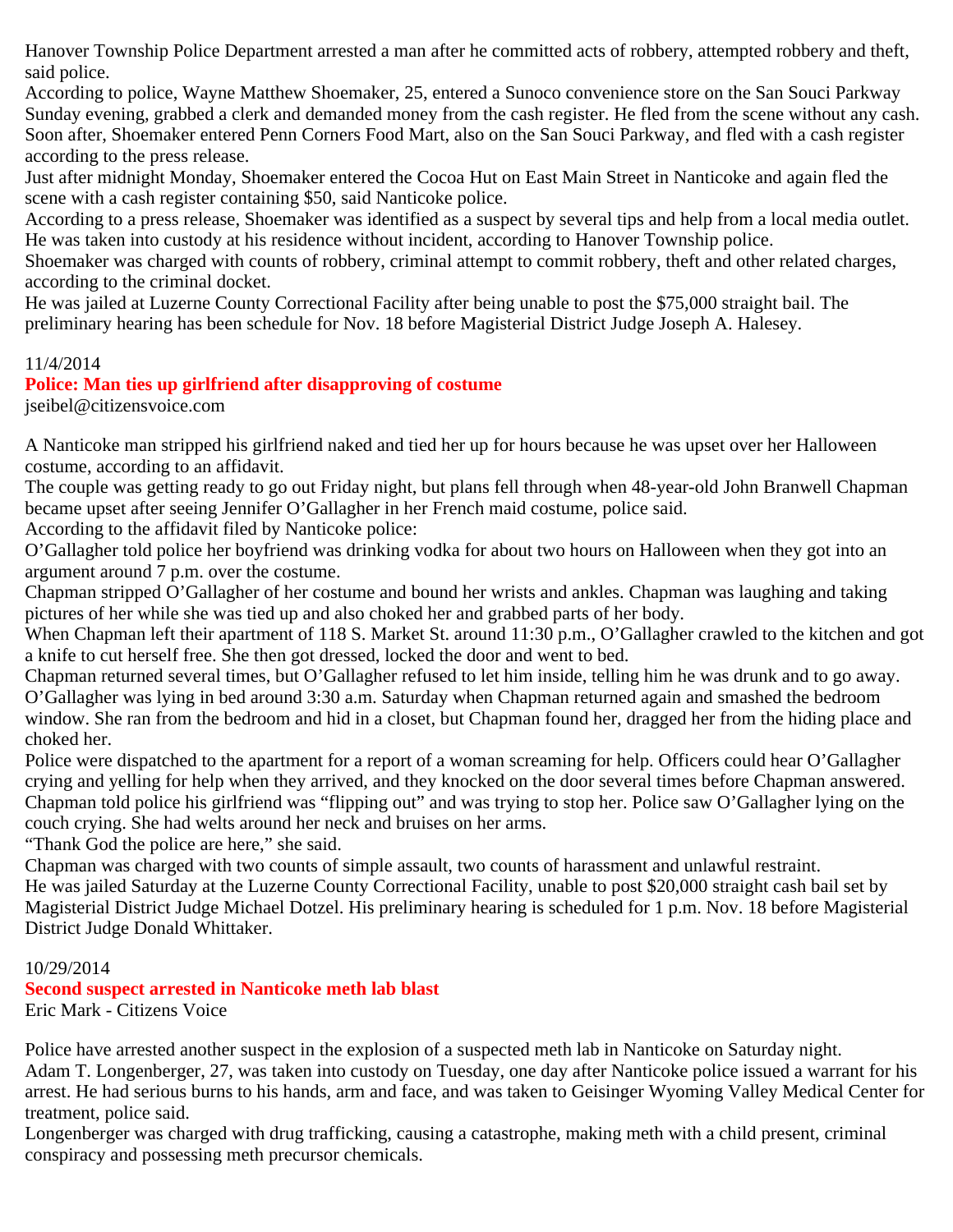He was arraigned Tuesday afternoon before Magisterial District Judge Donald Whittaker and sent to Luzerne County Correctional Facility in lieu of \$100,000 cash bail, according to police.

A preliminary hearing is scheduled for 2 p.m. on Nov. 5.

Following his arraignment, Longenberger was taken into surgery for his injuries, police said.

Another suspect in the case, Jessica M. Collett, 28, was arrested on Sunday. She faces the same charges as Longenberger.

Police said Collett and Longenberger were in an apartment at 112 Lee Mine St., Nanticoke, with two others — Kylsie Yashkus and Alicia Gulla — when the suspected meth lab exploded. All fled the scene before authorities arrived. The force of the blast blew off one of the doors to the apartment.

#### 10/29/2014

#### **Police: Drunken man urinated, smashed bottles in alley**

Charlotte L. Jacobson - Citizens Voice

Authorities charged a man with indecent exposure, propulsion of missiles onto a roadway, disorderly conduct and public drunkenness on Saturday in Nanticoke.

The first report that Nanticoke police received said that an intoxicated man was cursing and yelling on Orchard Street. By the time the officers arrived to the scene, there was no one in the general vicinity that matched the description, according to the affidavit.

Nanticoke police received a second report that the man, John Branwell Chapman, was allegedly seen urinating and smashing bottles in an alley at the rear of Orchard Street, as well as attempting to start a fight with a couple on the street, police said.

Officers said when they reported to the scene, they found Chapman so intoxicated he could hardly stand. Chapman was taken into custody and transported to Nanticoke police headquarters for processing. The preliminary hearing is scheduled for Nov. 12 before Magisterial District Judge Donald L. Whittaker.

#### 10/29/2014 **Nanticoke man accused of assaulting son over beer** Charlotte L. Jacobson - Citizens Voice

A Nanticoke resident was arrested Saturday after he allegedly assaulted and injured his 15-year-old son in his home on South Hanover Street, police said.

According to the affidavit, Nanticoke police responded to a call from a neighbor, explaining that Thomas Joseph Andrejack Jr. allegedly assaulted his son for drinking one of his beers.

Officers said they spoke with the son, who admitted to drinking one of the beers before going to bed. Shortly after he went to bed, Andrejack entered his room and began beating his head and body with an unknown blunt object, officers said. The son was able to escape and take refuge at a neighbors house, where he discovered his head was bleeding. Andrejack claimed his son attacked him after being confronted about drinking a beer, police said. Officers said they did not observe any injuries on Andrejack.

Police charged Andrejack with simple assault, recklessly endangering another person and harassment. He was released from Luzerne County Correctional Facility on Tuesday after posting \$5,000 bail. His preliminary hearing is scheduled for Nov. 5 before Magisterial District Judge Donald L. Whittaker.

## 10/28/2014

**Woman on house arrest for Nanticoke bar fight granted Halloween furlough**

Bob Kalinowski - Citizens Voice

A woman involved in a fight that led to a notorious Nanticoke barroom slashing is getting a two-hour furlough from her court-ordered house arrest on Friday so she could take her minor son trick or treating for Halloween.Luzerne County Judge Michael Vough on Monday granted a request filed by Melanie Figueroa, 23, of South Sherman Street, Wilkes-Barr

After getting out of work on Friday, Figueroa will be allowed to take her son trick or treating between 5 and 7 p.m., the judge ruled.

Prosecutors didn't object to the request.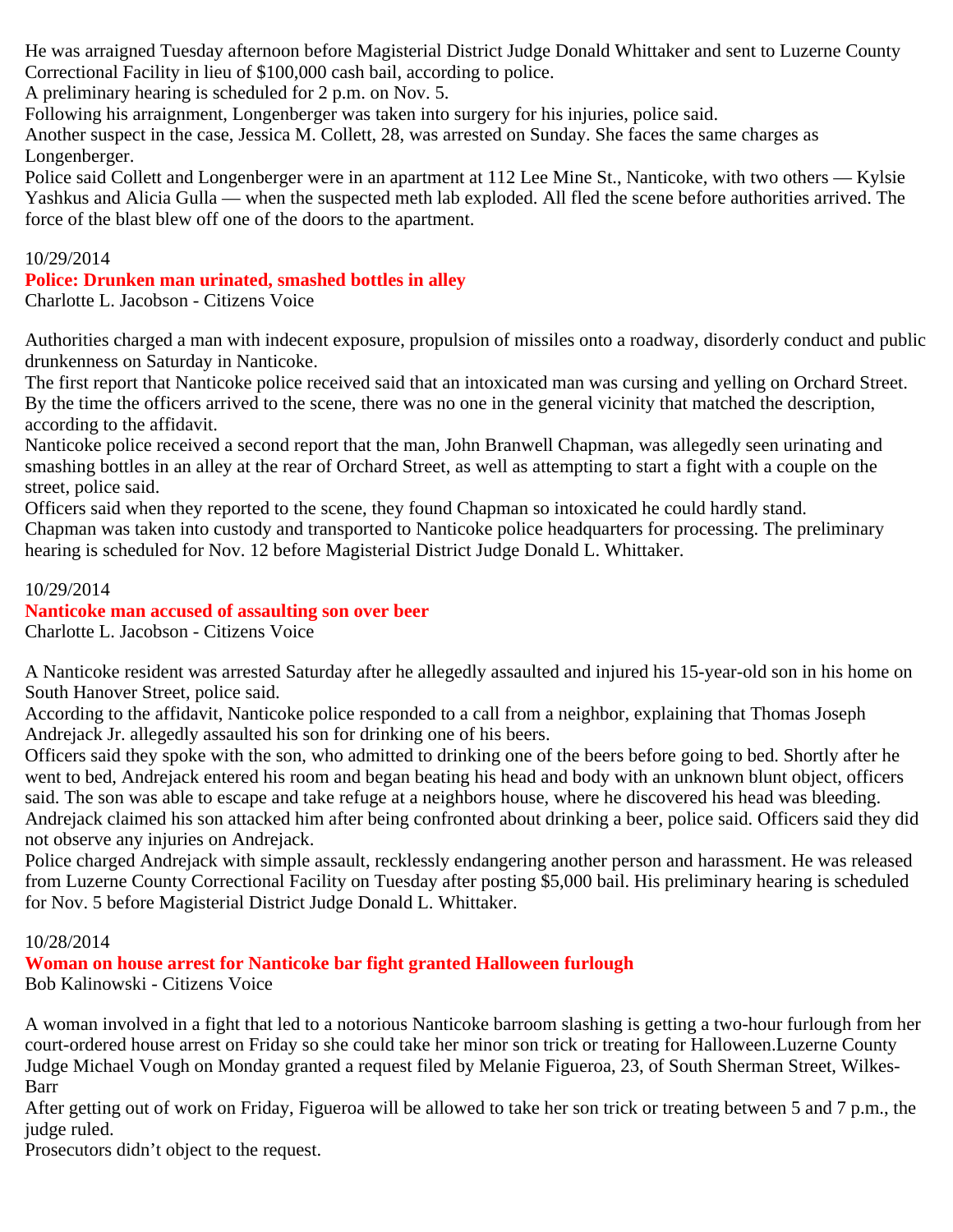Figueroa was accused of being the primary aggressor in a January 2012 fight that led to a woman being slashed in the face with a box cutter at Prospect Street Cafe at 23 S. Prospect St., a bar that is now shuttered. Figueroa was not charged with the slashing. She pleaded guilty to simple assault for her role in the fight. She also pleaded guilty to underage drinking for consuming alcohol in the bar before she was 21.

In September, Vough sentenced Figueroa to six months house arrest and two years probation.

#### 10/27/2014

#### **Woman arrested in meth lab explosion**

jhalpin@citizensvoice.com

Nanticoke police have arrested one woman and say more charges are coming in connection with a methamphetamine laboratory explosion that rocked an apartment complex over the weekend.

Police on Sunday charged Jessica M. Collett, 28, with drug trafficking, causing catastrophe, making meth with a child present, criminal conspiracy and possessing meth precursor chemicals.

Police say Collett was living in an apartment at 112 Lee Mine St., Nanticoke, with three others — Adam Longenberger, Kylsie Yashkus and Alicia Gulla — when a meth lab exploded inside the apartment Saturday night. All fled the scene prior to police arrival.

Authorities were called to the apartment about 9:50 p.m. after a neighbor reported the explosion accompanied by an odor of gasoline, according to a police affidavit filed in court.

Police arrived to find smoke coming from the apartment, finding the front door had been blown off the frame. Upon entering the apartment to check for injuries, police found sodium, a funnel and a plastic bag containing lithium strips in the living room, according to the affidavit.

An officer checking the apartment saw damage from an explosion before being overwhelmed by the smell of kerosene, which irritated his eyes and throat, police said. After ensuring the apartment was empty, the officer left the apartment and police ordered the other units evacuated. Two children live in the building, police said.

When police tracked down Gulla — who is the sole lessee of the apartment — she signed consent for police to search it, according to the affidavit. Police found items commonly used to make meth, including pseudoephedrine, tubing, funnels, a digital scale, baggies and gas generators. Officers also found finished meth, police said.

During questioning, Collett, Yashkus and Gulla admitted to investigators they had been making meth in the apartment, according to the affidavit. They told police Collett and Longenberger had been actively cooking meth when the lab exploded Saturday night, police said.

Investigators on Sunday filed the charges against Collett, saying additional charges were pending.

Magisterial District Judge Diana Malast arraigned Collett on Monday morning and ordered her jailed on \$150,000 bail. She was being held at the Luzerne County Correctional Facility with a preliminary hearing set for 1 p.m. Nov. 5.

#### 10/21/2014

#### **Police: Drunk man called 911 for ride home**

jseibel@citizensvoice.com

An intoxicated man made false reports to Luzerne County 911 to try to get a ride from police, but ended up with pepper spray in his eyes and a ride to jail, according to police.

Richard J. Wright, 31, called 911 around 2:30 a.m. Sunday saying his car broke down, he was drunk and needed police to give him a ride.

According to the affidavit filed by Nanticoke police:

Police were dispatched to Cocoa Hut convenience store on East Main Street a few minutes later for a report that Wright was inside making a disturbance. Police said Wright habitually calls 911 while he is drunk to try to get police to give him rides.

When police arrived, Wright told officers he didn't want to walk and needed a ride. Police told him if he keeps making false reports, they will arrest him.

"Good luck with that," Wright told police. "I don't have an address."

He then told police he called his father and was waiting for him to pick him up to go stay at his father's residence in Nanticoke. Officers asked the store clerk if Wright could wait there. The clerk agreed to let him, and police left. Around 3:15 a.m., Wright called 911 again asking for police to pick him up. He called again a few minutes later saying he didn't want police, but wanted an ambulance to come or else he would jump off the bridge near the Cocoa Hut.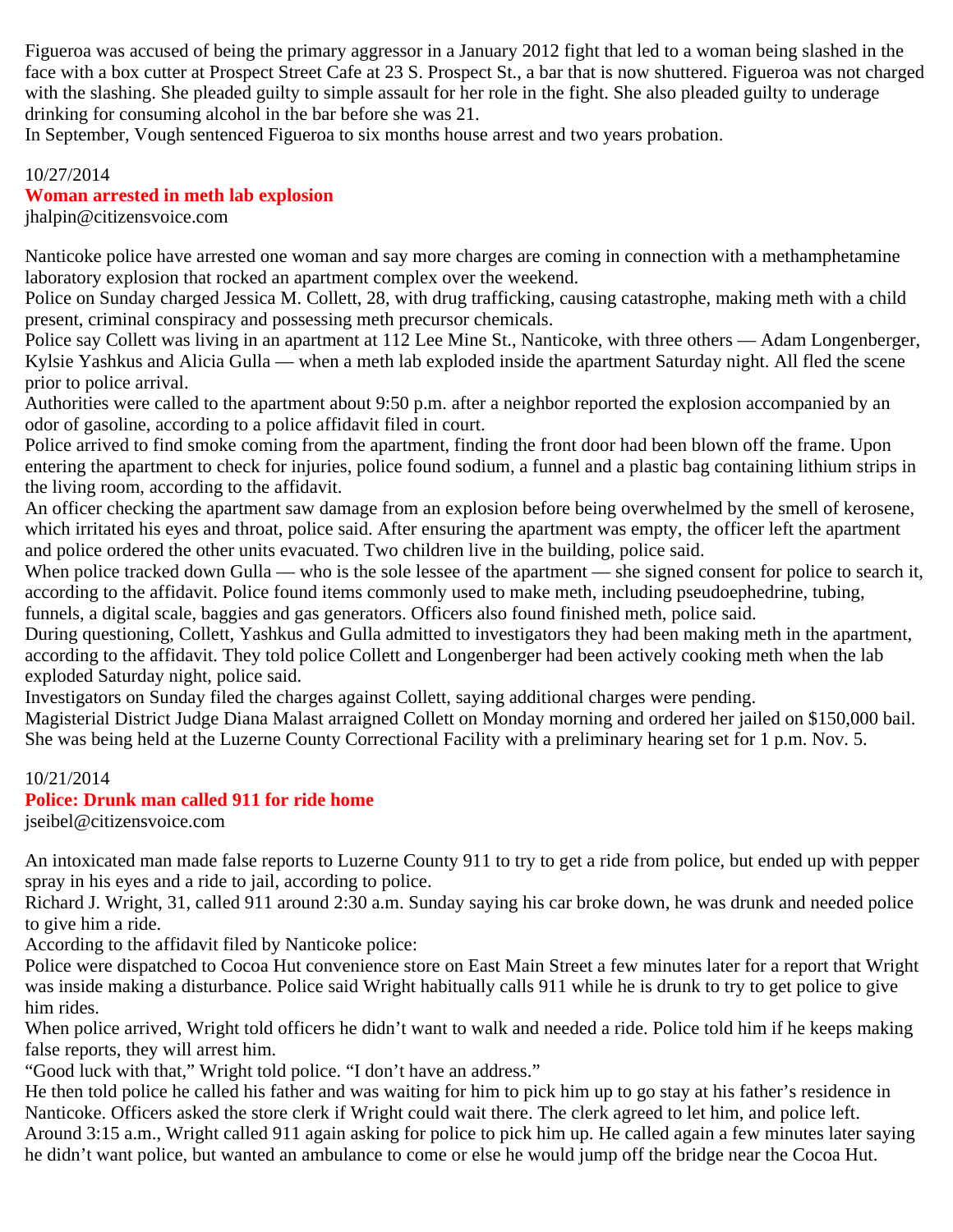Police arrived and told him he was under arrest, at which time he began to struggle with police. He continued to resist despite police's warning they were going to pepper spray him.

"Just take me the (expletive) home," he told police.

Wright ignored demands to stop resisting, and police sprayed him in the face with pepper spray and took him into custody.

Wright, last known address Garden Drive, Hunlock Creek, was charged with five counts of making false reports, four counts of disorderly conduct, resisting arrest and public drunkenness.

He was jailed Sunday at the Luzerne County Correctional Facility, unable to post \$10,000 straight cash bail set by Magisterial District Judge James Dixon. His preliminary hearing is scheduled for 1 p.m. Oct. 29 before Magisterial District Judge Donald Whittaker.

#### 10/17/2014 **Police: Armed man robs pharmacy** James Halpi - Citizens Voice

A knife-wielding man held up a Nanticoke pharmacy Thursday morning and made off with \$100 and several boxes of painkillers, according to Nanticoke police.

The man entered Spotanski Pharmacy at 243 S. Prospect St. about 9:05 a.m. and pulled a "very large knife" that was about a foot long, police said. The robber demanded strips of the painkiller suboxone and money from the register, making away with a couple boxes of the drug and \$100 in cash, police said.

The robber then ran north on South Prospect Street toward East Broad Street.

Police described the robber as about 6 feet tall with a slim build and a very deep voice. He was wearing a black hoodie, a red scarf over his face and a black backpack.

State police are assisting the investigation. Anyone with information is asked to call police at 570-735-2200.

#### 10/8/2014

## **Police: Nanticoke man altered car odometer**

James Halpin - Citizens Voice

A Nanticoke man is facing felony forgery charges after allegedly altering the odometer and changing paperwork on a car he sold.

Terry Matthew Panetta, 33, of 151 Orchard St., is charged with forgery, tampering with a public record, washing vehicle titles, theft, changing odometer readings and illegal transfer of ownership.

Panetta is accused of selling a silver Ford Mustang to Jacob Rondinella after making it appear to have less mileage than it did.

State police said they responded to Herbie's Auto Body at 275 Pringle St., which Rondinella's grandfather owns, in June after Rondinella reported he found out the Mustang he bought after seeing an advertisement on Craigslist had an altered odometer.

During a meeting in December at a Sheetz gas station, Panetta identified himself as Robert Henry, according to a police affidavit filed in court. Rondinella agreed to buy the car and they decided to meet at Herbie's Auto Body the next day. Rondinella paid Panetta a \$1,500 cash deposit for the car, and they went to a notary service in Luzerne to complete the transfer, according to the affidavit.

Rondinella paid the remaining \$1,700 for the car, and the title documents were sent to the Pennsylvania Department of Transportation for processing.

PennDOT caught the mileage discrepancy between the title documents and its records and rejected the transfer, according to police.

During questioning, Panetta told police he had traded a Chevrolet Silverado pickup to an unknown man from Philadelphia in exchange for the car in September 2013.

He did not properly transfer the titles for either vehicle, according to police.

Police said Panetta admitted he disassembled the odometer and altered it by "blacking out" the digits with a black marker.

Panetta then altered the vehicle title with a pencil to indicate the car had less mileage than it had accumulated, according to police.

Magisterial District Judge Paul J. Roberts arraigned Panetta on Tuesday morning and released him on \$25,000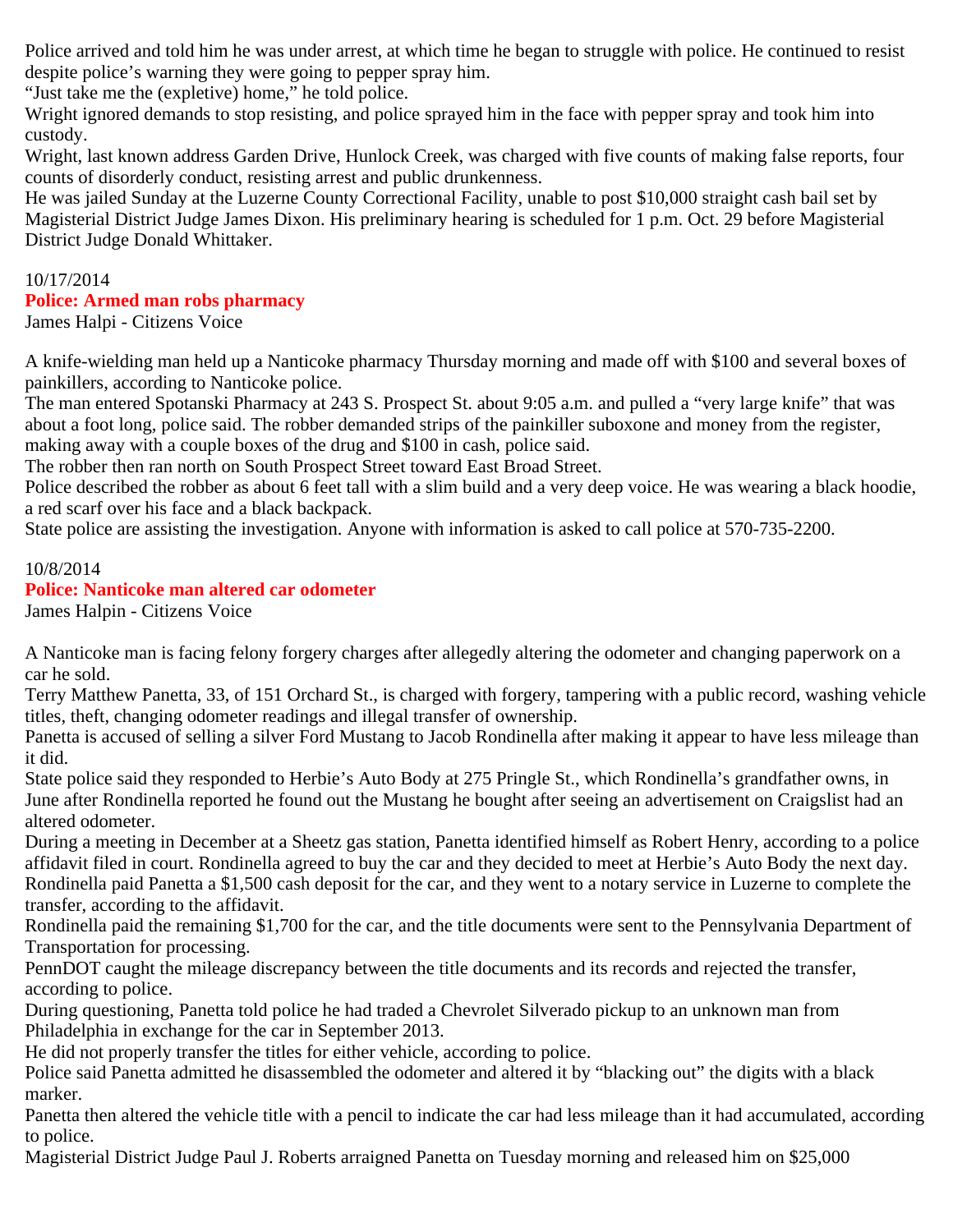unsecured bail. A preliminary hearing was set for 1:30 p.m. Oct. 21.

## 10/4/2014

## **Couple ordered to trial in infant's death**

jseibel@citizensvoice.com

As she had each morning since the court order, Deborah Goodman placed a wake-up call to her daughter Feb. 14 to make sure she checked in with Children and Youth.

Minutes after hanging up with her, Goodman got a call back.

"The baby is dead," her daughter cried out.

Goodman fought back tears Friday at a preliminary hearing as she recalled Valentine's Day morning in Nanticoke when her daughter, Tracey A. Gonda, discovered her infant son wedged in a cushion of a recliner in which she had dozed off after a couple beers with him in her arms.

The death of 2½-month-old Jaxon Eckrote was ruled homicide by asphyxia.

The parents, Gonda, 40, and Corey Eckrote, 49, were in court Friday to face involuntary manslaughter and related charges. After a four-hour hearing, Magisterial District Judge Donald Whittaker bound all charges over to the Luzerne County Court of Common Pleas. They remain free on bail.

Gonda used drugs throughout her pregnancy and had no prenatal care, claiming she was unaware she was pregnant, so Jaxon Eckrote was born drug-dependant on Nov. 22. Master Romilsa Crocamo presided over a shelter care hearing on Dec. 6 and ruled that legal and physical custody of Jaxon Eckrote and Gonda's 4-year-old son from a previous relationship would be given to Corey Eckrote.

The court order prevented Gonda from being left alone with her children as well as made Corey Eckrote responsible for not leaving Gonda alone with them. Gonda also had to call Children and Youth each day and had to submit to random drug tests, at least six of which she tested positive for drugs including cocaine, hydrocodone, hydromorphone and alcohol.

Gonda's attorney, Philip Gelso, argued there was no "intent element" for the defendants to be charged with manslaughter. He described the incident as a "horrific accident." Eckrote's attorney, Michael Butera, argued the only negligence on Corey Eckrote's behalf was going to sleep in order to wake up for work, saying Gonda wasn't unsupervised because Corey Eckrote was in the house.

Assistant District Attorney Jenny Roberts, however, said the court order specified Gonda was never to be left unsupervised with her children, but multiple times Corey Eckrote let that happen. That final time they violated the court order cost them the life of their son.

Roberts also said Eckrote bought Gonda two 24 oz. cans of malt liquor she drank the night she fell asleep in the recliner cradling their son.

Police were dispatched to rear 340 E. Noble St. around 9:20 a.m. Feb. 14.

When police initially questioned Gonda about the death of her son, they said she insisted she had placed the child safely into his bassinet the night before.

But her other son, 4-year-old Max Gonda, told police otherwise.

While police were questioning the mother, Max interrupted, saying his baby brother "was lying face down with his head between the cushion."

Gonda tried to discredit what Max had said.

"(Max), no he wasn't," Gonda said. "He was in the bassinet. What did I tell you about making up stories?" Police found what appeared to be dried saliva or another type of bodily fluid on the cushion, and the bassinet Gonda said she had placed Jaxon Eckrote in didn't appear to be used recently, as a neatly folded blanket was set in it. Police said Tracey Gonda came clean Feb. 15 after investigators told her the autopsy conflicted with her story.

## 10/4/2014

# **Nanticoke man pleads guilty to child porn charges**

jomalley@civitasmedia.com

A Nanticoke man pleaded guilty Friday to two counts possession and one count distribution of child pornography. Josh Gensel, 31, entered the plea in Luzerne County Court before Judge Michael T. Vough, and was immediately sentenced to two years in the Intermediate Punishment Program, followed by four years probation, court papers say. He is to serve the first nine months on house arrest.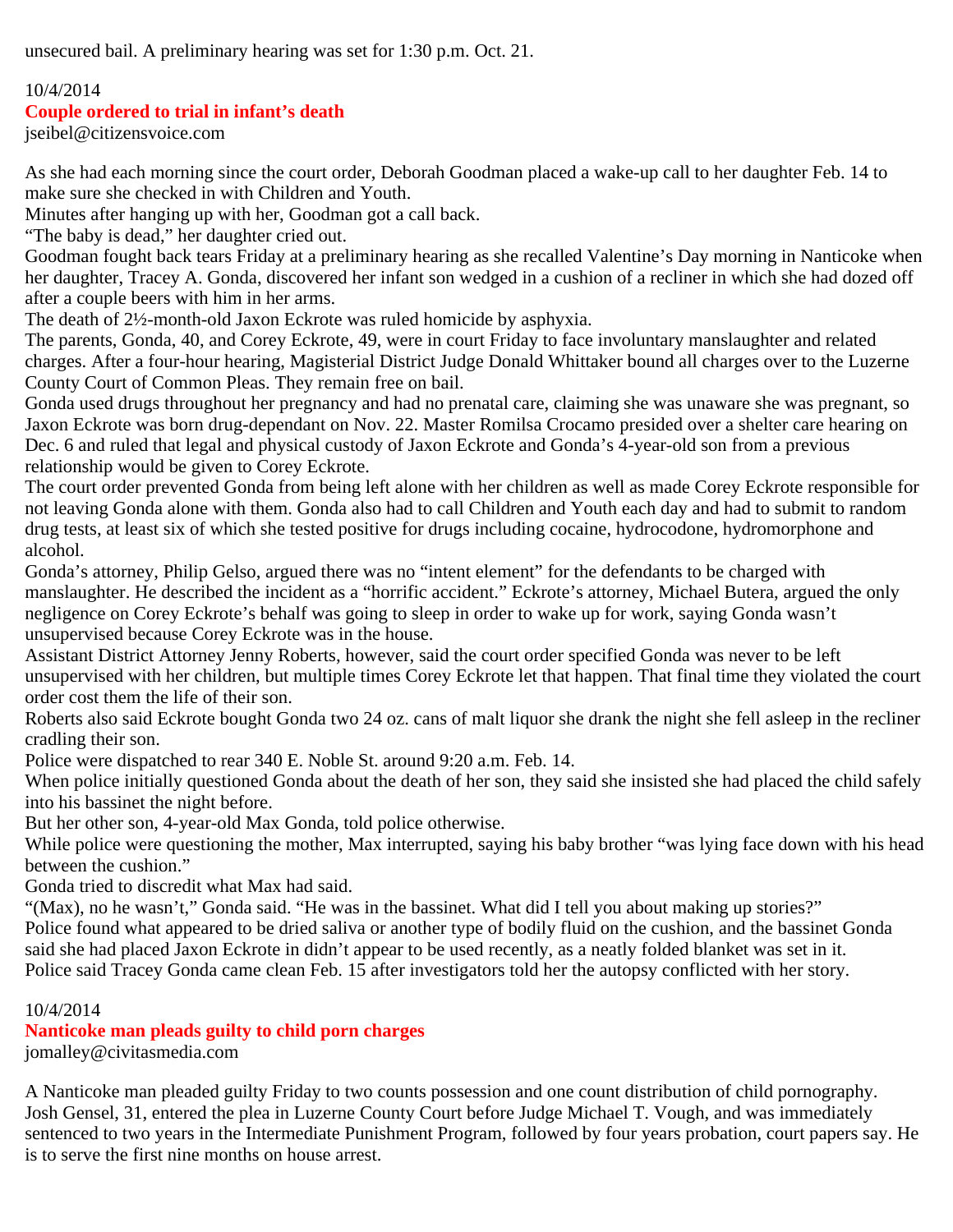Gensel must forfeit his laptop computer and is to have no internet access in his home, according to court documents. He also must find employment within 180 days, court papers say, have no unsupervised contact with minors and must continue mental health treatment.

He must register as a Tier III, lifetime sexual offender and have an evaluation with the state Sexual Offenders Assessment Board, court documents continue.

Police charged Gensel in February, following which he allegedly told authorities, "Half of my brain says that it isn't right and the other half says to look at it. It is the devil and angel."

Gensel allegedly admitted he preferred boys and girls from 7 to 13 years old, and used several software sharing files to download the images.

He also allegedly told authorities he was involved in many youth volunteer organizations but never had any sexual contact with children "because there were always other people around."

## 10/3/2014

# **Prosecutors to seek death penalty in Nanticoke correctional officer's murder**

By James Halpin, Staff Writer Citizens Voice

The U.S. Attorney's Office on Thursday filed notice that prosecutors intend to seek the death penalty against the gang assassin accused of murdering Correctional Officer Eric Williams last year, alleging in court documents that Jessie Conui has a history of violence, including involvement in a previous plan to kill a cop.

Prosecutors said they think Con-ui, 37, should face death if convicted of first-degree murder of a federal correctional officer in the death of the 34-year-old officer from Nanticoke, who was fatally beaten and stabbed at U.S. Penitentiary at Canaan on Feb. 25, 2013.

## 9/29/2014

## **Police: Game console fight leads to arrests in Nanticoke**

tkellar@civitasmedia.com

Two city residents are facing criminal charges following a dispute over a video game console that Nanticoke police said included a series of threats.

Jaime, 35, and Barbara Saldana, 41, each face charges of criminal trespass, stalking, disorderly conduct, terroristic threats and harassment stemming from the incident.

Police responded to a residence on East Main Street at approximately 3 p.m. on Saturday and police were notified by resident Lora Borland that she heard yelling and screaming coming from outside. When she looked outside, she saw her stepson, Arthur Lee, 24, being cornered by her neighbors, Jaime and Barbara Saldana.

Police learned that Lee was at his brother's house waiting for his neighbor, Jaime Saldana, to come home. Lee told police that he sold Jaime a motorcycle and that Jaime Saldana gave him a PlayStation 3 video game console as partial payment, but that Jaime Saldana still owed him \$400.

Lee told police that the video game console did not work after trying it.

When Jaime Saldana returned home, Lee told police that he met him outside and tried to hand him the game console, when Jaime Saldana allegedly started to yell at him, shove him and eventually slap the video game console from his hands.

According to the criminal complaint, Jaime Saldana pushed Lee against a gold car and forced him to stay there while he and Barbara yelled and spit in his face.

Police say that Borland came outside and brought her stepson inside, when the Saldanas forced their way into Borland's residence, cornered Lee and threatened him.

Borland told police the pair also made several threats to her, her children and against her home. Borland also said that the Baldana's daughter Maria threatened that "they were all going to pay for getting their parents thrown in jail." The pair also allegedly almost knocked over Borland's 15-year-old daughter when they left.

Jaime Saldana was taken into custody and transported to police headquarters, where he told police that he got into a disagreement with Lee over the video game console not working. He claimed that the console in question was not the original one he gave Lee as part of the motorcycle sale.

Barbara Saldana came to police headquarters and was taken into custody. She denied the allegations and asked to speak with her attorney.

Jaime was placed in the Luzerne County Correctional Facility for lack of \$15,000 straight bail, while Barbara is free on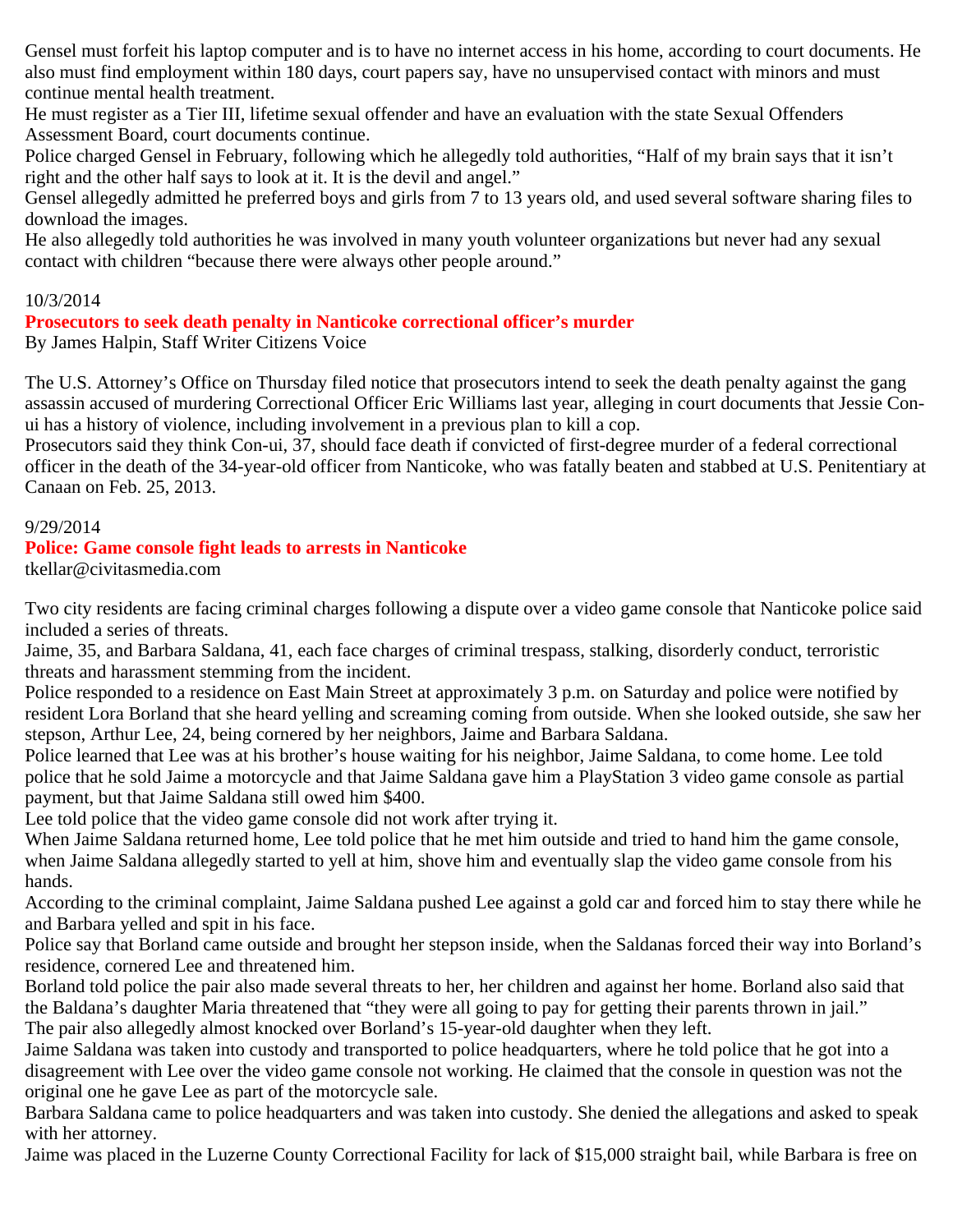\$15,000 unsecured bail. Both are scheduled for a preliminary hearing before District Judge James M. Dixon on Oct. 8.

## 9/27/2014

**Nanticoke police probe reports of burglaries, home invasion**

Citizens Voice

Nanticoke police are investigating reports by a Christian Street couple that they were the target of two burglaries and a home invasion within a week.

In the most recent incident, on Thursday, a 29-year-old man reported a suspect wearing a ski mask entered the residence around 8:30 a.m., knocked his girlfriend unconscious, and stole prescription pills. The woman, 27, was treated by medics at the scene, but declined further treatment, police said.

There were no signs of physical injury, police said.

The man described the suspect as a white male with a muscular build wearing a black ski mask, black gloves, black leather jacket, grey sweatpants and white sneakers. Police said there was no forced entry to the home.

Investigators said the couple had reported two other burglaries in recent days.

On Sept. 19, the male resident said someone entered the home and stole various prescription drugs, including morphine sulfate pills, oxycodone, gabapentin and piroxicam. Police said there was no forced entry to the home.

Then, on Sept. 21, the man's girlfriend reported someone forced entry to the home through a bedroom window, stealing cash and more prescription drugs, police said.

Anyone with information about the reported incidents is asked to call Nanticoke police at 570-735-2200.

# 9/23/2014 **SCI-Dallas guard faces felony drug charges**

bwellock@citizensvoice.com jhalpin@citizensvoice.com

Nanticoke police have charged Carl Dohl, a correctional officer at SCI-Dallas, with felony drug crimes.

Police filed two sets of charges against Dohl, 36, of Shickshinny this month. Police said Dohl altered a prescription to illegally obtain the painkiller oxycodone from a CVS pharmacy. He was arraigned Sept. 15 before Magisterial District Judge Donald L. Whittaker.

According to an affidavit, Dohl changed a prescription for different medication to get the drug twice in July. On July 16, he tried to get 50 pills of oxycodone, 15 milligrams each, when police arrested him at a Burger King in Nanticoke, arrest papers said.

Police said Dohl was "adamant" that he wasn't selling the pills and told investigating officers that he needed the medicine after surgeries.

In a phone interview Monday night, Dohl said he has suffered numerous injuries in recent years, including having his body "pulverized" in a 2008 vehicle crash and a shattered elbow when he fell off the roof while clearing snow last year. Dealing with those injuries, as well as the repeated surgeries to repair the damage, required pain medication, he said. But at one point he switched doctors, and his new physician urged him to go to pain management — cutting him off cold turkey, he said.

"I have an opiate addiction, obviously to pain pills because I've been on them for so long," Dohl said. "All I did was on two different occasions, I altered prescriptions to get what I was previously prescribed for the last four years."

Officers charged him with two counts of acquisition of a controlled substance by misrepresentation and two counts of forgery, which are felonies. They also charged him with two counts of illegal possession of a controlled substance, which are misdemeanors.

Police filed more charges against Dohl on Thursday, charging him with possession of drug paraphernalia, a misdemeanor. A Nanticoke officer and Newport Township officer served an arrest warrant on Dohl on Jan. 16, 2014, and when they took him into custody, they found a used hypodermic needle in a pants pocket. Police said Dohl said he was not diabetic and later said the needle was for heroin.

Dohl is a corrections officer at SCI-Dallas and has been employed there since May 22, 2000, said spokeswoman Robin Lucas.

He insisted that he had not altered the prescriptions to sell pills or to get high, adding that he would have sought a higher dosage if that were his intention.

"I am seeking help to manage and deal with my opiate addiction that has been created by all these injuries," said Dohl,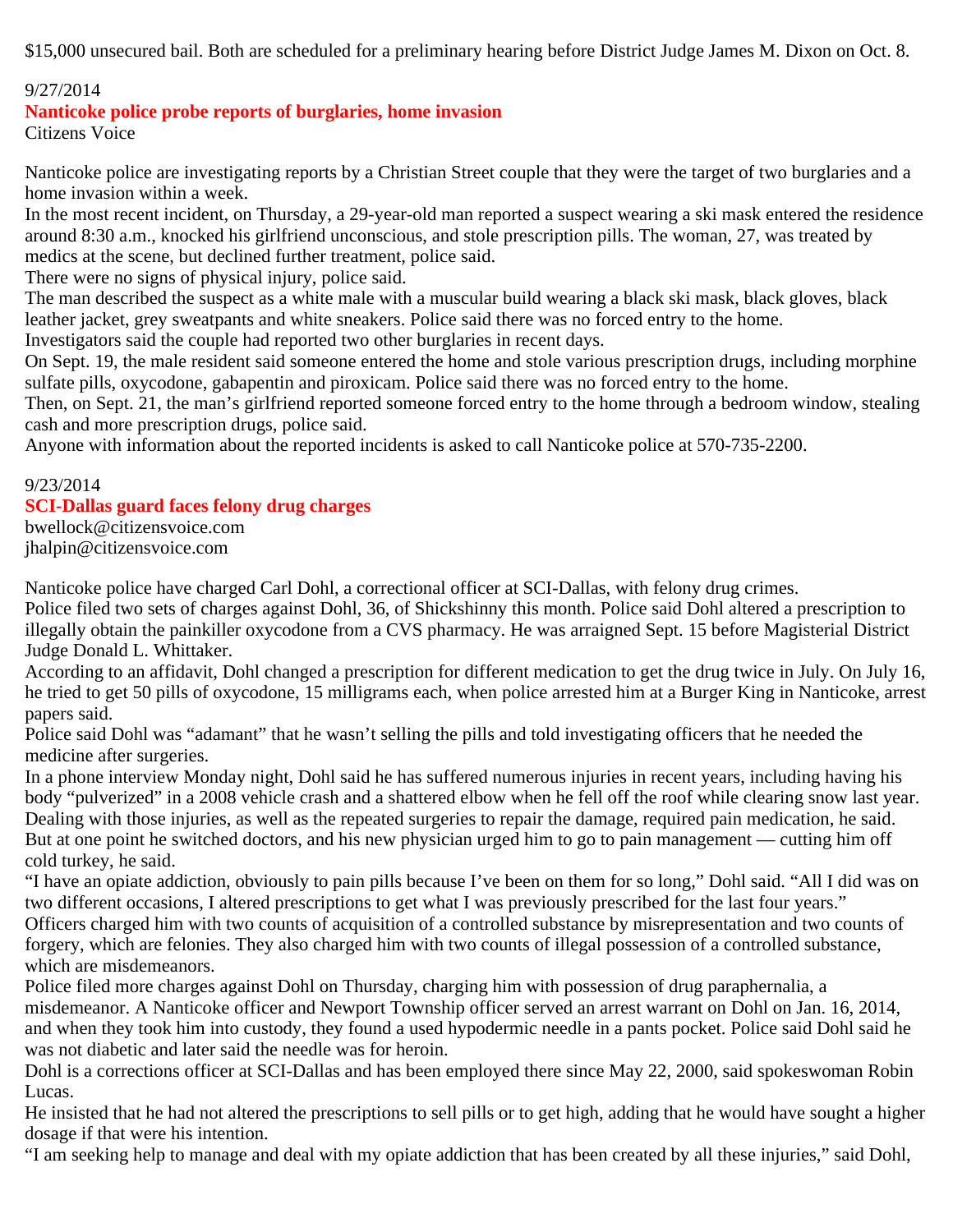who has been suspended pending the outcome of the case.

Dohl was released on his own recognizance on the felony charges. His preliminary hearing is scheduled for 1:15 p.m. Wednesday in front of Magisterial District Judge Donald Whittaker.

## 9/13/2014

# **Twice-arrested man accused of assaulting officers**

Jacob Seibel - Citizens Voice

A man arrested for the second time in a day for public drunkenness allegedly punched Plymouth police officers and urinated on an officer's boots as they loaded him into a jail cell.

Police said they arrested Daryl Lowyn, 44, last known to be of Nanticoke, on East Main Street on Thursday for public intoxication and disorderly conduct — his second arrest that day.

At the police station, Lowyn threatened to kill officers. He refused to take off his shoes, and after officers asked him the second time to remove them, Lowyn struck one officer in the face and another in the arm.

Police said they placed him in a cell and Lowyn urinated through doors onto the hallway floor and onto an officer's boots.

Lowyn was charged with two counts of aggravated assault, aggravated harassment by a prisoner, resisting arrest, institutional vandalism and public drunkenness.

He was jailed Thursday at the Luzerne County Correctional Facility, unable to post \$10,000 straight cash bail set by Magisterial District Judge James Tupper. His preliminary hearing is scheduled for 1 p.m. Sept. 24 before Magisterial District Judge Donald Whittaker.

## 9/10/2014

# **Woman sentenced to probation for Nanticoke fight**

Bob Kalinowski - Citizens Voice

A woman involved in a fight that led to a notorious Nanticoke barroom slashing was sentenced Tuesday to house arrest and probation.

Melanie Figueroa, 22, of Nanticoke, was accused of being the primary aggressor in a January 2012 fight that led to a woman being slashed in the face with a box cutter.

Figueroa was not charged with the slashing. She pleaded guilty to simple assault for her role in the fight.

She also pleaded guilty to underage drinking for consuming alcohol in the bar, the Prospect Cafe, before she was 21. Luzerne County Judge Michael Vough on Tuesday sentenced Figueroa to six months house arrest and two years probation.

The case began about 2 a.m. Jan. 1, 2012, when officers were dispatched to the former Prospect Street Cafe at 23 S. Prospect St. on a report of a brawl. Jennifer Mieczkowski had sustained severe injuries to the face after being slashed with a box-cutter.

Mieczkowski had long accused Figueroa of the slashing, but police say they could not prove that was the case. Figueroa was arrested in January of this year, more than two years since the incident.

## 9/6/2014

# **Knife-wielding man robs Nanticoke store**

Jacob Seibel - Citizens Voice

A man armed with a knife robbed a convenience store in Nanticoke early Friday morning, police said It was around 12:30 a.m. when the man walked into Turkey Hill on West Main Street with his hood pulled over his head and bandana wrapped around his face, the victim told police.

According to Nanticoke police:

The man walked straight to the counter and knocked over a candy display, a money counter and numerous other items. "Give me everything in your drawer," the man said.

"No," she said.

This agitated the suspect. He circled around the counter wielding a knife.

"Give me everything or I'll stab you," he said.

She handed over an undisclosed amount of money to the masked suspect, and the man fled the store heading east on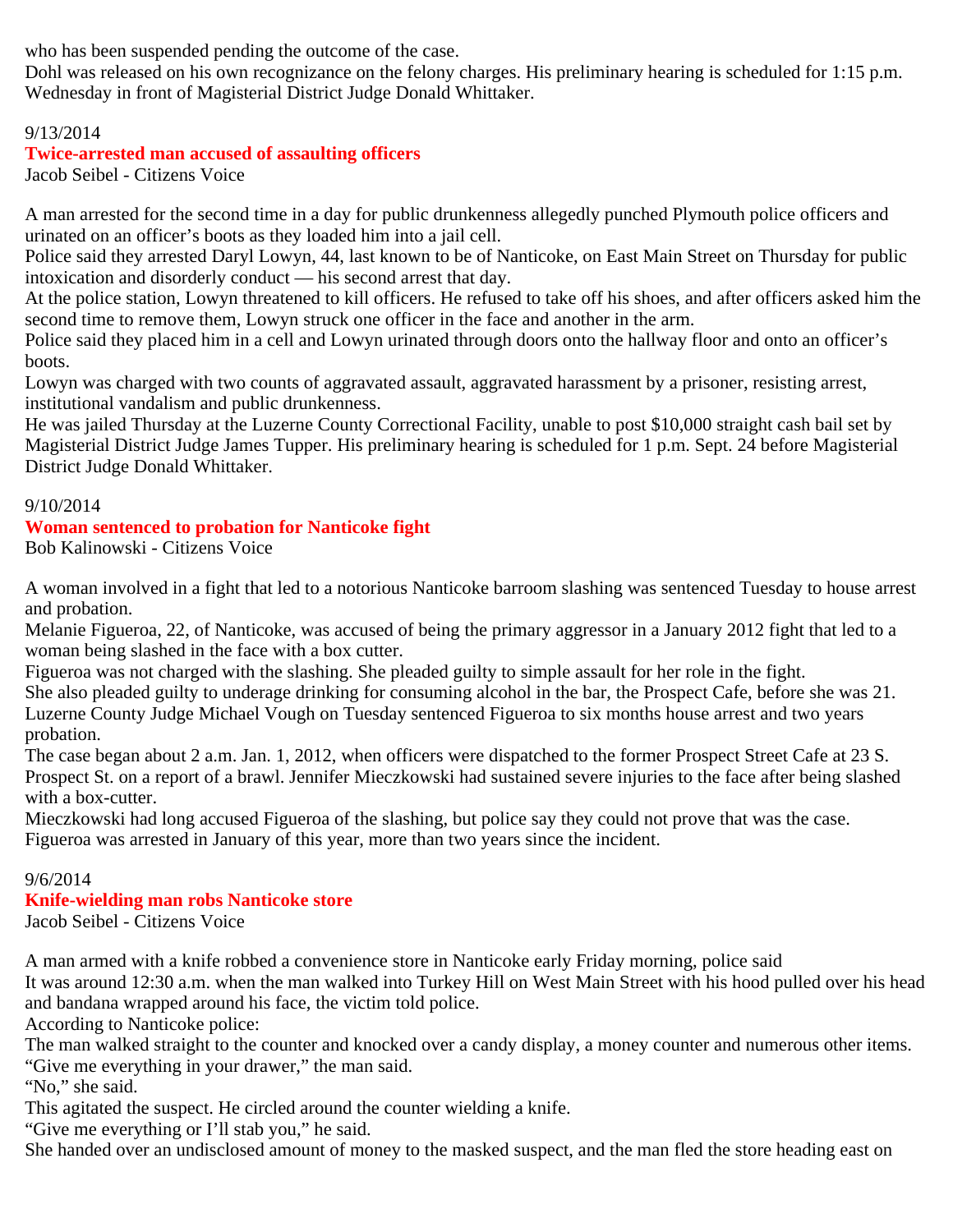## West Main Street.

The victim told police the suspect was a skinny white male between 5 feet 6 inches and 5 feet 8 inches tall. He was wearing a light gray hooded sweatshirt and black basketball-type shorts that had a white stripe running down the side. Anyone with information is asked to call the Nanticoke Police Department at 570-735-2200.

#### 9/2/2014

## **Former inmate targeted residence of other ex-inmate**

elewis@civitasmedia.com

A Nanticoke man suspected Thomas Worthy Painter burglarized his residence because they had served time together in the Luzerne County Correctional Facility, according to charges filed.

Painter, 19, of Third Street, Glen Lyon, was arraigned Tuesday by District Judge Paul Roberts in Kingston on charges of burglary, criminal trespass, theft, receiving stolen property, possession of a controlled substance, criminal mischief and underage drinking. He was jailed at the county correctional facility for lack of \$25,000 bail.

Police said William Fisher discovered the front door was forced open at his residence on West South Street Monday night. Fisher claimed a Sony Playstation 2, a baseball video game and video game components were stolen.

Fisher suspected Painter was responsible because he had served time with him at the county correctional facility and a 23.5 ounce can of Blast beer was found under his porch. Fisher told police Painter drinks Blast beer and had been at his residence on Sunday, according to the criminal complaint.

Police questioned Painter at his Glen Lyon residence. He initially denied any involvement until he allegedly admitted he went to Fisher's residence to retrieve the video game system, the complaint says.

Painter claimed the video game system was sold without his knowledge when he was jailed.

Police said in the complaint Painter had a pack of cigarettes that contained Suboxone without a prescription.

Court records say Painter was paroled on June 16 when he was awarded time served in jail on separate counts of robbery and possession of marijuana.

8/29/2014 **Nanticoke man charged with raping 5-year-old girl** Jacob Seibel - Citizens Voice

A Nanticoke man is accused of raping a 5-year-old girl multiple times in Wilkes-Barre, according to an affidavit.

William Charles Wunner, 28, unknown address, was charged with rape of a child, involuntary deviate sexual intercourse with a child, two counts of aggravated indecent assault of a child, endangering the welfare of a child, corruption of minors, indecent exposure and indecent assault of a person less than 13 years old.

According to the affidavit filed by Wilkes-Barre police:

The grandmother of the child told officers she often babysat her granddaughter and during a weekend in June when she was helping the girl get dressed, she noticed her pulling away. The grandmother said she sat the girl down and told her there are "bad people although they may say not to tell, she could tell."

The girl started to shake and said somebody would kill her if she told. The grandmother assured her she was safe, and the girl told her Wunner would stand naked behind her and had sexually assaulted and raped her.

After being told by the grandmother, the mother of the victim came to police on June 22 to report what had happened to her daughter between April and May at a Wilkes-Barre residence. Police interviewed the victim on July 1, and the girl told police what she said to her grandmother was true and what Wunner did hurt her.

Wunner was jailed Friday at the Luzerne County Correctional Facility, unable to post \$30,000 straight cash bail set by Magisterial District Judge Martin Kane. His preliminary hearing is scheduled for Sept. 11 at 10 a.m. before Kane.

8/23/2014

**Nanticoke man faces charges for allegedly beating girlfriend**

Jory Heckman - Citizens Voice

A Nanticoke man beat his girlfriend so badly that she couldn't get out of bed, police said. Nanticoke police arrested Michael Zagora, 42, of 60 W. Green St., on Thursday for allegedly striking Linda Spence in the head and ribs.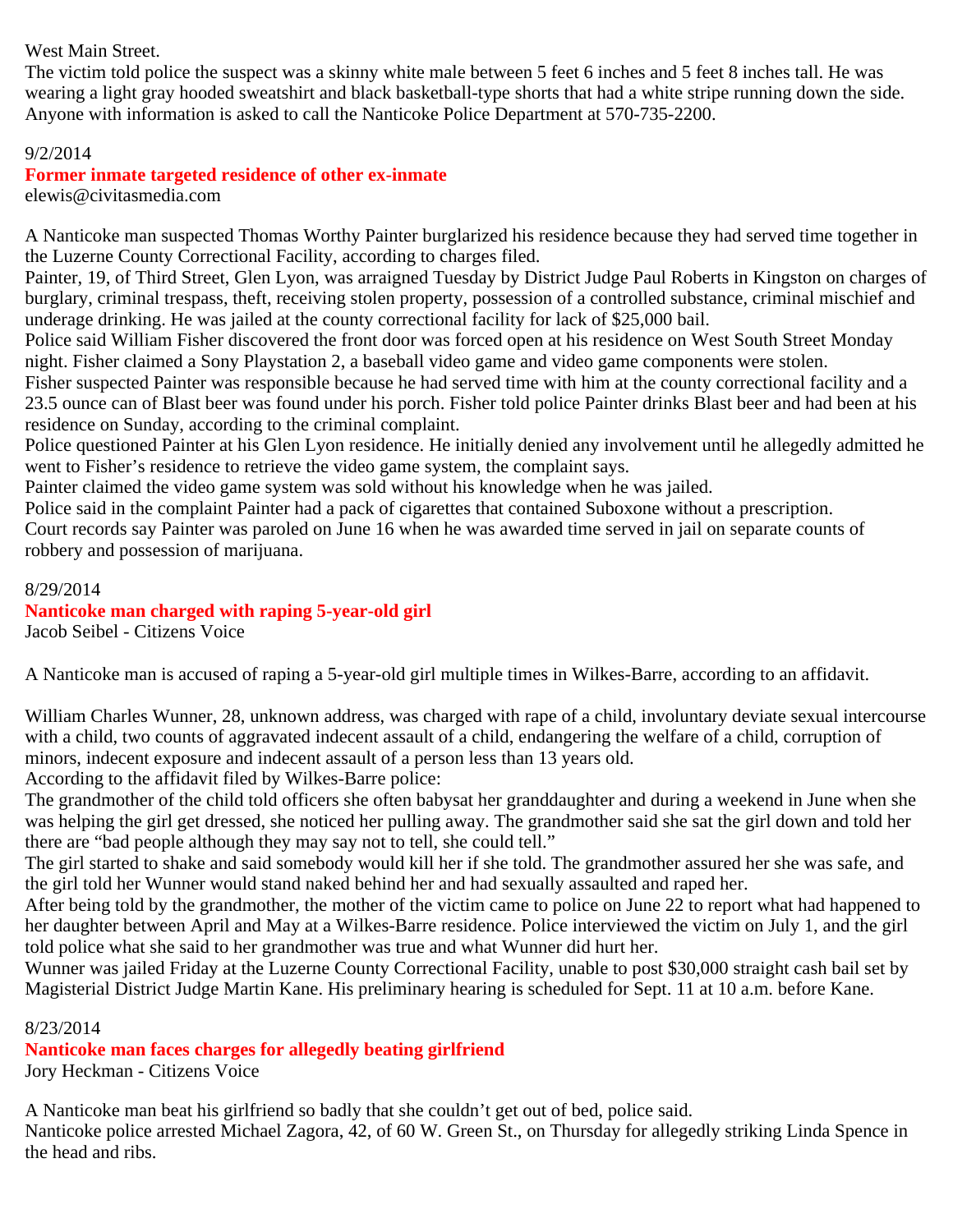Officers responded to the Green Street apartment around 8:05 a.m. after Spence's daughter, Tammy Spence, reported that her mother had called her and said that Zagora had been beating her since Sunday, according to a police affidavit. Spence told officers that the line went dead and she wasn't able to call her mother back.

When police arrived at the scene, Zagora told officers that he had been sleeping, and that Spence was still in bed, according to the police affidavit. In the bedroom, officers said Spence was lying down, with a swollen face, bloody nose, and a severely bruised left ear.

Spence told officers that Zagora had kicked and punched her several times in the head and ribs since Sunday, according to the affidavit.

Police said a fresh blood stain was found on the living room floor where Spence had fallen. Officers said Spence was unable to move due to her injuries. She was transported to the Geisinger Wyoming Valley Medical Center for treatment. Zagora was charged with aggravated assault, simple assault, and harassment. He was jailed at the Luzerne County Correctional Facility in lieu of the \$100,000 bail set by Magisterial District Judge Donald Whittaker. His preliminary hearing is set for 1 p.m. Aug. 27 before Whittaker.

#### 8/21/2014

## **Guilty plea continued in Nanticoke man's child-porn case**

rdupuis@civitasmedia.com

A guilty plea in a Nanticoke man's child pornography case will have to wait until at least next week, after a representative from the Attorney General's Office was not present for a hearing on Monday.

Josh Gensel, 31, of East Green Street, allegedly told authorities his brain acted like the devil and an angel when they questioned him in February about allegedly viewing images and videos of boys and girls, mostly between the ages of 7 and 13.

"Half of my brain says that it isn't right, and the other half says to look at it," Gensel allegedly told investigators. Authorities served a search warrant at Gensel's residence and found a laptop computer that allegedly had four videos of suspected child pornography, the complaint says.

According to a criminal complaint, Gensel stated he had downloaded child pornography for 12 years, knowing he would eventually be caught.|

Investigators said that Gensel told them, "when the police come to your house because of computers, it is because of child pornography."

Gensel also allegedly told authorities he was involved in many youth volunteer organizations but never had any sexual contact with children "because there were always other people around."

Court documents filed in connection with Gensel's plea continuance list seven counts: six counts of sexual abuse of children (child pornography offenses) and one count of criminal use of a communication facility.

His guilty plea hearing has been rescheduled for 9 a.m. Tuesday, at which time a representative of the AG's Office will be present, court documents state.

Contribute

# 8/11/2014 **Cops: Man tried to sell gun in Nanticoke**

jhalpin@citizensvoice.com

Nanticoke police say there are many reasons Tennessee resident Sean David Brin shouldn't have had a gun. There is his lack of a concealed carry permit, his "multiple state, multiple offense" felony criminal history and a restraining order in New York that prohibits him from possessing firearms.

Nevertheless, police say Brin, 44, of Nashville, was drunk on Patriot Square peddling a stolen revolver to children. Brin set up shop hanging women's purses from a bicycle's handlebars and placing a plastic bottle filled with beer in a cup holder, according to police. In his pants pocket, police say they found a bag of synthetic marijuana.

Officers on Saturday charged Brin with illegal possession of a firearm, receiving stolen property, carrying a firearm without a license, possessing a controlled substance with the intent to distribute, drug and paraphernalia possession and public drunkenness. He was jailed at the Luzerne County Correctional Facility.

The incident began about 3 p.m. Saturday when a citizen reported someone was trying to sell a gun in the middle of Patriot Square. The man told police he had been walking through the park and asked Brin to light his cigarette when Brin offered to sell a .22-caliber Ruger revolver for \$150.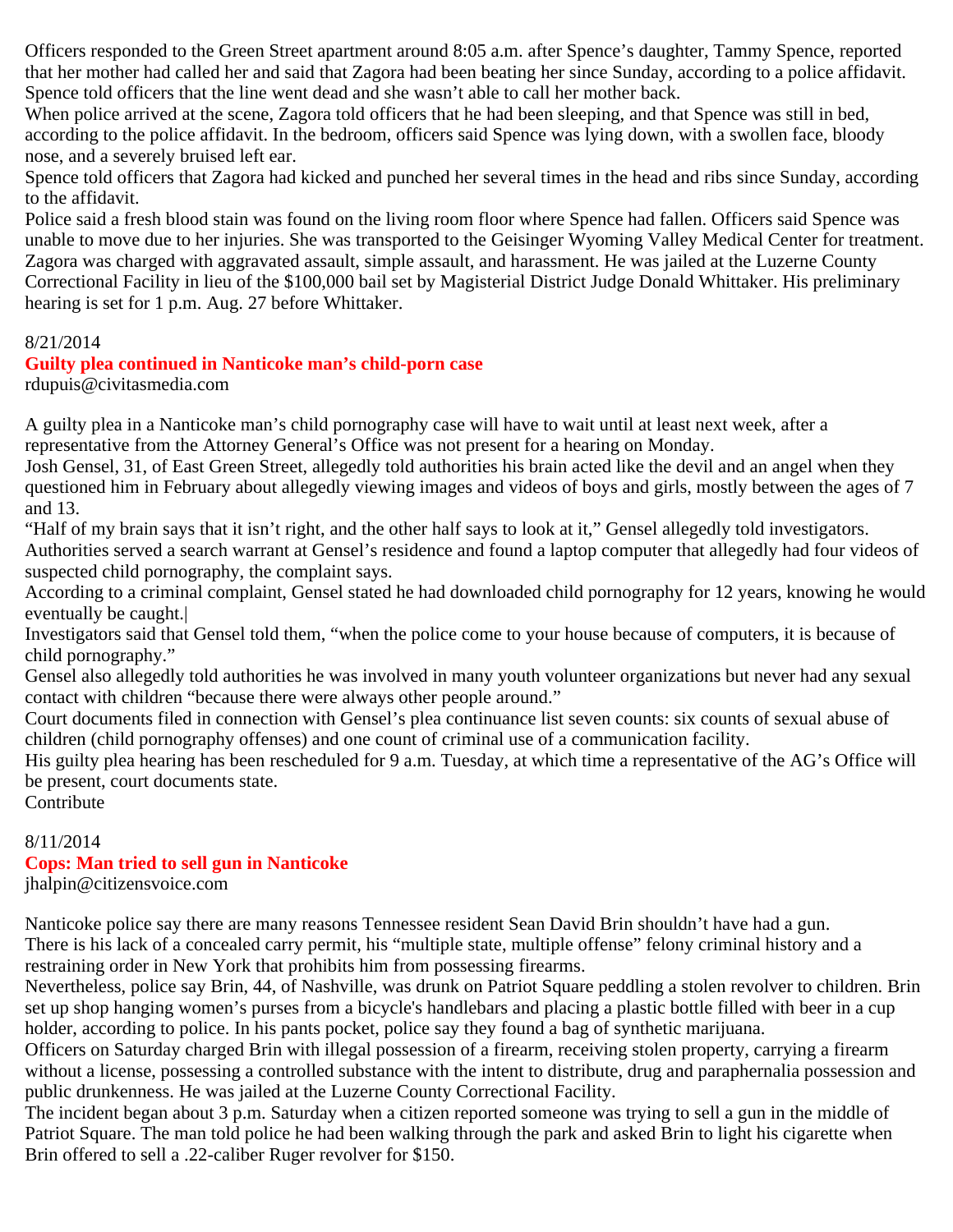Brin also tried to sell the gun to "two kids on bicycles while waving the firearm around in the air" and also tried to sell "a nickel bag of fake weed" to the man who asked for a light, police said.

Police arrived to find Brin riding a silver Pacific Millennium mountain bike on South Prospect Street and stopped him near East Noble Street.

Police say Brin, who was nervous and "sweating profusely," was under the influence of alcohol and admitted to drinking a beer at Patriot Square Park. He initially denied having anything illegal on him, but later admitted he had a revolver in a white purse that was dangling from the handlebars near the bottle of beer, according to a police affidavit filed in court.

When police tried to detain Brin, he pulled away and went toward the bike and the white purse, saying he wanted to stop the bike from falling over, according to police. Police then forced Brin to a patrol car and handcuffed him, police said. A subsequent search turned up the revolver, three 24-ounce cans of Keystone Ice in a silver purse that had also been on the handlebars, a silver air chuck that is often used to smoke marijuana and a cellophane cigarette wrapper containing synthetic marijuana, police said.

Police checked the firearm's serial number and found it had been stolen during an Aug. 5 burglary of a South Prospect Street home during which the home was ransacked and a Stihl chainsaw was also taken.

Magisterial District Judge Diana Malast arraigned Brin on Sunday morning and set his bail at \$75,000. A preliminary hearing is set for Aug. 20 at 1 p.m.

#### 8/11/2014

## **Woman charged with stabbing boyfriend**

James Halpin - Citizens Voice

A Nanticoke woman is facing felony assault charges after stabbing her boyfriend in the hand during a domestic dispute, according to Nanticoke police.

Beth Ann Bartle, 23, of 21 Agostina Drive, is charged with aggravated assault and two counts of simple assault following the stabbing reported about 4:15 a.m. Saturday.

Officers were dispatched to Agostina Drive for a report that a woman stabbed a man to the bone and that the woman was still on the scene.

Police found Shawn Ruzanski outside an apartment and saw the top of his hand was bleeding, according to a police affidavit. Ruzanski told police that Bartle, his girlfriend, had stabbed him with a knife during an argument, police said. Ruzanski directed police to a bedroom, where they found Bartle asleep in bed. After waking up, Bartle told police she had "had enough" and wanted Ruzanski to leave, but he refused, the affidavit says.

After Ruzanski continued to refuse to leave, Bartle got the knife and cut him, she told police.

Police arrested Bartle, who was arraigned Saturday morning and released on her own recognizance. A preliminary hearing is set for Aug. 13 at 1 p.m.

Ruzanski refused transport with medics and planned to go to an area hospital in a personal vehicle, according to police.

## 7/29/2014

## **Woman pleads guilty to charges related to Plymouth meth lab**

mguydish@civitasmedia.com

A 19-year-old woman pleaded guilty to a charge stemming from a raid at a suspected methamphetamine lab last year that left residents of an apartment building shivering in the cold Dec. 10 as law enforcement officials sifted through evidence.

Amanda Musto pleaded guilty to a charge of possession of materials with intent to make methamphetamine Monday. She faces a maximum sentence of seven years in prison and a \$13,000 fine. Luzerne County Judge Michael Vough accepted the plea Monday morning and set sentencing for Sept. 10.

Musto, of Nanticoke, was one of three people charged after a raid of Apt. 304 at 104 West Main Street in Plymouth. The others were Robert Jones, 28, and Cheryl Cupp, 44. Court documents list both as living in the apartment that was raided. Jones and Cupp also appeared before Vough Monday. He set a trial date for Sept. 15.

Initially, Musto was charged with three counts of possession of pre-cursor chemicals with the intent to manufacture methamphetamine, one count of manufacture of methamphetamine, one count of possession of methamphetamine, one count of risking a catastrophe, one count of illegal dumping of methamphetamine waste, one count of criminal conspiracy, one count of possession with the intent to deliver methamphetamine and one count of unlawful manufacture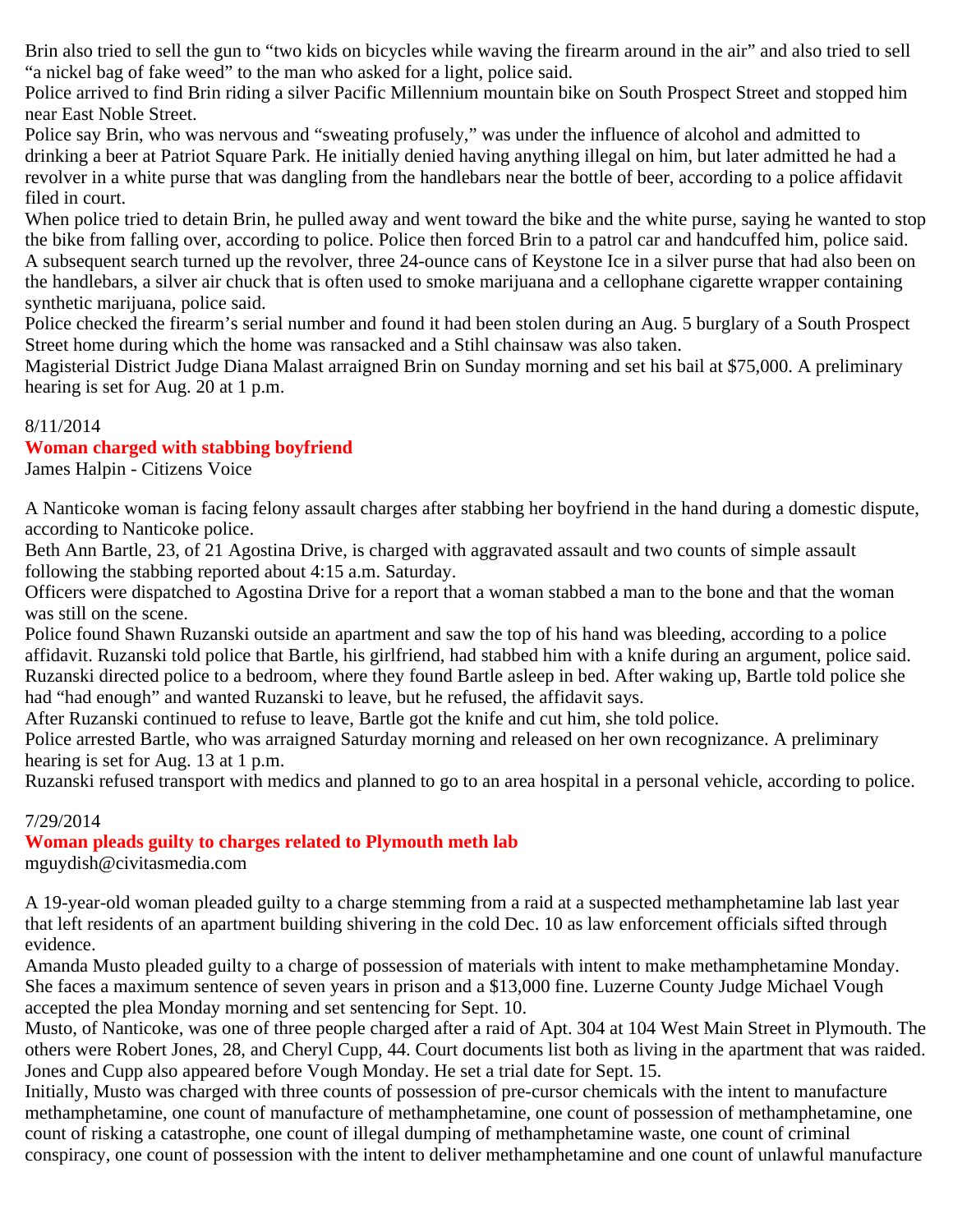of methamphetamine in a structure where a child under age 18 is present.

Cupp was charged with three counts of possession of pre-cursor chemicals with the intent to manufacture a controlled substance, one count of criminal conspiracy and one count of possession of methamphetamine.

Jones was charged with three counts of possession of pre-cursor chemicals with the intent to manufacture methamphetamine, one count of manufacture of methamphetamine, one count of possession of methamphetamine, one count of risking a catastrophe, one count of illegal dumping of methamphetamine waste, one count of criminal conspiracy, one count of possession with the intent to deliver methamphetamine and one count of unlawful manufacture of methamphetamine in a structure where a child under age 18 is present.

#### 7/29/2014

**Judge to alleged burglar: No bail change without address change**

mguydish@civitasmedia.com

Earl Hoopingarner had several reasons he felt his bail should be reduced in the case of a December 2013 ransacking of a Nanticoke home. But he lacked the one thing Luzerne County Judge Michael Vough required: An address other than that of his co-defendant in the case.

In a brief hearing Monday morning seeking a reduction of bail from \$250,000, Hoopingarner's argument was that he was not a flight risk, had family in the area and that his co-defendant had a lower bail and was out of prison while awaiting trial.

Vough noted Hoopingarner listed his address as the same as his co-defendant, and said bluntly he would not reduce bail as long as that was the case. Vough suggested Hoopingarner "get a new address" and try for reduced bail again. Hoopingarner, 28, and Shane Hempel, 24, were both charged with ransacking a house on Enterprise Street on Nov. 29. Each initially had bail set at \$25,000, but it was increased to \$250,000 after police withdrew the initial charges and filed new ones on Feb. 19 this year.

At the time, the two were arraigned by District Judge Donald Whittaker on burglary, criminal conspiracy, theft, receiving stolen property and theft charges. Hoopingarner was further charged with identity theft, receiving stolen property, access device fraud and criminal attempt.

Items stolen included a Greater Nanticoke Area class ring, jewelry, beer, a rifle, digital cameras, computer paper, dog food and a credit card, according to the criminal complaints. Hoopingarner used the stolen credit cards at several stores in the area, according to police. Shane Hempel's sister, Janice Hempel, 23, of Nanticoke, was charged with receiving stolen property and criminal conspiracy.

## 7/25/2014

# **Five arrested in authorities' buy-bust operation**

Citizens Voice

The Wilkes-Barre police Anti-Crime Unit along with state police at Wyoming arrested five in a buy-bust operation Wednesday, police said.

Confidential informants made buys throughout the city Wednesday, resulting in busts yielding either crack cocaine or heroin, police said.

Police arrested the following: Nicholas Sando, 59, of Nanticoke; Angela Espinosa, 43, of Shavertown; John Witherspoon, 29, of Queens, New York; Amos Coker, 26, of Ashley; and Terrell Humphrey, 29, of Wilkes-Barre. During the operation, police said they also recovered two handguns recovered and a bulletproof vest.

# 7/21/2014

# **Woman pleads guilty to Nanticoke assault**

jhalpin@citizensvoice.com

A woman involved in a fight that led to a notorious Nanticoke barroom slashing pleaded guilty Monday to simple assault and purchasing alcohol as a minor.

Melanie Figueroa, 22, of 140 Sharpe St., Nanticoke, was accused of being a primary aggressor in the January 2012, boxcutter slashing that severely injured Jennifer Mieczkowski — although she was not charged in the slashing. Her attorney, Allyson Kacmarski, noted during the proceeding that Figueroa "did not cause" Mieczkowski's severe injuries and indicated Figueroa intends to seek house arrest as a punishment during sentencing, which was set for Sept. 9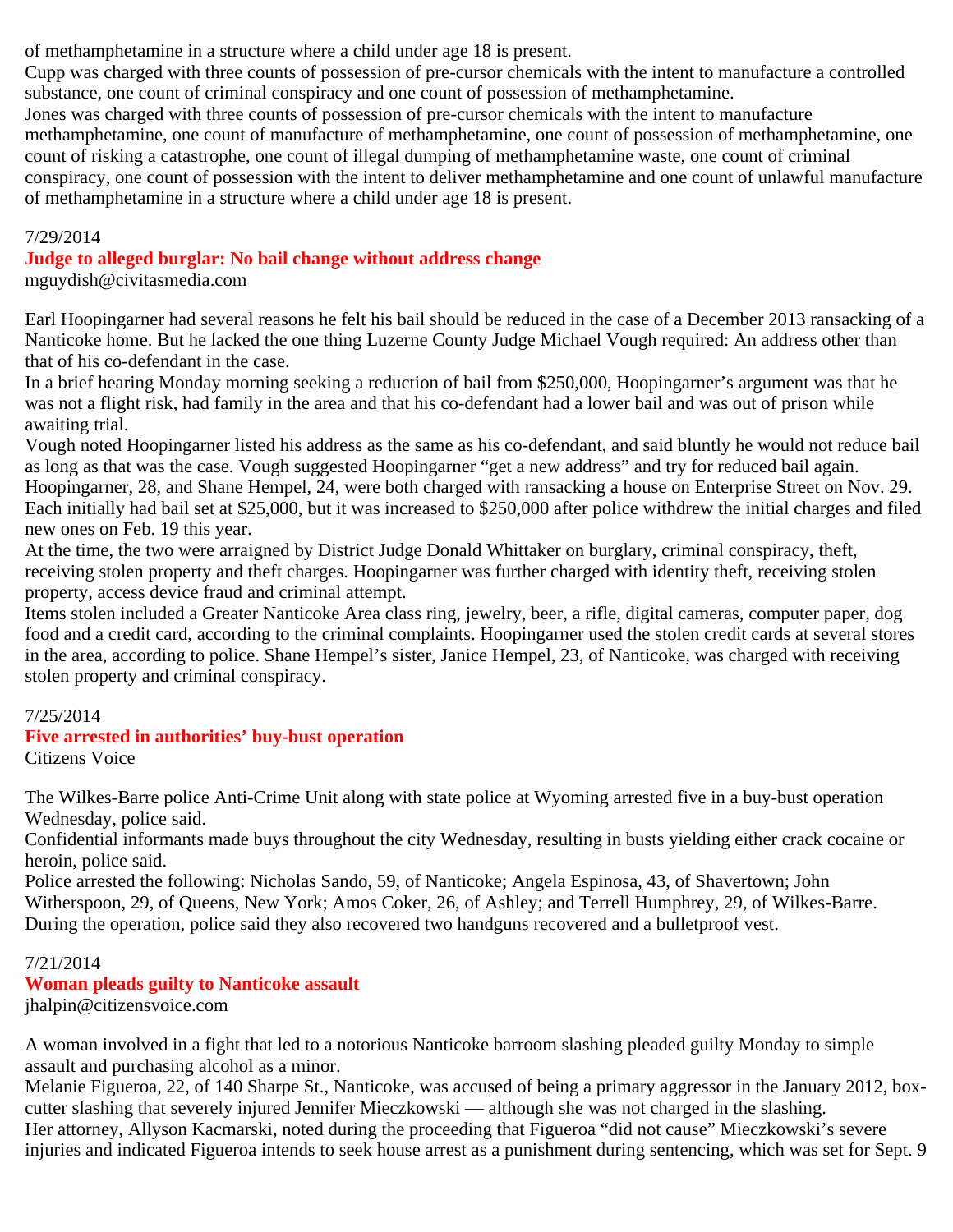at 9 a.m.

Figueroa faces up to two years in jail and a maximum fine of \$5,000, Assistant District Attorney Jenny Roberts said. The case began about 2 a.m. on Jan. 1, 2012, when officers were dispatched to the former Prospect Street Cafe at 23 S. Prospect St., Nanticoke, for a report of a brawl. Mieczkowski sustained severe injuries to the face after being slashed with the box cutter.

Witnesses reported that several fights took place within the bar but that the first began when a patron, Briana Engle, was assaulted, according to police.

Engle and two people who accompanied her to the bar, Justin and Shawn Eckrote, reported that Figueroa was acting disorderly, police said. Justin Eckrote suggested they leave and avoid getting into an altercation, police said.

But just before the group left, Figueroa came up behind Engle and pulled her to the ground by the hair, according to the affidavit.

Figueroa beat Engle until Justin Eckrote pulled her off, at which point Figueroa confronted Mieczkowski, who also tried to intervene, police said. Witnesses reported Figueroa then began punching Mieczkowski, police said.

Mieczkowski testified during a preliminary hearing that after Figueroa began hitting her with closed fists, she got on top of Figueroa and that someone else hit her in the back of the head.

After the fight broke up, Mieczkowski said, "I stood up and blood started running down my face."

Figueroa told police a bouncer had let her into the bar without checking her identification. She admitted pulling Engle off a bar stool in an unprovoked attack, but she denied attacking Mieczkowski, police said.

But surveillance footage and witnesses statements backed up Mieczkowski's version of events, according to police. No one has ever been charged in the slashing.

Mieczkowski sued two weeks after the slashing, alleging the bar and its owner, Paul Halliday, should have taken steps to protect her from the assault, including properly training a bouncer and employees on security techniques; dressing the bouncer in a uniform; and maintaining a blacklist for banned patrons.

Court records indicate that case is still pending, although the bar no longer exists. Halliday lost the property in March 2013, when it was sold at a sheriff's sale because of overdue mortgage payments, taxes and other bills.

## 7/21/2014

# **Figueroa pleads guilty to simple assault in Nanticoke bar melee**

mguydish@civitasmedia.com

Melanie Figueroa pleaded guilty to a single count of simple assault in a case spawned by a Jan. 1, 2012 Nanticoke bar melee that left a victim with permanent facial scars from multiple slash wounds. Figueroa faces a maximum sentence of 2 years in prison and a \$5,000 fine.

Figueroa, 22, was charged with initiating a fight when she allegedly attacked Briana Engle, 23, and Jennifer Mieczkowski, 32, in the now-closed Prospect Street Cafe on South Prospect Street in Nanticoke. Mieczkowski suffered multiple cuts in the brawl.

Luzerne County Judge Michael T. Vough accepted the guilty plea Monday and scheduled sentencing for Sept. 9. As she had done at the preliminary hearing in January, Figueroa's attorney, Allyson Kacmarski, noted on the record that the victim had suffered injuries she contends were not inflicted by Figueroa. During that preliminary hearing, Engle testified that Figueroa approached her from behind and punched her, knocking both of them to the ground. Engle was not hurt.

Mieczkowski then testified she went into the bar with a friend to buy a 12-pack of beer, got into a shouting match with Figueroa that led to punches being thrown and the two hitting the floor in a fight.Mieczkowski said that, when she stood up, blood was running from multiple cuts to her face.

A charge of simple assault was forwarded to Luzerne County Court and trial was set to start today, but when the parties approached the bench, she offered the guilty plea instead. Figueroa also pleaded guilty to a summary offense of purchasing alcohol as a minor. She was 20 at the time of the incident.

## 7/20/2014

**Police say two women face charges after trespassing** jlynott@civitasmedia.com - (570) 991-6120

Police said Briana Robinson, 26, of Nanticoke and Stephany Serra, 26, of Hanover Township were arrested early Saturday after they entered a home in the Marion Terrace Apartment complex without the resident's permission. The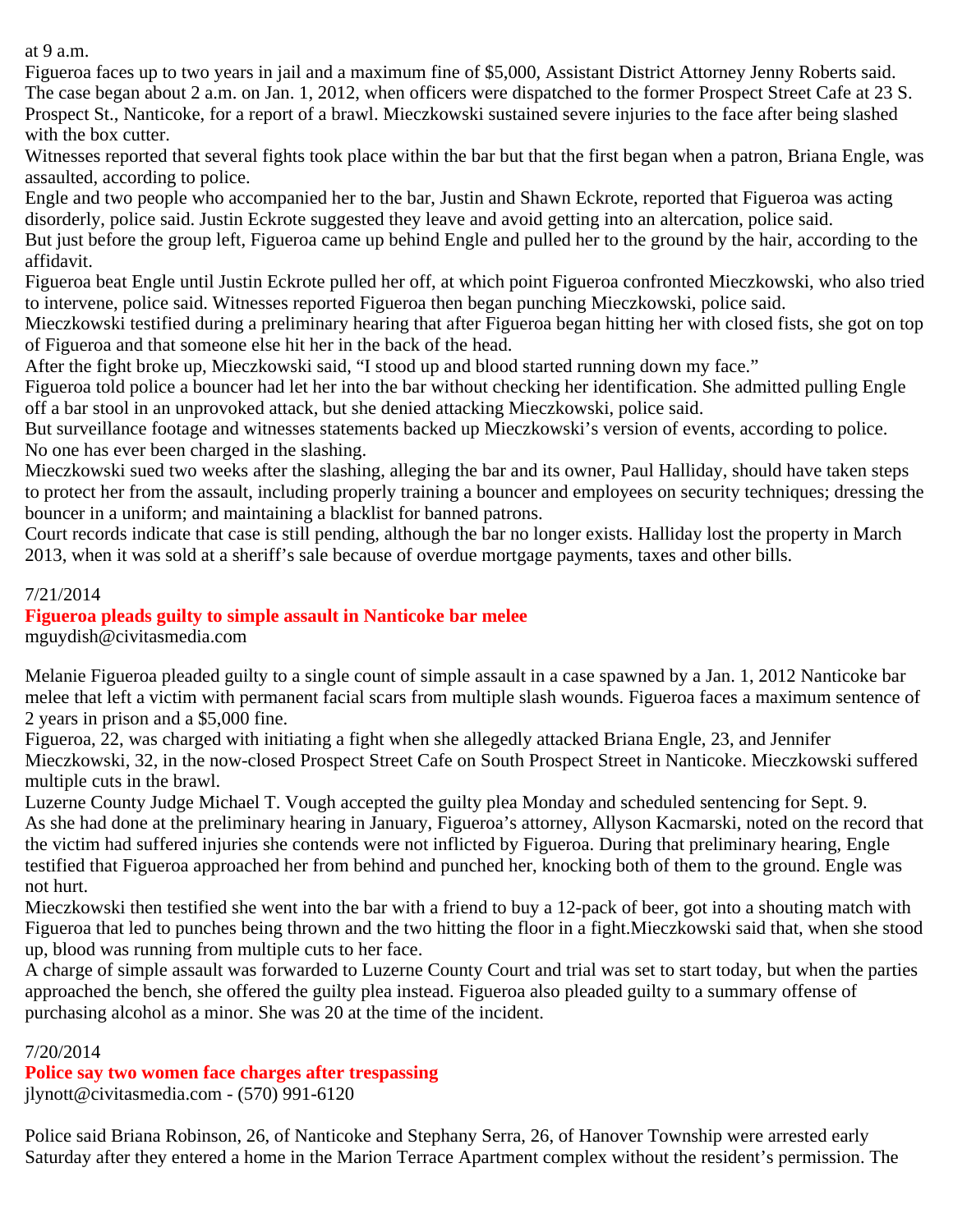women were seen inside the residence and later fled, police said. Robinson stole the resident's key in order to gain entry, police said. The women face charges of criminal trespass and Robinson faces an additional charge of theft, police said. Robinson and Serra were taken to the Luzerne County Correctional Facility for arraignment.

#### 7/7/2014

# **Robert Monaco, 51, of Nanticoke, pleaded guilty to a charge of corruption of minors.**

Monaco was originally charged with attempting to lure a child into a motor vehicle.

He was arrested after Pittston police were called to a report of a man asking juvenile females to get in his car while they waited at a school bus stop on Mill Street in February.

Police soon located Monaco in a Pittston bar and took him into custody.

At the police station, Monaco was seen on camera smashing a light and placing a piece of the light bulb on his neck, threatening to cut himself, police said. According to police, officers used a stun gun on Monaco after he refused to drop the glass. Monaco also pleaded guilty to a charge of resisting arrest.

Luzerne County Judge Joseph Sklarosky Jr. will sentence Monaco on Sept. 4.

7/4/2014 **Nanticoke man guilty of fraud** Times Leader

A Nanticoke man accused of presenting fraudulent prescriptions at several pharmacies pleaded guilty to related charges in Luzerne County Court.

Marc J. Zawadzki, 41, of Center Street, pleaded guilty to four counts of acquiring a controlled substance by fraud. Prosecutors withdrew charges of forgery and criminal use of communications facility against Zawadzki.

Authorities with the state Office of Attorney General's Bureau of of Narcotics Investigations and Drug Control and Pittston police accused Zawadzki with presenting bogus prescriptions using his name and a woman's name, and signing the prescriptions in the names of two physicians at a pharmacy on South River Street, Plains Township, and in Pittston on South Main Street and Kennedy Boulevard from August 2013 to February 2014, according to the criminal complaints.

Judge Joseph Sklarosky Jr. said Zawadzki will be sentenced Aug. 11.

## 7/3/2014

## **State police: Man offered teen drugs for firearms**

Jory Heckman - Citizens Voice

Police say a Wilkes-Barre man offered a 14-year-old girl drugs in exchange for her grandfather's guns. What he gave her, troopers said, turned out to be a bag of oregano.

State police at Wyoming arrested Robert W. Belcher, 29, on Tuesday for offering synthetic marijuana to a 14-year-old girl in Nanticoke in exchange for guns. Troopers said Belcher has a prior conviction for burglary, and his criminal record prevents him from owning firearms.|

Troopers said Belcher texted the juvenile and asked her if she wanted to buy synthetic marijuana from him. When she told him she did not have any money, police said Belcher asked if she had access to any guns. She told troopers she sent a picture of her grandfather's guns to Belcher.

Police said Belcher drove to the juvenile's house and picked up the guns, which she placed near the back porch. The girl said Belcher left her a bag of oregano in exchange.

In an affidavit, troopers said Belcher is currently homeless. He had been living with friends who recently kicked him out for a physical altercation, police said.

Belcher was charged with receiving stolen property, prohibited possession of a firearm and corruption of minors. He was jailed at the Luzerne County Correctional Facility, unable to pay the \$75,000 bail set by Magisterial District Judge James Dixon. His preliminary hearing is set for 1 p.m. July 9 before Dixon.

6/25/2014 **Two vehicles reported stolen in Nanticoke** Jacob Seibel - Citizens Voice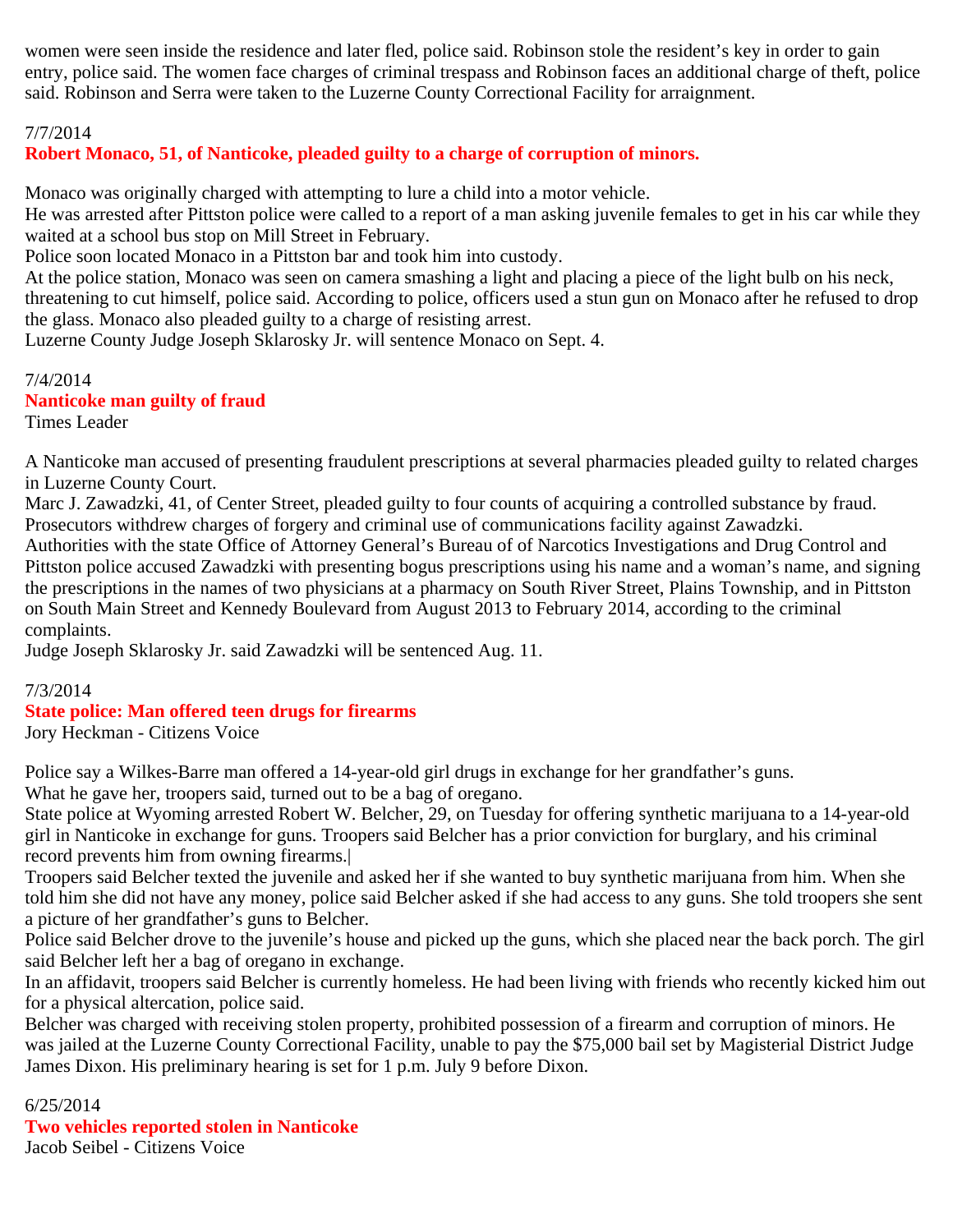Nanticoke police are investigating a report of two stolen vehicles.

Police said a resident reported the vehicles were taken from Lawrence Street on Saturday. Neighbors told police a black rollback truck took both of the vehicles: a 2005 black Chevrolet Equinox with a state registration of DMY1459 and a blue 2003 Mitsubishi Galant with a state registration of GMH6185. Anyone with information can call the Nanticoke Police Department at 570-735-2200.

## 6/25/2014

## **Mother accused of kicking her child in the head**

Jacob Seibel - Citizens Voice

A woman who allegedly kicked her 5-year-old child in the head, fought with officers and broke a police car window is charged with simple assault and other offenses, Ashley Borough police said.

Police charged Angel M. Yaskiewicz, 27, of 109 W. Grand St., Nanticoke, with two counts of simple assault, resisting arrest, institutional vandalism, disorderly conduct, harassment and criminal trespassing. Charges stem from a fight between Yaskiewicz and her ex-boyfriend on June 7 that police responded to around 11 p.m., according to an affidavit. Police said during the dispute at a home on Ashley Street, Yaskiewicz punched her ex-boyfriend in the face, kicked the child in the head and ripped off another woman's shirt and bra. She also resisted arrest and bent the back window of a police car until it shattered, police said. When police stunned her with a Taser, she started kicking one of the officers, according to the affidavit.

Yaskiewicz remains free on \$10,000 unsecured bail set by Magisterial District Judge Joseph Halesey. Her preliminary hearing is scheduled for 9:30 a.m. July 1 before Halesey.

#### 6/25/2014

#### **Man gets 3 to 6 years in prison for burglary spree**

Bob Kalinowski - Citizens Voice

A Nanticoke man is headed to state prison for a minimum of three years for a lengthy theft and burglary spree that targeted homes and United States military vehicles.

Adam Kuren, 30, was in court Tuesday for sentencing for seven different crimes, most of them break-ins and thefts at residential homes, including a burglary at 1002 S. Prospect St. in Nanticoke on Thanksgiving Day 2012.

In one case, Kuren broke into military vehicles at the Pennsylvania Army National Guard armory in Nanticoke while out on bail for a host of other crimes.

Luzerne County Judge Fred Pierantoni on Tuesday ordered Kuren to spend three to six years in prison.

## 6/23/2014

## **Nanticoke burglary defendant sentenced in county court**

rdupuis@civitasmedia.com

A Nanticoke man on Monday was sentenced to spend eight to 23 months in the Luzerne County Correctional facility in connection with a burglary case, but then immediately paroled because the 261 days he already has served exceeded the minimum sentence.

Eric Sommers, 23, of East Ridge Street, will now spend two years on probation for a second theft case, and must find a job within 90 days, county Judge Michael Vough ordered.

According to police:

On June 29, Sommers allegedly sold stolen copper and other metal to a scrap yard, then he and his brother Kenneth Sommers, 28, and another man went to Wilkes-Barre to buy heroin, interviews with the suspects revealed.

Eric Sommers pleaded guilty to one misdemeanor theft count in that case.

On Aug. 9, officers responded to a warehouse on North Market Street in Glen Lyon, where two men reportedly were stealing metal. Sommers and his brother were found in vehicle loaded up with a large amount of metal from the building.

Eric Sommers pleaded guilty to one felony count of burglary in that case.

The status of Kenneth Sommers' charges could not immediately be confirmed.

Eric Sommers must pay \$1,700 to Voynton Contractors for copper pipe stolen in the June incident last year.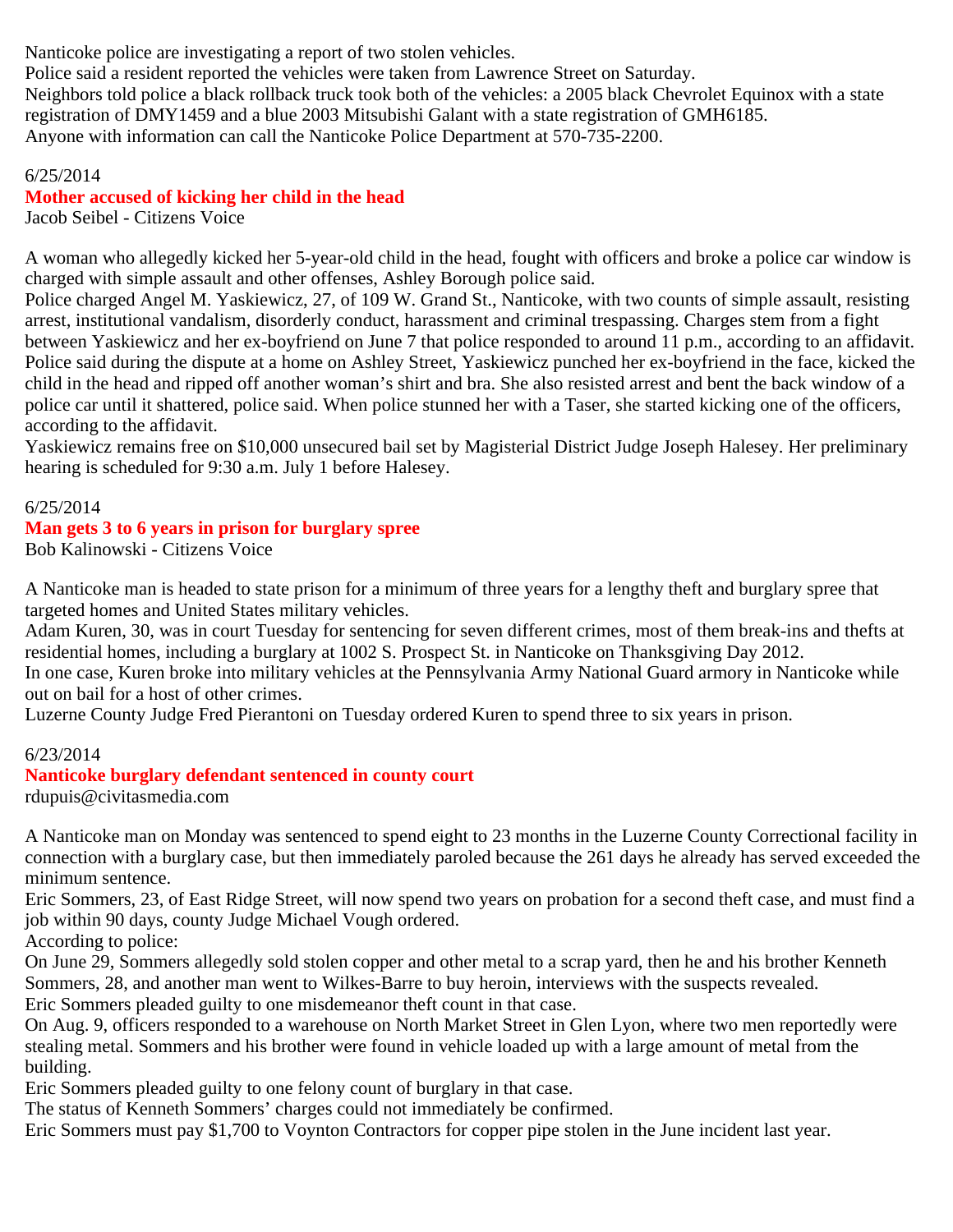# 6/12/2014

#### **Nanticoke woman pleads guilty to stealing money from employer**

elewis@civitasmedia.com

A woman from Nanticoke accused of stealing money from her employer and checks from her boyfriend's mother pleaded guilty to theft related charges in Luzerne County Court.

Brandy Peters, 31, of Center Street, pleaded guilty to separate counts of theft by unlawful taking and a single count of false report to law enforcement authorities.

Judge Fred Pierantoni III said Peters will be sentenced on Aug. 21.

According to the criminal complaints:

Peters was hired at Lattimer Machine and Fabricating in Hazle Township in October 2012 as a secretary with duties that included processing payroll.

From Nov. 15, 2012 to April 2, 2013, state police said Peters paid herself at an unauthorized hourly rate and for hours she did not work, the complaint says.

State police said in the complaint Peters opened a Staples charge account without permission and wrote four checks to herself from the business' account.

Authorities said Peters had stolen \$16,808 from Lattimer Machine and Fabricating during her brief employment. Nanticoke police said Peters had stolen 60 checks from her boyfriend's mother, and cashed the checks with amounts under \$10 but requested cash back during transactions, according to the complaint.

Fairview Township police said Peters was one of three people who claimed they stumbled upon an unresponsive man lying on state Route 437 on June 14. Police later determined Peters and two others were with the man who had overdosed on heroin, and made up the story that they found him unresponsive on the state roadway, the complaint says.

#### 6/7/2014

## **Newport Twp. couple arrested in domestic dispute**

Jacob Seibel - Citizens Voice Published: June 7, 2014

Newport Township police arrested a couple after the boyfriend choked his girlfriend for throwing rocks at him, according to police affidavits.

Richard L. Rudy Jr., 39, of 1012 W. Main Ave., Nanticoke, and April L. Mitchell, 23, of 331 W. Shawnee Ave., Plymouth, were jailed Thursday at the Luzerne County Correctional Facility on assault charges.

Mitchell was sitting on a guardrail with Rudy beside her when police pulled up to them near Mill and Jim's Parkway Inn on the Kirmar Parkway, according to affidavits. As Chief Jeremy Blank got out of his vehicle, Rudy told him he was too late and he had already been hit with the rocks, arrest papers said.

Mitchell told the officer that Rudy choked her, according to arrest papers. Blank said there was redness and slight swelling around Mitchell's throat where she said Rudy had both his hands around her neck. Mitchell told police Rudy threatened to kill her and slammed her off the guardrail, according to arrest papers.

Police also charged Rudy with possessing drug paraphernalia after they found two marijuana pipes on him, which arrest papers said he denied were his.

The couple's preliminary hearing is scheduled for 2 p.m. June 25 before Magisterial District Judge Donald Whittaker, who set Rudy's bail at 10 percent of \$10,000 and set Mitchell's at 10 percent of \$2,500.

## 6/3/2014

**LCCF inmate arraigned after allegedly bringing in drugs**

Jory Heckman - Citizens Voice

An inmate at the Luzerne County Correctional Facility was arraigned on charges Friday after allegedly bringing drugs into jail.

According to agents from the state attorney general's office:

Michael Rentko, 30, of 151 Park St. in Nanticoke, brought benzodiazepine powder, which is related to drugs like Xanax and Valium, with him to court and then snuck it into prison.

Agents found the drugs on Rentko during a strip search on Aug. 27, 2013. Rentko told agents that while appearing for a court date, he hid about 4 or 5 grams of benzodiazepine powder in a piece of rubber glove and put it in his pants pocket.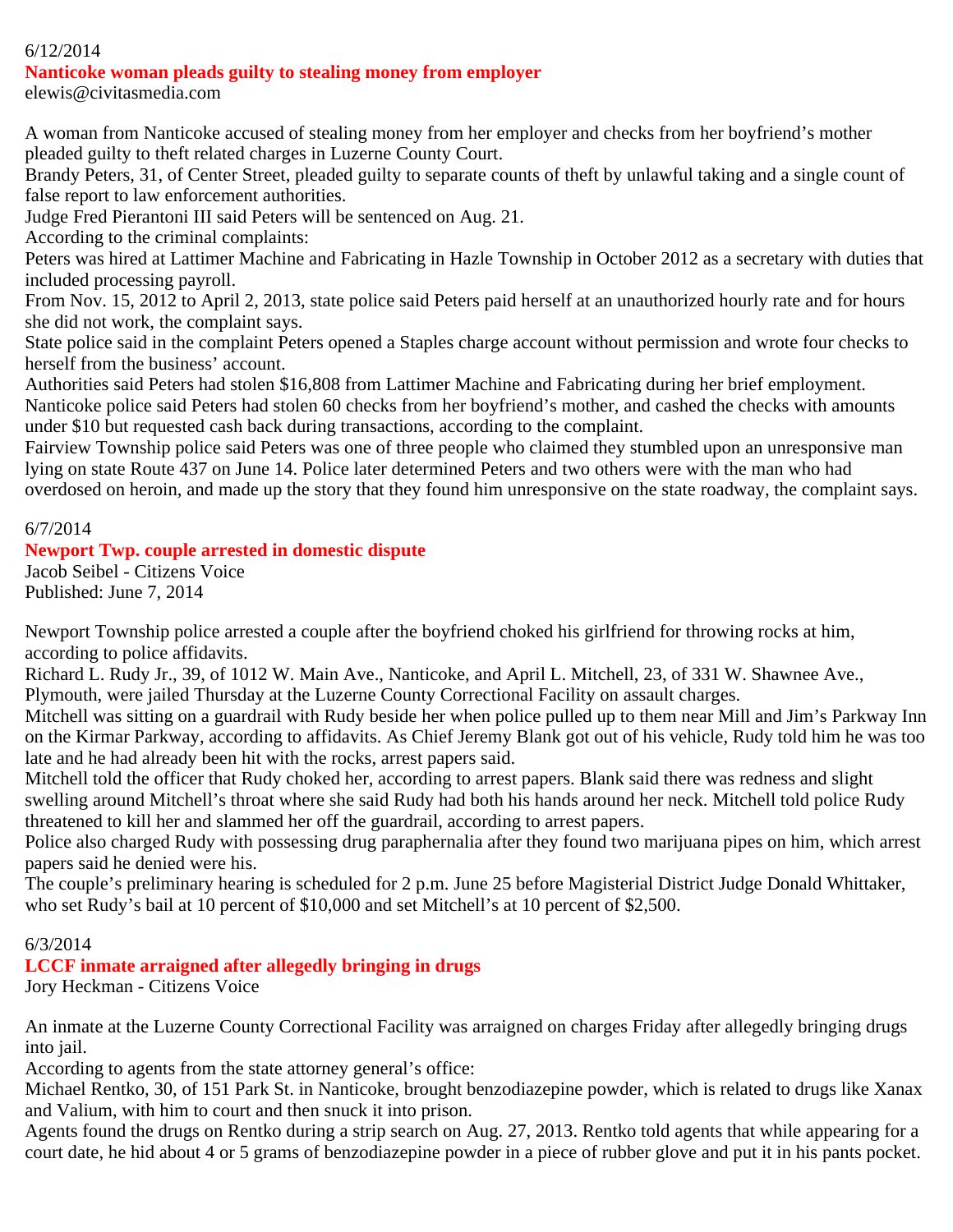When he was remanded to prison, Rentko dropped the drugs into a box that contained his prison clothes. Over the course of several days, he used the powder undetected until a majority of it was stolen during an assault by other inmates. Rentko was originally jailed on theft charges.

Rentko was charged with one count of possession of a controlled substance and one count of intentional possession of a controlled substance. His preliminary hearing is set for 10 a.m. June 12 before Magisterial District Judge Martin Kane.

## 5/31/2014

## **Parents face manslaughter charges in infant's death**

Jacob Seibel - Citizens Voice

When police initially questioned Tracey A. Gonda about the death of her 2½-month-old infant son — who was found wedged in a seat cushion of a recliner — they say she insisted she had placed the child safely into his bassinet the night before.

But her other son, a 4-year-old, told police otherwise.

While police were questioning Gonda, the 4-year-old, identified by police only as MG, interrupted, saying his baby brother "was lying face down with his head between the cushion."

Gonda tried to discredit what MG had said.

"(MG), no he wasn't," Gonda said. "He was in the bassinet. What did I tell you about making up stories?" Police say the mother eventually came clean.

They say Gonda drank a couple beers and dozed off sitting on the recliner Feb. 13 with the baby, Jaxon Eckrote, in her arms. Sometime during the night, she woke up and went upstairs to go back to sleep. The next morning when she came downstairs she discovered her son wedged in the seat cushion of the recliner and his legs pointing in the air. "I feel asleep on the recliner and later found him," she told police.

The parents involved in the death of Jaxon Eckrote are free on bail following their arraignments Friday on charges of involuntary manslaughter and endangering the welfare of children.

Gonda, 40, and Corey L. Eckrote, 49, both of Nanticoke, each posted 10 percent property bail set by Magisterial District Judge Donald Whittaker. Gonda was also charged with recklessly endangering another person and giving false reports to law enforcement.

According to the arrest affidavit filed by the Nanticoke Police Department:

Jaxon Eckrote was alive for 84 days. When Gonda gave birth to him on Nov. 22, Gonda tested positive for "dangerous drugs." Gonda used drugs throughout her pregnancy and had no prenatal care, but she claimed she was unaware she was pregnant.

Master Romilsa Crocamo presided over a shelter care hearing on Dec. 6 and ruled that legal and physical custody of Jaxon Eckrote and Gonda's 4-year-old son from a previous relationship would be given to Corey Eckrote.

The couple often fought over caring for their son and complained about not getting enough rest. Gonda was permitted to have supervised visits with her two children.

Lauren Griffin, a caseworker for Children and Youth, was assigned to the supervision of those visits. However, Gonda's mother, Deborah Goodman, told investigators Griffin wouldn't stay all that long, noting, "Everyone got lax with Tracey being there alone."

Gonda's mother and her father, Goodman, also helped out with caring for the two children. Deborah Goodman said her daughter and Corey Eckrote's relationship has its "ups and down." Gonda had been complaining lately of him being a "slob" and not doing his fair share with the children.

That night before Gonda fell asleep on the recliner she asked Corey Eckrote to watch their son so she could lie down, but after 15 minutes, he handed Jaxon Eckrote back to her, saying he had to be up for work in the morning.

On Feb. 14, after Gonda discovered her son's body, the first call Gonda made was to her mother. The second was to 911.

Police were dispatched to a residence at rear 340 E. Noble St. around 9:20 a.m.

Police found what appeared to be dried saliva or another type of bodily fluid on the cushion, and the bassinet Gonda said she had placed Jaxon Eckrote in didn't appear to be used recently, as a neatly folded blanket was set in it. Luzerne County Coroner Bill Lisman examined Jaxon Eckrote, noting the following injuries: open wounds to the left hand and fingers; impressions on the forehead, hairline and tip of the nose; and postmortem lividity to the right side of the face. A strong odor of urine also emanated from him as his clothing and diaper were saturated with urine. Forensic pathologist Dr. Gary Ross also performed an autopsy Feb. 15 at Wilkes-Barre General Hospital and determined Eckrote's death was a homicide by asphyxia.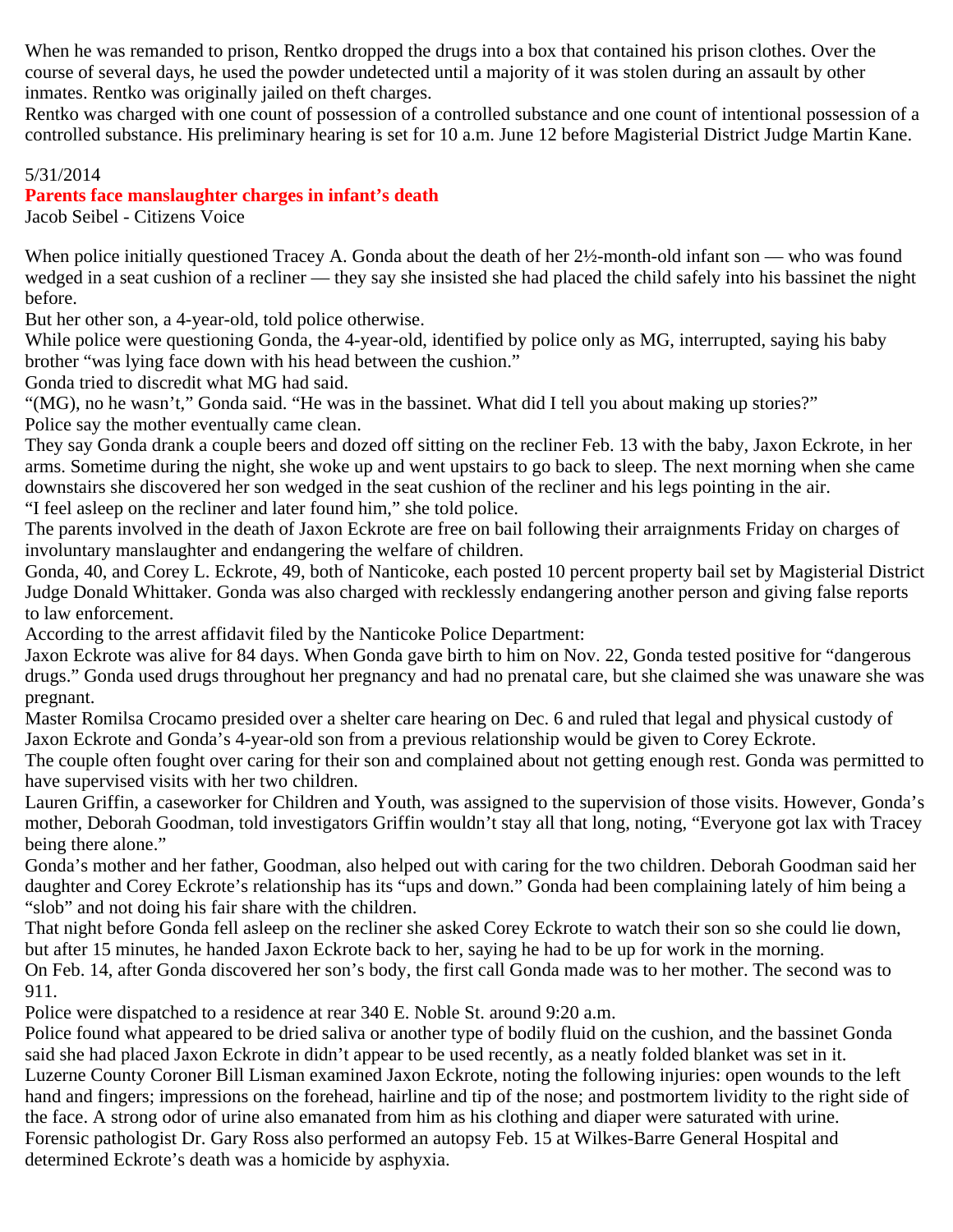MG was taken in by Children and Youth, and both Gonda and Corey Eckrote had to submit urine samples. Gonda tested positive for alcohol, and Corey Eckrote tested positive for hydrocodone, hydromorphone and alcohol, according to authorities.

A court order required Gonda to submit random drug testing. Out of the 70 days the court order stood in place, she tested positive six times for drugs including cocaine, hydrocodone, hydromorphone and alcohol. Gonda's and Corey Eckrote's preliminary hearings are set for 3 p.m. June 4 before Whittaker.

## 5/31/2014

## **Man who ran over friend released on parole**

bkalinowski@citizensvoice.com

A man who fatally ran over his best friend with a Jeep nine years ago in Nanticoke has been released from prison on parole, court records show.

Brandon Obaza, now 28, was released from custody on Sunday, according to documents filed in Luzerne County Court by the Pennsylvania Board of Probation and Parole.

Investigators charged Obaza with intentionally driving over 25-year-old Stephen S. Novak on July 17, 2005 in a remote area of Nanticoke, leaving him pinned underneath the vehicle, where he died of head trauma.

Obaza told police Novak had a death wish and the murder was a "mercy killing," police said at the time.

After Obaza pleaded guilty to third-degree murder, then-Luzerne County Judge Mark A. Ciavarella Jr. sentenced Obaza to serve six to 12 years in state prison.

Obaza has been up for parole since July 2011 and his maximum sentence would have expired on July 16, 2017.

At the time of the murder, police said they investigated the possibility of the killing having satanic and occult overtones — as items used in satanic worship were found in the homes of Obaza and Novak — but never concluded whether there was any relation.

#### 5/31/2014

## **Five plead guilty in prostitution string**

Brendan Gibbons - Citizens Voice

Five of 12 people arrested in a prostitution sting by Pennsylvania State Police this month have pleaded guilty. On May 8, undercover troopers with the state police Bureau of Criminal Investigations, posing as johns, met prostitutes at the Hampton Inn at 22 Montage Mountain Road and the Econo Lodge at 1175 Kane St. in Scranton.

Undercover troopers made contact with prostitutes over the phone, then arranged to meet them at one of the motels. The troopers and suspects met from 7 p.m. to 10:30 p.m.

Eight of the 12 arrived in pairs. Two came alone. One, Toni V. Korsakas, 27, of 64 S. Main St., Ashley, was dropped off by Michael J. Hausknecht, 34, of 711 N. Main St., Wilkes-Barre, whose vehicle was caught on surveillance video. Hausknecht pleaded guilty to promoting prostitution.

Caitlin Dillon, 27, of 262 Apollo Circle, Nanticoke, who arrived with Lisa Marie St. George, 32, of 145 Park St., Nanticoke, told troopers she works for another woman whose name could not be verified. She drove them there, Dillon told troopers, and agreed to split the money three ways.

Efforts to reach state police spokeswoman Trooper Connie Devens were not successful.

Prices ranged from \$100 for "full service" to \$325 for oral sex, according to state police. Once the money changed hands, troopers made their arrests.

Lauren M. Rushton, 28, of 16 Cherry St., Wilkes-Barre; Angela T. Diaz, 36, of Wilkes-Barre; Robyn L. Frederick, 38, of 148 S. Lincoln Ave., Scranton; and Korsakas entered guilty pleas on two preliminary hearing dates, May 14 and May 30.

Judges Terrence Gallagher and Theodore Giglio ordered them to pay around \$560 in fines and fees. Preliminary hearings for St. George, Dillon and Kyla C. Sepulveda, 25, of 95 Russell St., Kingston, were continued until Sept. 2. Formal arraignments for Christal L. Mutua, 28, of 82 Division St., Hanover Township; Tobitha Mozisek, 24, of 243 Hazle St.,Wilkes-Barre; and Shaquana Clayborn, 23, of Trenton, N.J. are set for June 27. An arraignment for Taquana S. Jenkins, 23, of 263 Park Ave., Wilkes-Barre, is July 11.

Unsecured bail was set at \$5,000 for all but Rushton. All are free.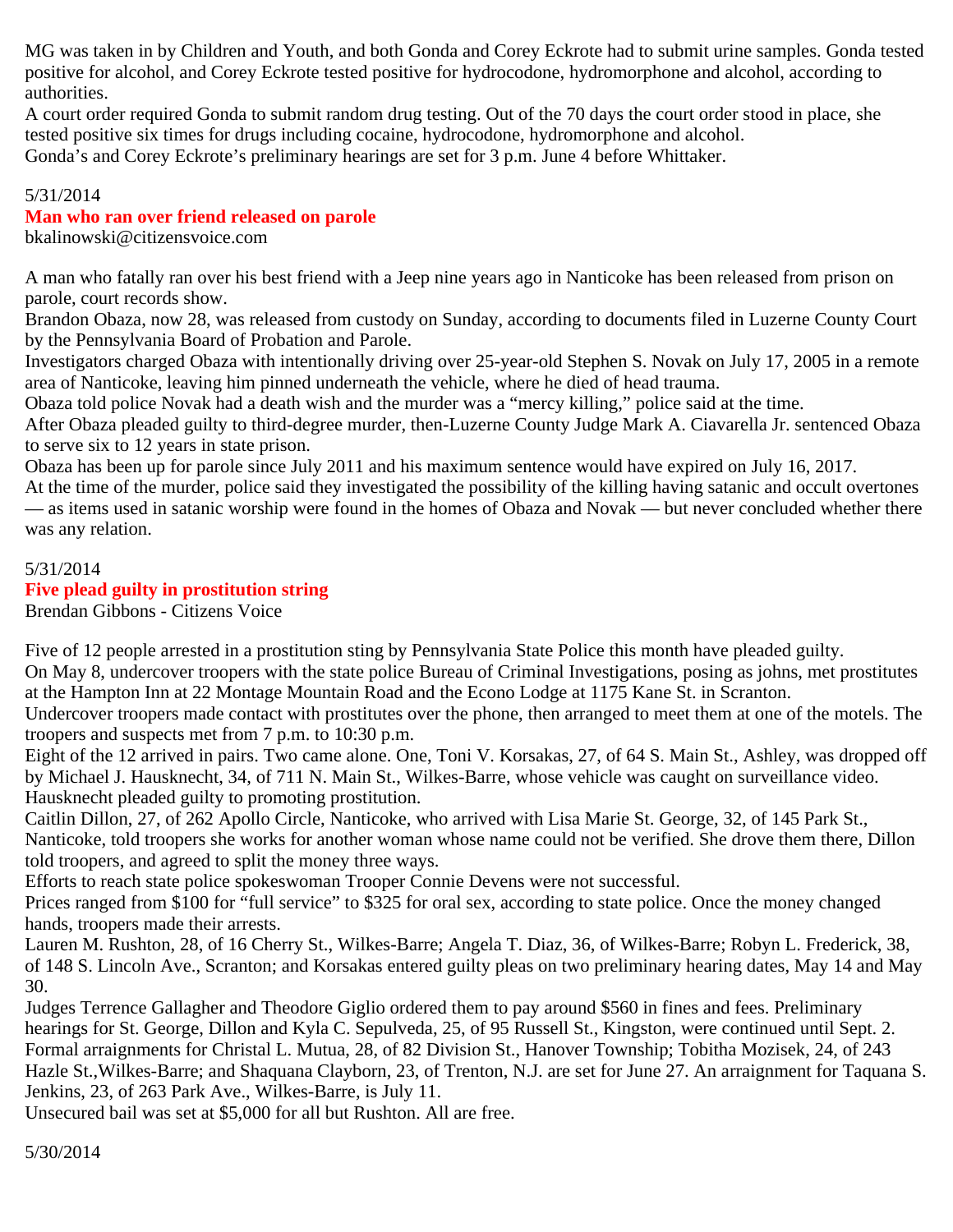#### **Parents face charges in infant death**

Jacob Seibel - Citizens Voice

Parents charged in the death of their 2½-month-old infant son are free on bail following their arraignment today on charges of involuntary manslaughter and endangering the welfare of children.

Tracey A. Gonda, 40, and Corey L. Eckrote, 49, both of Nanticoke, each posted 10 percent property bail set by Magisterial District Judge Donald Whittaker. Gonda was also charged with recklessly endangering another person and giving false reports to law enforcement.

Nanticoke police were dispatched to a residence at rear 340 E. Noble St. around 9:20 a.m. Feb. 14 to investigate the death of infant Jaxon Eckrote, according to police. Nanticoke police said Gonda found her son dead with his head wedged in the seat cushion of a recliner.

On Feb. 15, the day after Jaxon's body was found, the Luzerne County Coroner's Office ruled the death a homicide. Forensic pathologist Dr. Gary Ross performed an autopsy Feb. 15 at Wilkes-Barre General Hospital and determined Eckrote's death was a homicide by asphyxia.

#### 5/30/2014

# **Police: Parents fought over sleep; caring for baby Nanticoke police allege Tracey Gonda drank alcohol, fell asleep with baby in her arms**

Arrest papers for a couple charged in the death of their 2 1/2 month old son allege they often fought over caring for the baby in order to get sleep as the mother consumed alcohol before dozing off with the infant in her arms. Tracey Gonda, 40, and Corey L. Eckrote, 49, surrendered Friday morning on involuntary manslaughter and child endangerment charges. Gonda was also charged with false reports to law enforcement and reckless endangerment. They were arraigned by District Judge Donald Whittaker in Nanticoke and released after each posted \$50,000 bail. City police allege Tracey Gonda, after drinking two 24 ounce cans of a malt liquor, fell asleep in a recliner with Jaxon Eckrote in her arms on Feb. 14. The baby was found dead several hours later wedged in the recliner, according to the criminal complaint.

Police allege Gonda and Eckrote passed the baby to each other as they both needed sleep on Feb. 14. Eckrote had the baby for 15 minutes before giving the infant back to Gonda as he claimed he needed sleep because he had work the next morning, the complaint says.

An autopsy by forensic pathologist Dr. Gary Ross revealed Jaxon Eckrote died from asphyxiation. The manner of death was ruled a homicide by Luzerne County Coroner William Lisman.

Arrest papers say Gonda was using "dangerous drugs" during her pregnancy with Jaxon and had no pre-natal care. Jaxon was born with medical complications due to Gonda's drug use, the complaint says.

Luzerne County Children and Youth became involved with Gonda and Eckrote as they cared for a second, older child. Cory Eckrote was awarded custody of Jaxon and the older girl with Gonda authorized for supervised visitation.

## 5/29/2014

## **Shape Up sentences imposed; ring leader receives state prison term**

elewis@civitasmedia.com

Seven people arrested in Operation Shape Up, an investigation that targeted cocaine and marijuana trafficking from a barbershop in Wilkes-Barre, were sentenced in Luzerne County Court last week.

The ring leader, John "Johnny Bambimo" Miller, 27, of Plymouth, associates Anthony "AJ" Wisneski, 31, of Nanticoke, and David Atkinson, 24, of Nanticoke, were the only three who received state prison sentences.

Drug agents with the state Office of Attorney General's Bureau of Narcotics Investigation and Luzerne County Drug Task Force charged 16 people in June and July in an investigation that targeted the cocaine and marijuana smuggling of John Miller.

Authorities alleged associate Ramon Colon, 27, of Mayflower Crossing apartments, Wilkes-Barre, used the Master Cuts barbershop on Hazle Street, Wilkes-Barre, as a hub for much of the organization's cocaine and marijuana trafficking operations.

The barbershop, a furniture store, a vacant warehouse and several houses were simultaneously searched by drug agents on June 28.

Authorities believe John Miller and his associates were responsible for trafficking at least 20 kilos of cocaine with an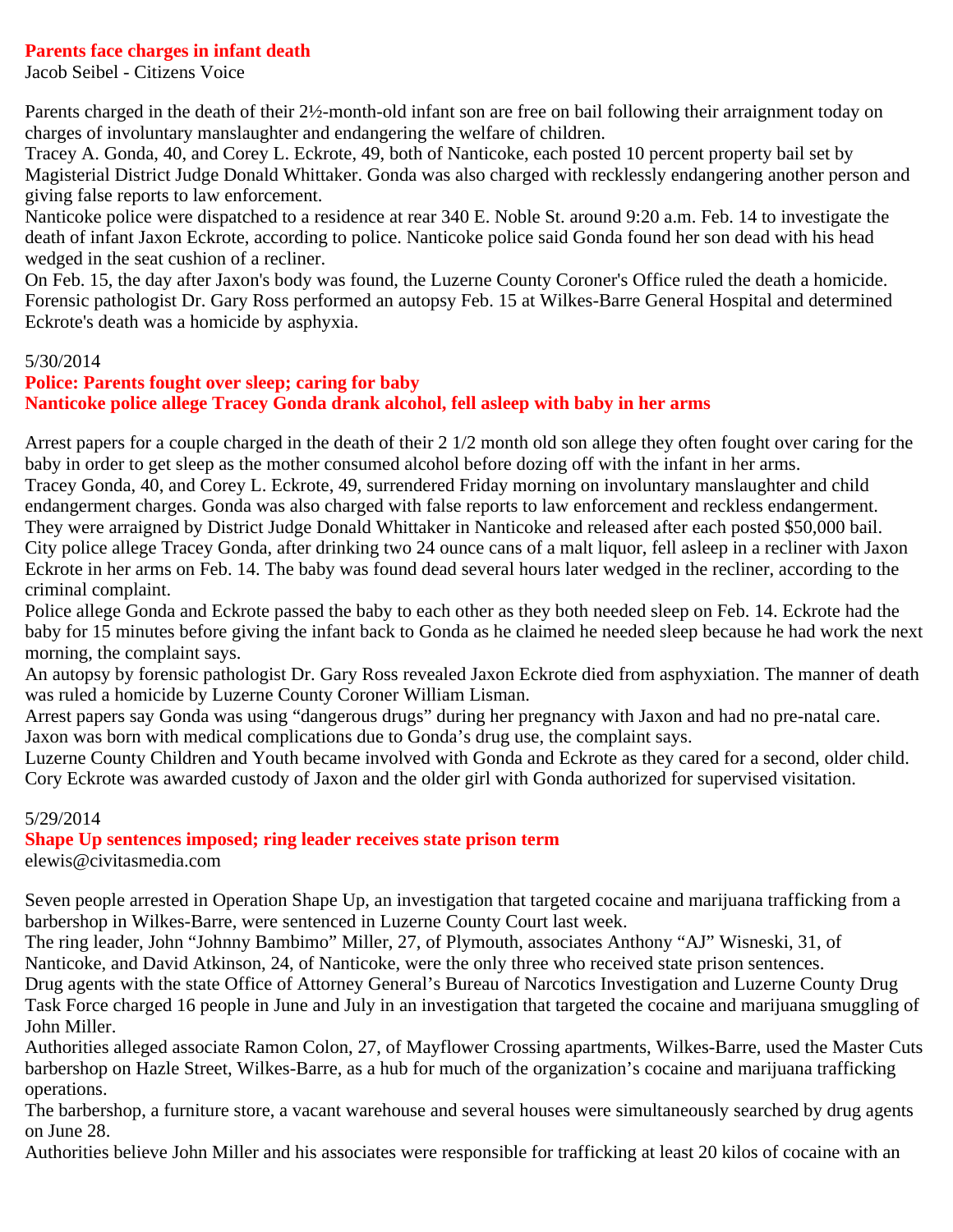estimated street value of \$2 million, and at least 200 pounds of marijuana with an estimated street value of \$600,000 from November 2012 to the time of the searches.

Judge Lisa Gelb imposed sentences on the seven people on Friday. They are:

• John Miller received seven to 14 years in state prison on charges of corrupt organizations, criminal conspiracy and possession with intent to deliver a controlled substance.

• Anthony Wisneski received three to six years in state prison on charges of corrupt organizations, criminal conspiracy and possession with intent to deliver a controlled substance.

• Shannon Wisneski, 37, of Nanticoke, received three years in the county's Intermediate Punishment Program with the first six months on house arrest with electronic monitoring on charges of criminal conspiracy and criminal use of communication facility.

• Amy Miller, 45, John Miller's mother, received three years in the Intermediate Punishment Program with the first 18 months house arrest and 12 months of electronic monitoring on charges of criminal conspiracy and criminal use of communication facility.

• David Atkinson, 24, of Nanticoke, received two to four years in state prison and two years probation on charges of corrupt organizations, criminal conspiracy and delivery of a controlled substance.

• Kieth Wasiakowski, 27, of Nanticoke, received 12 months, less one day, to two years, less two days in the county prison on charges of criminal conspiracy and criminal use of communication facility.

• William "Brooklyn Bill" Pezzella, 51, of Nanticoke, received three years in the Intermediate Punishment Program with the first 12 months on house arrest and six months of electronic monitoring on charges of criminal conspiracy and criminal use of communication facility.

Those whose cases remain open include:

• Kim Chan, 50, of Lehman Township, charged with criminal conspiracy and possession with intent to deliver a controlled substance. A pre-trial hearing is scheduled on July 11.

• Ramon Colon, Mayflower Crossings, Wilkes-Barre, charged with corrupt organizations and delivery of a controlled substance. Sentencing hearing is scheduled on Aug. 22.

• Alexandra Mateo, 22, wife of Ramon Colon, charged with corrupt organizations and possession with intent to deliver a controlled substance. Sentencing hearing is scheduled on Aug. 22.

• Brandon Hynes, 24, of Ashley, charged with criminal conspiracy and delivery of a controlled substance. Sentencing hearing is scheduled on July 11.

• David "Pocho" Castro, 39, of Hazleton, charged with corrupt organizations, possession with intent to deliver a controlled substance, criminal conspiracy and criminal use of communication facility.

• Freddy Reyes, 46, of Mountain Top, and David Hernandez, 25, of Wilkes-Barre, are charged with corrupt organizations, possession with intent to deliver a controlled substance, delivery of a controlled substance, criminal use of communication facility and criminal conspiracy. Trial is scheduled on June 2.

• Michael "Poppi" Kane, 34, of Wilkes-Barre, pleaded guilty in February to corrupt organizations, criminal conspiracy and possession with intent to deliver a controlled substance. Unknown if he was sentenced.

Previously sentenced was Michael "Tone" Rosario, 24, of Nanticoke, who received five years probation on a criminal conspiracy charge for Operation Shape Up and two to four years in state prison on a 2011 unrelated drug arrest.

## 5/29/2014

# **Nanticoke burglary suspects ordered to stand trial**

Jacob Seibel - Citizens Voice

Two men accused in a Thanksgiving Day burglary of a Nanticoke home will face trial in county court, a judge ruled Wednesday after two days of testimony.

Police say Earl Hoopingarner, 28, ransacked and looted the home of Krystle Lampman at 201 Enterprise St. while Shane Hempel, 25, served as a lookout. After postponing his decision in order to review all the evidence presented, Magisterial District Judge Donald Whittaker sent the slew of charges against the two men over to the Luzerne County Court of Common pleas on Wednesday.

Attorneys for the two men agree someone broke into the Nanticoke home, but argued there's no evidence that their clients were responsible.

State Trooper Bryan Fedor testified on May 20 that he had interviewed Hempel, who admitted to his and Hoopingarner's role after being arrested in December. Hoopingarner's attorney, Mark Bufalino, and Hempel's attorney, John Donovan Jr., called the trooper's testimony hearsay.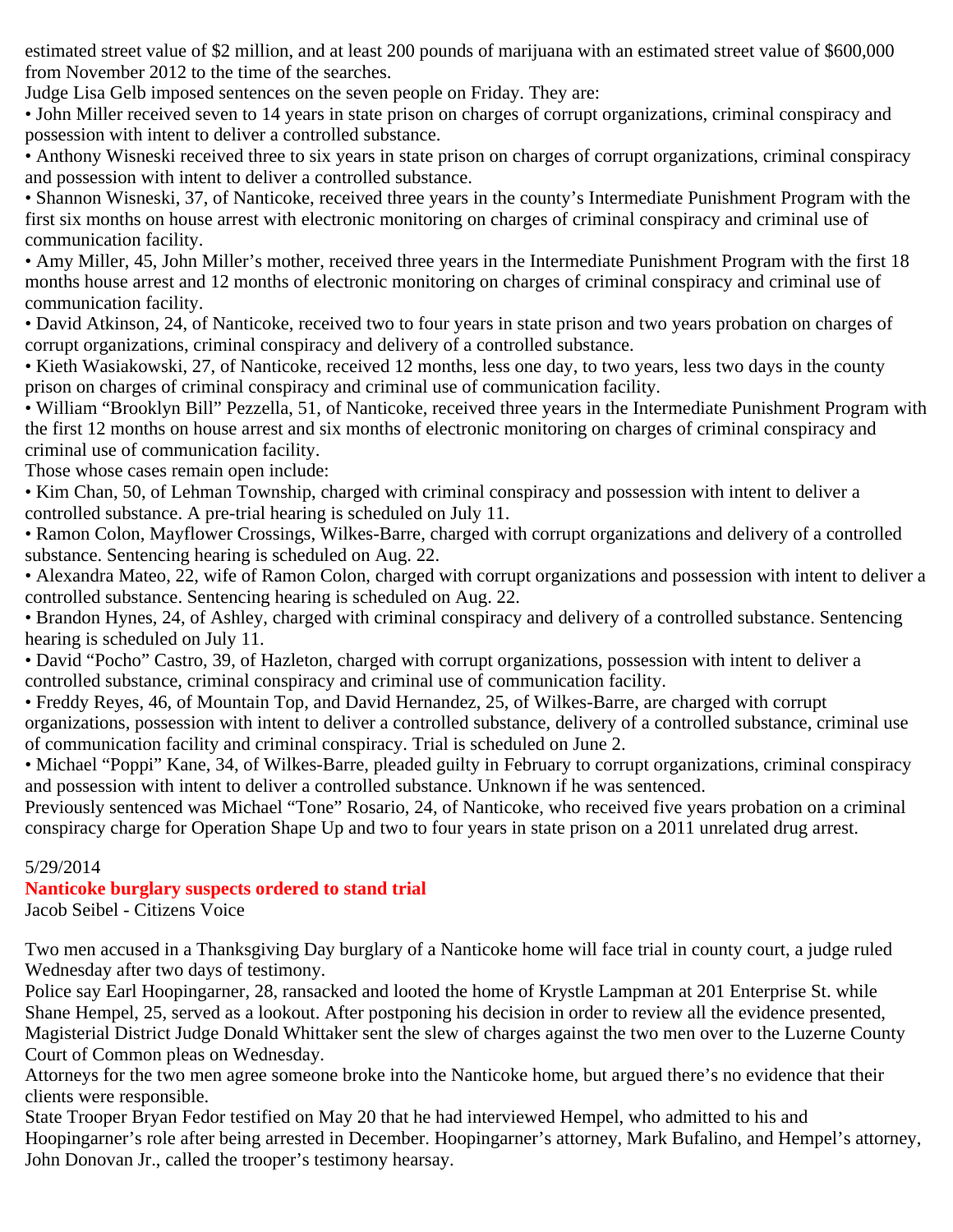Bufalino said while he concedes the home was broken into, he disagrees with what he called a lack of proof that Hempel and Hoopingarner are the ones who committed the burglary, saying prosecutors were relying on hearsay to establish evidence.

Assistant District Attorney Michelle Hardik argued that hearsay is admissible at a preliminary hearing and said Fedor was directly involved with the investigation.

"He's testifying to what (Hoopingarner) did, not what he said," Hardik said.

In addition to burglary charges, Hoopingarner was charged in February with several counts of receiving stolen property and identity theft. Trooper Stephen Turinski testified that Hoopingarner appeared to be the man in surveillance recordings who used Lampman's credit cards, which had been reported missing after the burglary.

Formal arraignments for Hoopingarner and Hempel are scheduled for 9 a.m. Aug. 1 at the Luzerne County Courthouse. They remain jailed at the Luzerne County Correctional Facility, unable to post \$250,000 each.

Janice Hempel, 23, also faces charges in connection with the burglary for receiving stolen property. She testified against her brother, Shane Hempel, and her boyfriend, Hoopingarner, saying they came home the night of the burglary with duffle bags of jewelry — including a Pandora bracelet Hoopingarner gave her — and other items. She said prosecutors did not offer her anything in exchange for her testimony.

Her charges were bound to the Court of Common Pleas after she waived her preliminary hearing and Whittaker gave her \$100,000 unsecured bail. Her formal arraignment is also set for Aug. 1.

## 5/28/2014

**Convicted club drug smuggler Peter Sepling spent \$30,000 on women, booze, drugs**

elewis@civitasmedia.com

A Nanticoke man who served two years in federal prison for operating a drug ring that distributed steroids and ecstasy in 2007 is returning to federal prison for a longer time.

U.S. District Court Judge A. Richard Caputo on Tuesday sentenced Peter Sepling, 43, of East Grand Street, to eight years, six months in prison for importing the club drug Gamma Butyrolactone, or GBL, from China in April 2011. Sepling, who faced up to 20 years in prison, was sentenced for purchasing three kilos of GBL that he ordered under a bogus name and had it delivered to the residence of John Nikoloff in West Wyoming. Nikoloff was sentenced in November to two years probation.

During Tuesday's court proceeding, Sepling's attorney, Joseph Nahas, said Sepling was rearrested in January for ordering methylone, a controlled substance since 2011, from a source in China.

Assistant U.S. Attorney William Houser said investigators learned from a concealed recording device worn by a confidential informant that Sepling earned \$30,000, his share of profits for ordering methylone for another man who has not been charged.

By his own admission, Sepling said he "wasted" the money on women, booze and drugs.

"I was a mess," Sepling said. "It's embarrassing what I was doing. All the money I made on this, I spent on girls. I need to be in prison to break these things."

Sepling, a former bodybuilder, spoke for more than 10 minutes describing how he felt alone after his father died in March 2013, drinking 20 shots of liquor and consuming a large amount of beer each day to help him sleep. On weekends, Sepling said he would party with girls he would call and invite to his house to consume more alcohol and drugs.

"I started calling bad girls over on the weekends," Sepling said. "I'm a nice guy. I'm even a nice guy when I'm high." Sepling, who stands 6 feet, 5 inches and weighs 260 pounds, said he was addicted to food, drugs and alcohol. At one point, Sepling stopped himself after saying he was embarrassed for having, "unprotected sex."

"Whatever I get, I deserve," Sepling said, noting he probably would be dead in a year if he continued his party lifestyle. Although he wasn't charged with ordering methylone, the offense was used toward his sentence on ordering GBL, a club drug that has less impact than ecstasy. He pleaded guilty to the federal charge in October.

Sepling said he never distributed GBL to other people, and used it himself "as a bodybuilding thing."

In 2007, Sepling pleaded guilty to conspiring to distribute ketamine, a tranquilizer that is a popular "club drug." Authorities said Sepling obtained large quantities of the drug from a source in India.

#### 5/24/2014

## **Teen driver in fatal hit-and-run sent to Danville facility**

bkalinowski@citizensvoice.com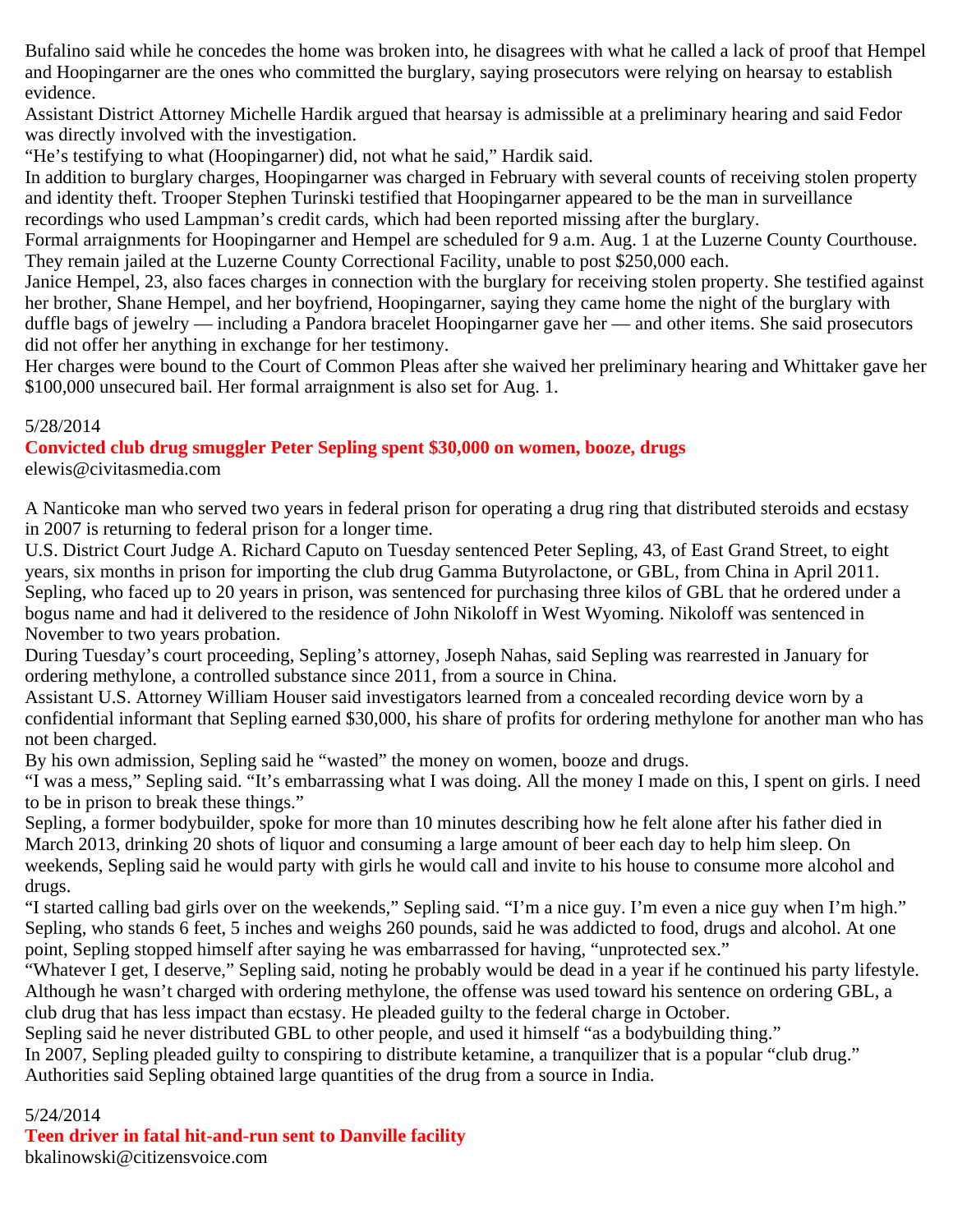Lenient judges in Luzerne County cared more about a reckless, remorseless teenage driver than the man he severed into pieces in a violent, high-speed crash last July in Nanticoke, the victim's daughter said in a letter read in court Friday. In various court proceedings, Tyler Duda's plight overshadowed the horrific way Nickolas Zurilla's life ended: dismembered and instantly killed by an out-of-control speeding car driven by Duda, Zurilla's daughter Kristy Place wrote.

"His life was downplayed by these hearings," Place said in the letter read by a prosecutor during Duda's sentencing hearing Friday in juvenile court.

Duda pleaded guilty last week in juvenile court to killing 59-year-old Zurilla, cutting him into three pieces after crashing into him at 72 mph around 2:15 a.m. on July 5 as Zurilla was leaving a party held across the street from his West Union Street home.

Place slammed Duda as a constant troublemaker who lacked remorse, doubling down on a mention by prosecutors that Duda has racked up 24 infractions since being placed in custody after his arrest in September.

"He sat there yawning after pictures of my dismembered dad were shown in court at the first hearing," Place said. Luzerne County Juvenile Court Judge William Amesbury, appearing to come to tears, told Place he understands the grief the family is going through.

Amesbury ordered Duda, now 17, to be placed in North Central Secure Treatment Unit, a secured juvenile detention center on the grounds of Danville State Hospital in Montour County that has more restrictions than other facilities that have housed Duda. The judge ordered Duda's status to be reviewed every six months to see if he has been rehabilitated, but the first review will be held in 60 days. Duda pleaded guilty last week to charges of homicide by vehicle,

involuntary manslaughter, causing a fatal accident while unlicensed and several traffic offenses. Since placement until age 21 is the maximum penalty in the juvenile system, Duda is facing up to  $3\frac{1}{2}$  years in a detention facility, but will be released if a judge determines he's rehabilitated.

Duda was originally charged with third-degree murder in adult court and faced a maximum of 20 to 40 years in state prison. Luzerne County Judge Lesa Gelb recently moved his case to juvenile court.

"We did everything we could to have him held accountable in the adult system," Assistant District Attorney Mamie Phillips said in court.

She told Amesbury the district attorney's office decided not to appeal Gelb's ruling because Duda would likely be released during the appeal process. He needs to be held in custody because he currently is a threat to the community, Phillips said. Gelb ruled Duda deserves a chance at rehabilitation and didn't belong in a "criminal setting," where he'd be susceptible to sexual assaults and violence.

In imposing the sentence on Friday, Amesbury told Duda he was being given the "challenge" of a second shot at life. "This is the chance he's requested. It's been given to him," Amesbury said.

Duda said he was remorseful and was grateful to one day be able to live a productive life.

"I'm extremely sorry for what happened that night. I can't stop thinking about what I have done," Duda said. "I promise everything I will do will be in honor of Mr. Zurilla."

## 5/23/2014

## **Apparent meth lab busted in Nanticoke**

Jacob Seibel - Citizens Voice

Nanticoke police busted an apparent methamphetamine lab Wednesday afternoon.

Police Chief William Shultz said after police made a traffic stop, an individual told them meth lab materials were in a garage at 221 W. Main St.

A female living at the residence gave police consent to search the home and the garage, where police found "all the components" used to make methamphetamine, Shultz said.

No one has been charged for the bust, but suspects have been identified, he said.

State police took all items for testing. Nanticoke police are awaiting the results of the tests. Charges are pending the results of the investigation.

## 5/21/2014

**Preliminaries continue for pair accused in Thanksgiving burglary** Jacob Seibel - Citizens Voice

Testimony continued Tuesday during preliminary hearings for two men accused of burglarizing a Nanticoke home on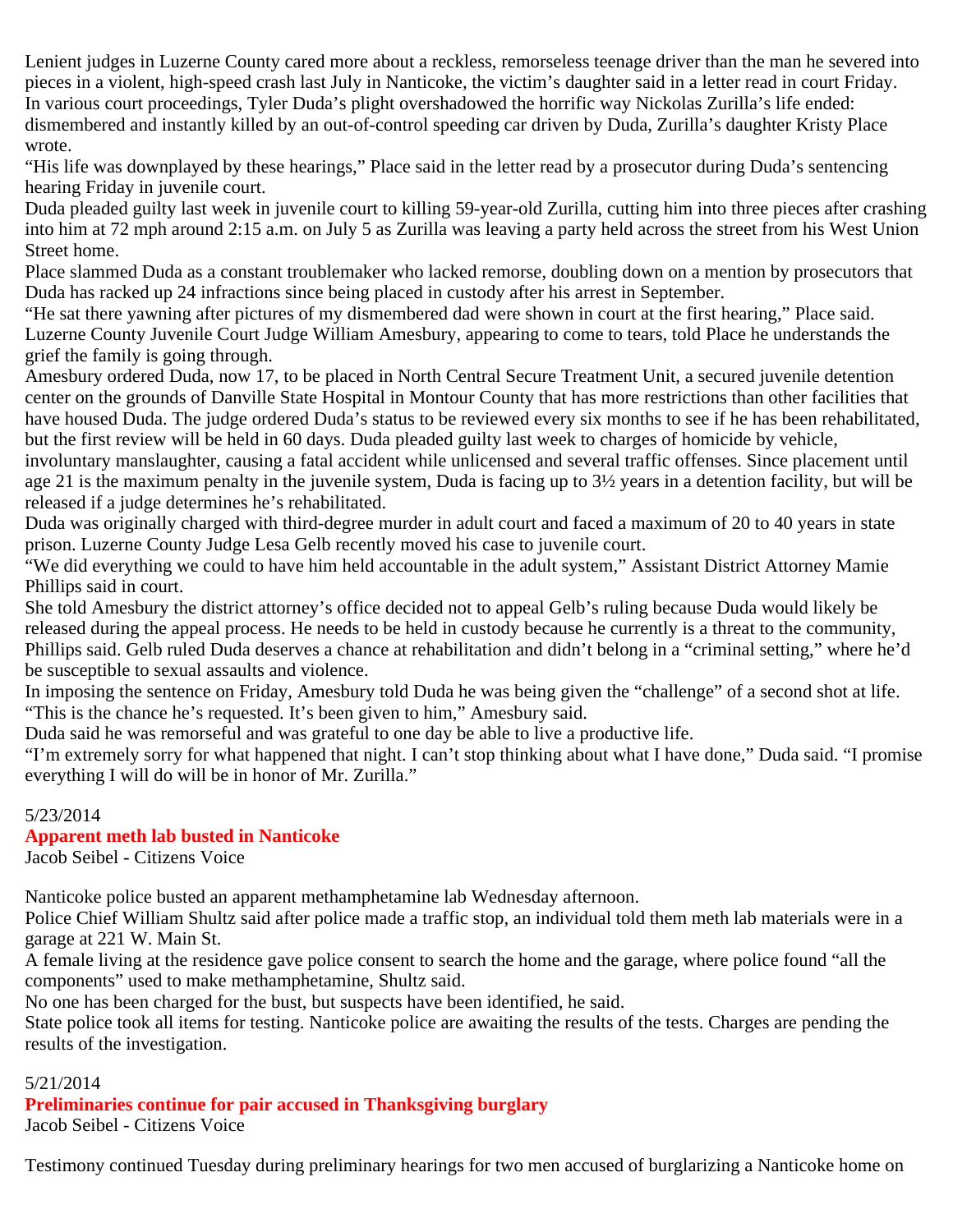Thanksgiving.

Police said Earl Hoopingarner, 28, ransacked and looted Krystle Lampman's home at 201 Enterprise St. while Shane Hempel, 25, served as a lookout.

Janice Hempel, 23, of 220 Enterprise St., who also faces charges in connection with the burglary, testified against her brother, Shane Hempel, and her boyfriend, Hoopingarner, on May 12 and again Tuesday. She waived her preliminary hearing last week and was released from jail on unsecured bail.

Last week's hearings were continued because Assistant District Attorney Michelle Hardik didn't have a copy of a written statement Janice Hempel gave police in January to give to the defense. On Tuesday, Hempel read the statement, an account of what happened the day of the burglary.

"They said they had a job to do," she read, testifying she didn't know what her brother and boyfriend meant by "job." The night of the burglary, Hoopingarner and Shane Hempel came home with a television, a DVD player, jewelry and other items, she said.

In January, she told police she didn't want to sit in jail anymore and helped lead police to a rifle that went missing the day of the burglary. After she spoke with police, the two men received additional charges of theft, conspiracy to commit theft and two counts of receiving stolen property. Hoopingarner was also charged with multiple counts of identity theft for using Lampman's credit cards that police said he had stolen during the burglary.

Magisterial District Judge Donald Whittaker said he will review the court notes and exhibits and will render a verdict next Tuesday.

#### 5/20/2014

## **Teen admits to fatal crash**

James Halpin - Citizens Voice

Tyler Duda walked into a courtroom Monday afternoon and admitted he did it.

But that wasn't enough for the family of 59-year-old Nickolas Zurilla, a pedestrian cut into three pieces last summer when Duda took his mother's car out for a joyride in the middle of the night.

Duda, who is now 17, admitted his guilt as a juvenile to charges of homicide by vehicle, involuntary manslaughter, causing a fatal accident while unlicensed and several traffic offenses. He is facing up to 3½ years in a juvenile facility at his sentencing Friday.

In a letter to the court read during Monday's hearing, Zurilla's family said the recent decision by Luzerne County Judge Lesa Gelb to send the case to juvenile court amounts to a "slap on the wrist" that will allow him to be free and back behind the wheel on his 21st birthday.

"We feel the wrongful death of Nickolas was barely discussed or touched upon during the time in court," the family wrote. "Why weren't the pictures from the night of the accident shown? These pictures could have painted a clear image of the severity of the reckless crime to the court. Why was the only thing that seemed important during the recent two days in court was if Mr. Duda was able to be rehabilitated for his crime?"

District Attorney Stefanie Salavantis said her office "put everything we had" into the hearing to keep the case in adult court. Once Gelb ruled against the prosecution — saying Duda deserves a chance at rehabilitation and doesn't belong in a "criminal setting" — it became clear that not appealing the decision would best serve the interest of public safety, she said.

"It could take six months to sometimes a year for an appeal to go through. That would be six months to a year that this individual would be out on the streets," Salavantis said, adding that all experts have agreed Duda needs treatment. "We felt that was in the best interest of the community, and honestly, this child."

In entering his plea, Duda admitted crashing into and dismembering Zurilla while driving 72 mph on a residential Nanticoke street around 2:15 a.m. July 5, when he was 16. The car, which belonged to his mother and which he had taken without permission, continued down the street before crashing into a house, knocking a 16-year-old passenger unconscious and leaving him with facial injuries.

Investigators said Duda had not been drinking and was not under the influence of drugs, but he was not licensed to drive, did not have a learner's permit and had no driving experience.

Appearing in court Monday, Duda, who is being held at a juvenile facility in Northampton County, wore an orange button-up shirt and beige slacks, delivering short, soft-spoken answers to the judge's questions. He indicated he understood the charges and that he was voluntarily admitting his guilt.

Luzerne County Juvenile Court Judge William Amesbury, noting he was new to the case, said he would review the details as well as reports from mental health professionals before deciding at 10 a.m. Friday on what treatment Duda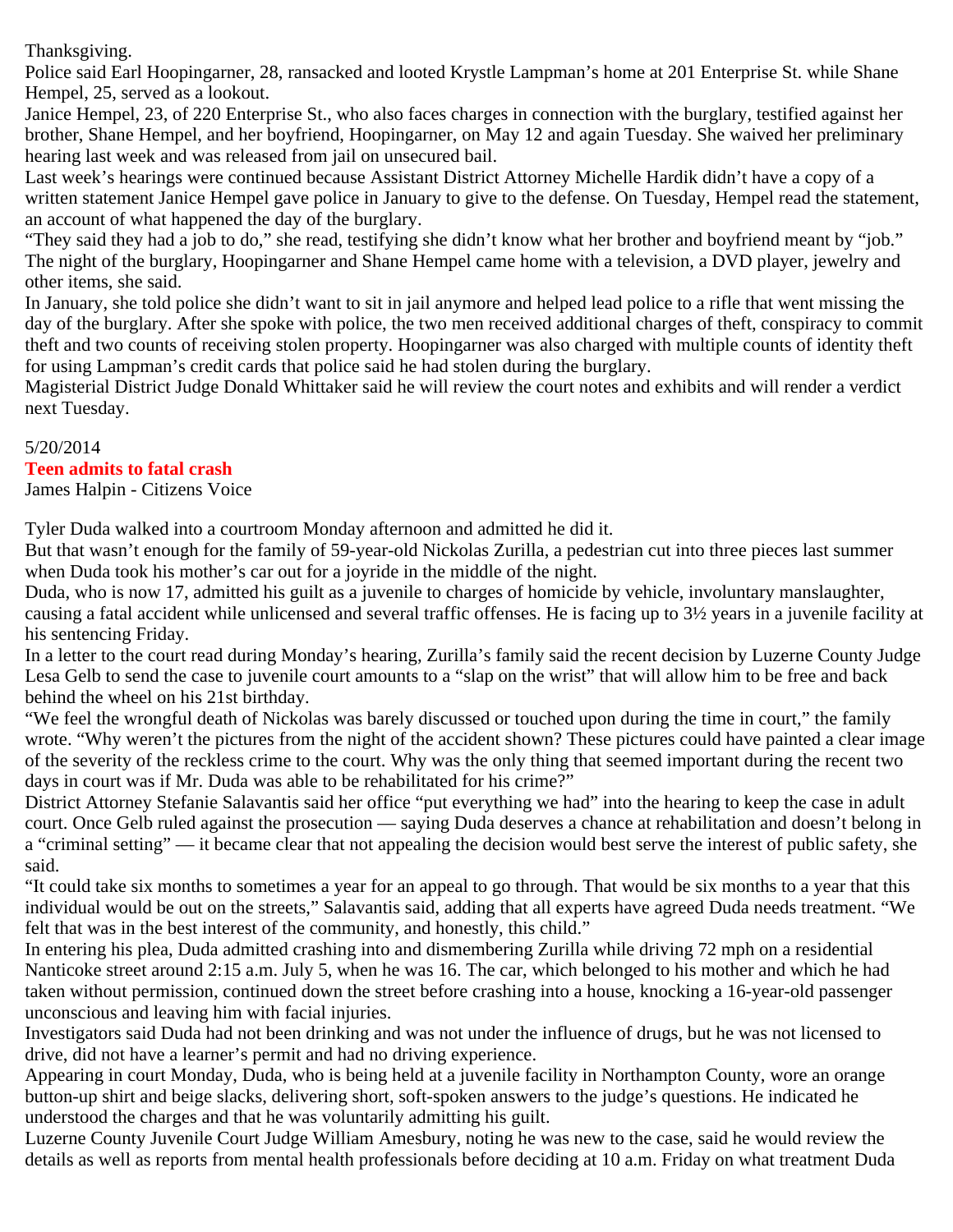will get. The maximum penalty Duda could face is being in custody until his 21st birthday, although Amesbury will have to review the case at least every six months to determine Duda's progress, said his attorney, Cheryl A. Sobeski-Reedy.

Noting Zurilla's family will be unable to attend Friday, Assistant District Attorney Mamie Phillips read their statement, saying the Marine Corps veteran was killed on his way home after celebrating the Fourth of July with his friends. "Our family feels that no remorse or willingness to change was shown by Mr. Duda during each time in court, along with no willingness to address an apology to our family, which adds to the physical, mental and emotional pain we endure every day," the statement said. "Our family is frightened over the reality that this decision will enable 16 and 17 year-olds to make poor decisions if all they are receiving is a slap on the wrist and a chance to be 'rehabilitated' for their severe crime."

The judge responded, saying the only thing that can be done now is for Duda to dedicate himself to self-betterment in Zurilla's name.

"There is no way that anyone can undo what's been done," Amesbury said. "There are no words that can fill the emptiness in your hearts."

Then, for the first time, Duda publicly apologized.

"I just want to say I'm really sorry. There's nothing I can really do to fix it," Duda said during a brief statement, adding that he intends to dedicate himself to his rehabilitation.

When Amesbury dismissed court, Duda and his mother, Lori Duda, shared a tearful embrace before guards escorted him from the room, his eyes closing as his right hand pinched the bridge of his nose.

After the hearing, Sobeski-Reedy said Duda needs treatment including individual and family counseling, as well as courses in decision-making, anger management and resisting peer pressure. Duda had been ready to reach a plea from the beginning, she said.

"He was having trouble sleeping and eating, suicidal tendencies," Sobeski-Reedy said. "We have been reaching out to the commonwealth from the beginning."

Salavantis said prosecutors fought to keep the case in adult court, and noted that because the state will only have custody of Duda until he turns 21, dropping the murder charge will not have an impact on his sentence in the juvenile system.

"Ultimately it came down to the judge's decision. So we have to respect that and proceed and think about the family and what the family would have to go through as well as the safety of the community," Salavantis said. "I am actually heartbroken for the family, the way that their loved one was killed is just devastating."

## 5/17/2014

## **Man accused of stealing, selling seeder for scrap**

Jory Heckman - Citizens Voice

Police arrested a Nanticoke man after he allegedly stole a piece of landscaping equipment and sold it for scrap metal. State police arrested Daniel Olshefski, 26, of 11 Burnett St., after he allegedly stole a hydroseeder, a piece of equipment that sprays seeds and fertilizer.

Edward Frey, owner of Sweet Valley Landscaping, called state police in Shickshinny on Tuesday to report that his stolen hydroseeder was parked behind ABC Auto Parts in Hunlock Township. An officer arrived at the parking lot and ran a VIN number check on the hydroseeder, which was flagged as stolen.

The officer spoke with Mark Spencer, owner of ABC Auto Parts, and Sherry Petroski, a clerk, on Wednesday about the hydroseeder. They said Olshefski towed the hydroseeder into the lot and sold it to them for scrap for \$638. They provided officers with a copy of Olshefski's receipt, which listed Olshefski's license plate number. The stolen hydroseeder was returned to Frey.

Olshefski was arrested Wednesday and charged with one count of receiving stolen property and one count of theft by unlawful taking. He was jailed at the Luzerne County Correctional Facility, unable to pay the \$100,000 bail set by Magisterial District Judge Donald Whittaker. His preliminary hearing is set for 9 a.m. May 21 before Magisterial District Judge John Hasay.

#### 5/14/2014

**Nanticoke couple arrested following alleged altercation** Jory Heckman - Citizens Voice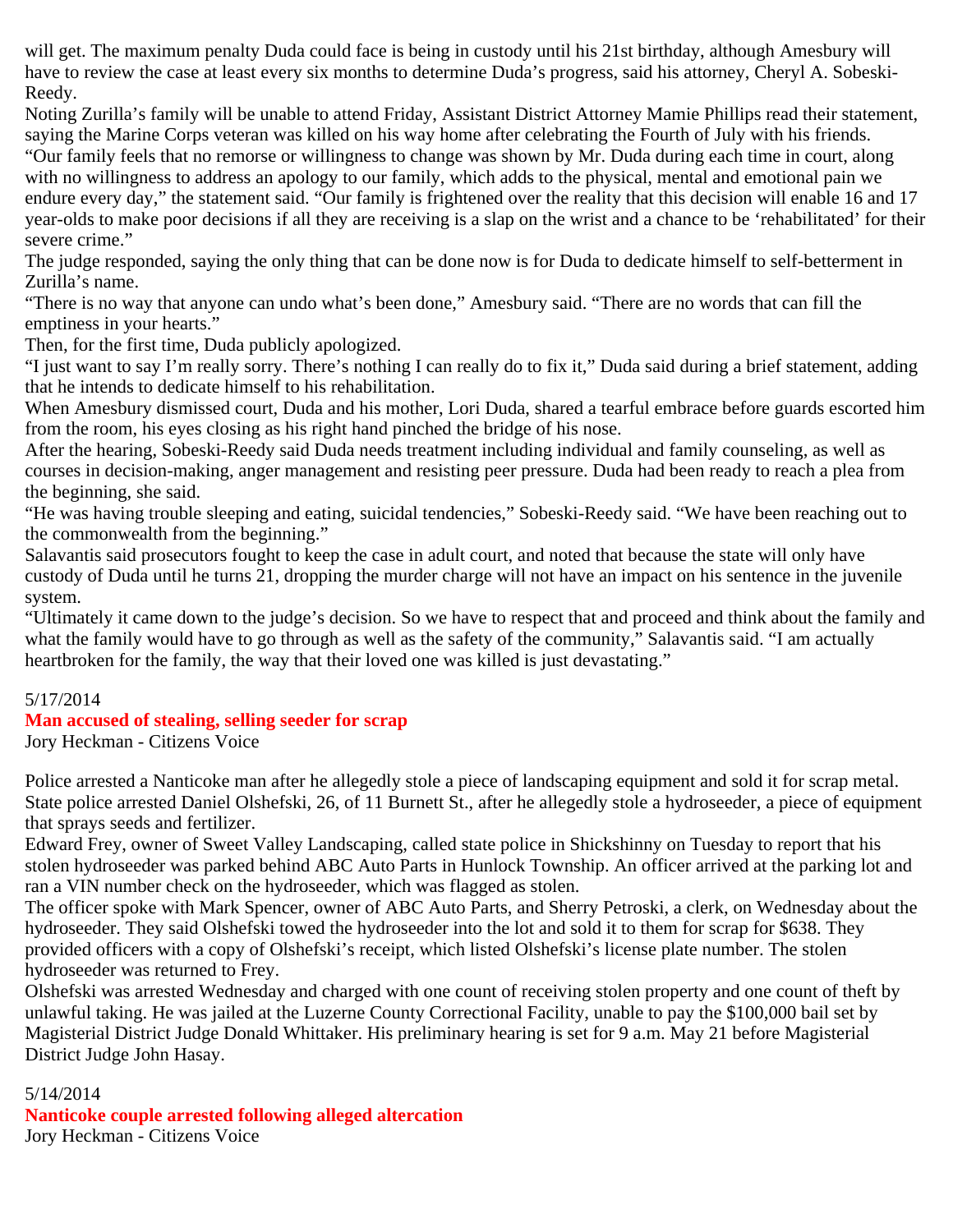Police arrested a Nanticoke couple after they say a verbal argument eventually became physical.

Nanticoke police arrested Joseph Gushock Jr., 32, and Brooke Graff, 23, both of 45 Enterprise St., for a domestic dispute in which both allegedly engaged in physical fighting after they started shouting at each other.

Officers arrived at the residence around 11:15 p.m. Saturday, where Gushock told police that Graff, his girlfriend, had punched him in the face during an argument. Police found Graff inside crying, and she told them Gushock had spit on her and pushed her, causing her to bang her head, police said. Graff declined medical assistance.

Police advised both Graff and Gushock to obtain protection from abuse orders and were given the necessary paperwork. Officers returned to the scene at 12:18 a.m. Sunday and saw Graff throwing Gushock's personal belongings out of the house as they continued screaming at each other, police said. Graff then threw a box at Gushock, which injured his right shoulder, police said. Graff then told police that Gushock had pushed her over after they had left. Both were taken into custody.

Both Gushock and Graff were charged with one count of simple assault, one count of disorderly conduct, and one count of harassment. They were jailed at the Luzerne County Correctional Facility in lieu of the \$25,000 bail set by Magisterial District Judge Donald Whittaker. Their preliminary hearing is set for 1 p.m. May 14 before Whittaker.

# 5/13/2014

# **Woman charged in burglary testifies against brother, boyfriend**

jseibel@citizensvoice.com

A woman facing charges in connection with a Thanksgiving burglary in Nanticoke testified against her brother and her boyfriend Monday.

Police said Janice Hempel's boyfriend, Earl Hoopingarner, 28, hatched the plot about midday Thanksgiving last year to target 201 Enterprise St., the home of Krystle Lampman. With Janice Hempel's brother, Shane Hempel, serving as a lookout, Hoopingarner ransacked and looted the home's valuables just after 10 p.m., police said.

After waving her preliminary hearing Monday, Janice Hempel, 23, of 220 Enterprise St., testified that her brother and boyfriend came home the night of the burglary with duffle bags of jewelry and other items, and Hoopingarner gave her a Pandora bracelet from one of the bags. She said prosecutors did not offer her anything in exchange for her testimony. Magisterial District Judge Donald Whittaker sent Janice Hempel's charges to the Court of Common Pleas and gave her \$100,000 unsecured bail.

She was jailed in December after being charged with receiving stolen property and conspiracy. In January, she told police she didn't want to sit in jail anymore for crimes her brother and boyfriend committed. She helped lead police to a rifle that went missing that day.

State and Nanticoke police in December charged Hoopingarner and Shane Hempel with the burglary and in February, after Janice Hempel spoke with police, the two men received additional charges of theft, conspiracy to commit theft and two counts of receiving stolen property.

Because Assistant District Attorney Michelle Hardik didn't have a copy of Janice Hempel's written statement from January to give to the defense, Whittaker stopped the hearing and continued it to 3 p.m. May 20.

Hoopingarner and Shane Hempel remain jailed at the Luzerne County Correctional Faculty, unable to post \$250,000 bail each.

# 5/10/2014

#### **Police: Mountain Top man hit couple with his vehicle** jseibel@citizensvoice.com

A Mountain Top man ran down a couple with his vehicle because he was jealous of their relationship, police said. Nanticoke police were called to the parking lot of Luzerne County Community College around 3:30 p.m. Thursday for a report of two men fighting - Jeffrey A. Golden II and Ryan Baker.

Police said Baker and his girlfriend, Erica Gernhart, were walking in the parking lot when Golden, 19, of 995 Church Road, Mountain Top, swung at Baker while expressing dissatisfaction over Baker's relationship with Gernhart. Police said neither Baker nor Golden had any marks on them, and the two men agreed to leave.

About 15 minutes later, police were called to the parking lot of Weis Plaza. Gernhart was lying on the ground in pain. Baker was nearby and appeared injured, police said.

Baker told police he and Gernhart were walking across Lower Broadway Street into the Weis Plaza parking lot when Golden sped toward them in his vehicle. Golden swerved at them, hitting both with his vehicle, then parked his car and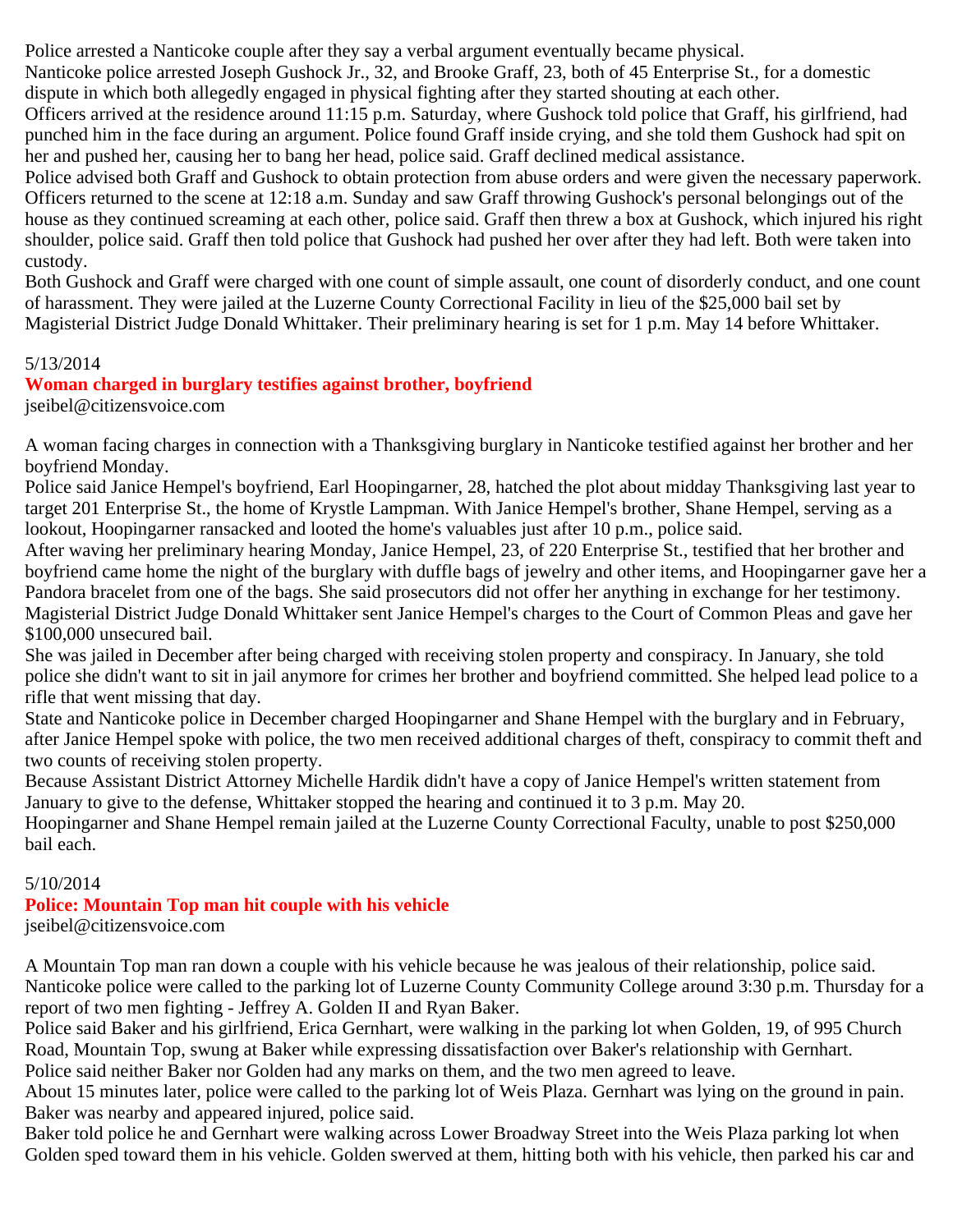ran away.

Before Golden took off into the woods, two witnesses stopped him, the affidavit said.

"I meant to hit her (Gernhart)," Golden said, according to the affidavit. "I have to go. The police are coming to get me." Another witness ran into the woods after Golden and brought him back to the scene where he was arrested, police said. EMS transported Gernhart to the Geisinger Wyoming Valley Medical Center to be treated for her injuries, according to police. Baker, who had abrasions on his arms and hands, did not seek treatment.

Golden was charged Friday with two counts each of aggravated and simple assault, two counts of stalking, disorderly conduct and several summary driving offenses.

He was jailed at the Luzerne County Correctional Facility, unable to post \$20,000 bail set by Magisterial District Judge Donald L. Whittaker. His preliminary hearing is set for 1 p.m. May 21 before Whittaker.

#### 5/8/2014

**Police: Woman stole over thousand dollars from West Pittston pizzeria**

jseibel@citizensvoice.com

A Nanticoke woman stole over a thousand dollars from a West Pittston pizzeria where she worked, police said. According to the affidavit file by the West Pittston Borough Police Department:

Lori Deyo, 41, of 121 E. Broad St., was charged Wednesday with theft and receiving stolen property for stealing \$1,425 from Tomato Heads Pizzeria at on Wyoming Avenue in West Pittston where she was the assistant manager.

Police said Deyo took money out of the cash register 76 times between March 10 and April 28.

When police questioned her at the police station May 1, she said, "Yes, I did it," and began to cry.

Joseph Lokuta, the owner of Tomato Heads, said his computer system at the business sends an adjustment detail report to his email every night, and as he reviewed a report on April 28, he noticed Deyo had voided and compensated several orders that day hours after they were picked up or delivered.

This prompted him to review a surveillance footage, which showed Deyo take money from the cash register and walk away with it when there were no customers in the store.

Deyo began working at the pizzeria in October 2012 and was recently promoted to assistant manager.

She admitted to police that she would void or compensate orders, then take the money and put it in her pocket or purse. "I feel bad," she said as she explained how she took the money.

She told police she stole the money to pay utility bills, vehicle repairs, traffic citations and to buy sports equipment for her two children.

Deyo remains free on \$5,000 unsecured bail set by Magisterial District Judge Joseph J. Carmody. Her preliminary hearing is set for 9 a.m. May 21 before Carmody.

## 5/7/2014

## **Gardner pleads guilty in police chase**

rdupuis@civitasmedia.com

A wanted man who led police on a wild chase last summer pleaded guilty Tuesday in Luzerne County Court. Zireek Rahim Gardner, 23, of Nanticoke, was facing a jury trial when he admitted to one count each of reckless endangerment, flight to avoid apprehension, accidents involving death or injury (not properly licensed) and resisting arrest.

On Aug. 10, Gardner commandeered a friend's car and, unfazed by the jolt of a police Taser, crashed the vehicle into a truck and then ran, leaving an injured man inside the crumpled Ford Taurus as he fled, according to a police affidavit. Gardner was a passenger in a car that was pulled over by Newport Township Police Chief Jeremy M. Blank after the driver allegedly drove through an emergency response area on West Kirmar Parkway at about 4:40 a.m., ignoring flares and a police officer's order to stop.

Gardner gave a fake name, Blank said, and later locked the rear door and was climbing toward the driver's seat. Blank said he was able to reach in and strike Gardner with a Taser, but Gardner managed to put the car into gear and drive away, toward an area filled with emergency personnel and utility crews due to an earlier crash.

With Blank in pursuit, Gardner drove west "at a high rate of speed," crashing into the back of a parked utility truck about a quarter mile away, wedging the Ford Taurus beneath the truck, according to an affidavit. As Blank pulled up, Gardner climbed out of the driver's side window and ran. He was captured a short time later after falling over a guard rail.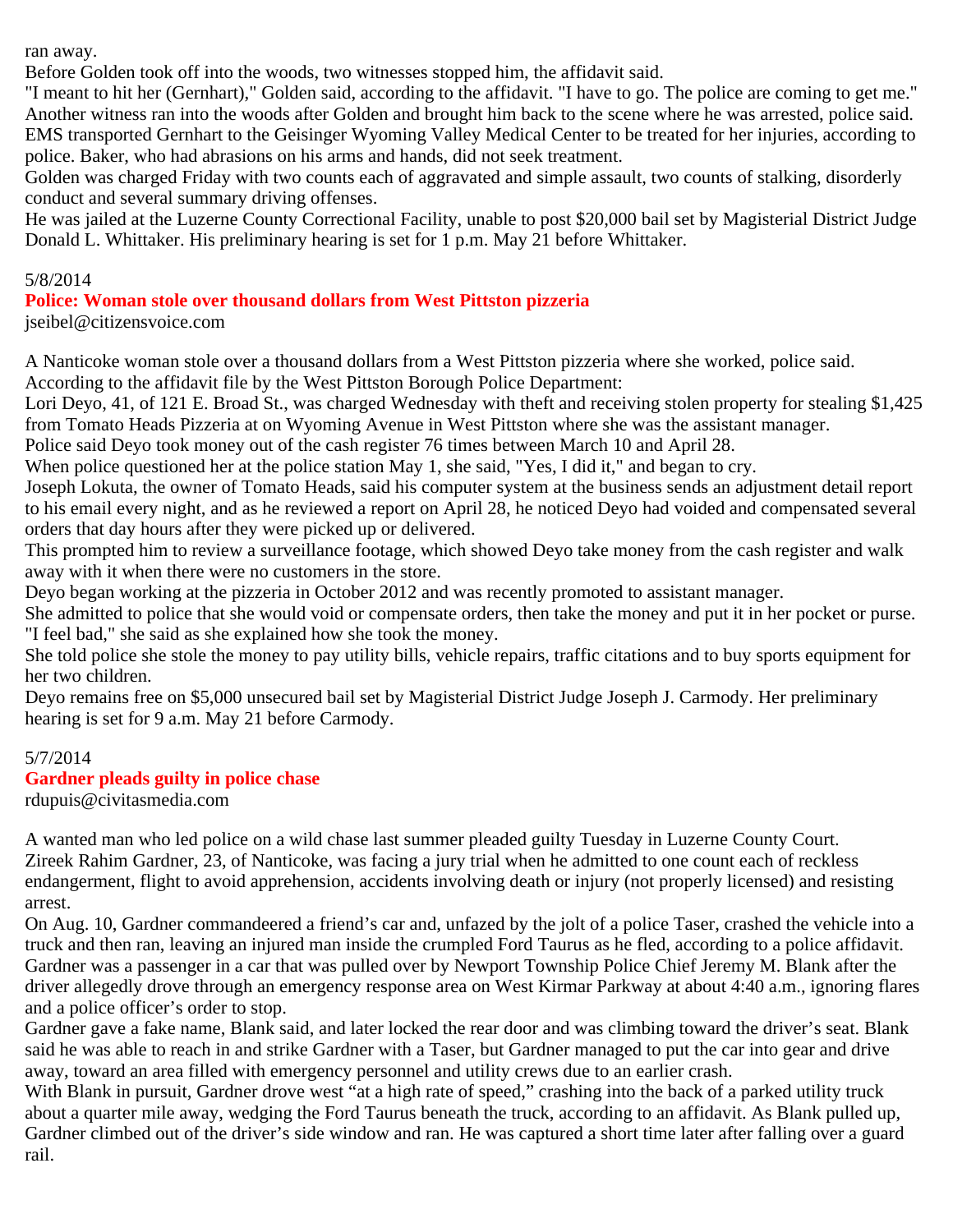A front-seat passenger, David Johnson Jr., was pinned in the wrecked Taurus and had to be extricated. He was treated at Geisinger Wyoming Valley Medical Center, Plains Township, for injuries including a broken palate. The utility truck driver, Larry Zoscin, was treated at Geisinger for neck and back pain.

"Gardner stated that he ran because he was wanted by parole," Blank wrote, adding that a records search confirmed this, although the nature of the alleged parole violation was not indicated.

Gardner pleaded guilty to involuntary manslaughter in 2009 in connection with the death of William Bentley, who suffered a heart attack after Gardner punched him in the head during a fight outside Schiel's Family Market in March of that year.

Gardner must pay more than \$4,800 in restitution to various parties. He was to be remanded to SCI-Dallas pending sentencing before county Judge Michael Vough on July 11.

## 5/6/2014

# **Teen crash suspect's fate waiting on potential appeal**

bkalinowski@citizensvoice.com

The fate of a teenage fatal crash suspect is now in legal limbo as court officials wait to see if Luzerne County prosecutors will appeal a ruling that shifted his case to juvenile court.

Tyler Duda appeared in juvenile court for a hearing Monday, the first business day since Luzerne County Judge Lesa Gelb removed the 17-year-old's case from the adult court docket on Friday.

Luzerne County Juvenile Court Judge William Amesbury said he read Gelb's written opinion, but it's too early for juvenile proceedings to proceed.

"The appeal process has not passed," Amesbury said.

The judge postponed any future developments in Duda's case until the appeal process runs its course. Prosecutors haven't said what they plan to do.

Duda, who remains in custody in juvenile detention, is accused of crashing into and dismembering 59-year-old Nickolas Zurilla while driving 72 mph on a residential Nanticoke street around 2:15 a.m. July 5 after taking his mother's car without permission. He was 16 at the time.

Charged with third-degree murder and related crimes, Duda spent five months in adult prison before placement in juvenile detention.

In adult court, Duda faced a maximum penalty of 20 to 40 years in state prison. In juvenile court, he'd face a maximum placement until age 21.

Gelb said Duda deserves a chance at rehabilitation and doesn't belong in a "criminal setting." A conviction of the murder charge in adult court "would require that this young man serve a number of years in (state prison) with an adult population," Gelb wrote. The judge wrote that there is "no doubt" that the charges are severe, but she said she is "troubled" by the fact that if she let the case remain in adult court, she would "deprive a young man of the benefits" of rehabilitation.

## 5/3/2014

# **Murder case sent to juvenile court**

bkalinowski@citizensvoice.com

A teenage driver involved in a fatal crash that dismembered a Nanticoke man last year must be tried in juvenile court, a Luzerne County judge ruled Friday.

Tyler Duda, 17, of Wyoming, had faced third-degree murder and related charges in adult court. Duda is accused of crashing into and dismembering 59-year-old Nickolas Zurilla while driving 72 mph on a residential Nanticoke street around 2:15 a.m. July 5 after taking his mother's car without permission.

Luzerne County Judge Lesa Gelb said Duda deserves a chance at rehabilitation and doesn't belong in a "criminal setting."

A conviction of the murder charge in adult court "would require that this young man serve a number of years in (state prison) with an adult population," Gelb wrote.

"This court is keenly aware that juveniles who are convicted and sentenced to a criminal setting are likely to experience sexual assaults and violence directed at them," Gelb said.

After his arrest, Duda served five months in the Luzerne County Correctional Facility before being transferred to a juvenile detention center, where he remains.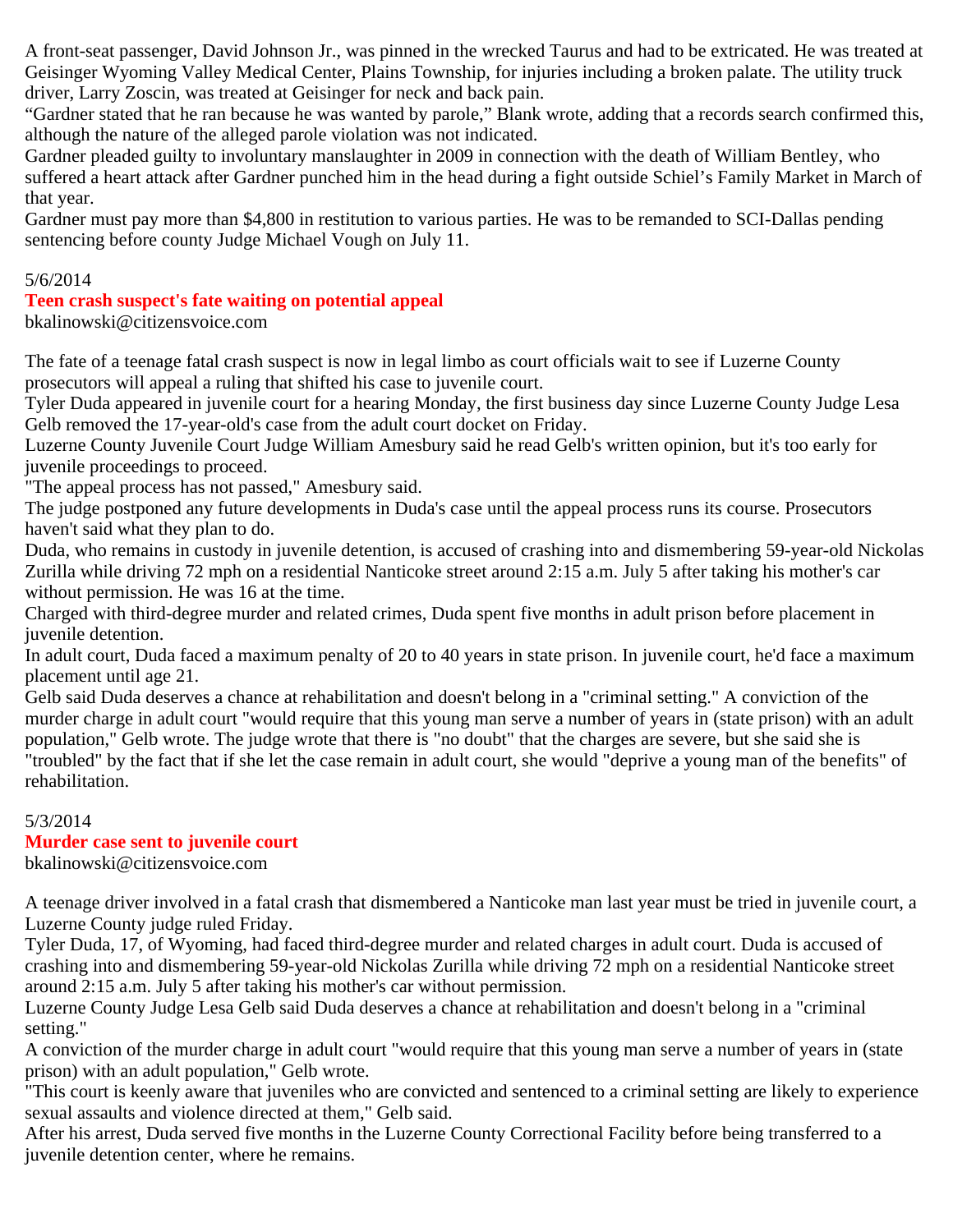In adult court, Duda faced a maximum penalty of 20 to 40 years in state prison. In juvenile court, he'd face a maximum placement until age 21.

The ruling Friday follows a hearing held last month on the defense's request to transfer the case to juvenile court.

Attorneys for Duda said "juvenile impulsivity" and "poor decision making" led to the incident on West Union Street in Nanticoke and not the malice standard that's required for a murder charge.

Gelb wrote that there is "no doubt" that the charges are severe, but she said she is "troubled" by the fact that if she lets the case remain in adult court, she would "deprive a young man of the benefits" of rehabilitation.

Luzerne County District Attorney Stefanie Salavantis said she is reviewing her options to see if prosecutors could appeal Gelb's ruling.

## 5/2/2014

## **Nanticoke man's death focus of investigation**

Citizens Voice

The Dauphin County Coroner's Office is investigating the death of a Luzerne County man who went missing in December.

Gregory Wiepa, 61, of Nanticoke, was found April 14 along the Susquehanna River in Middle Paxton Township, north of Harrisburg in Dauphin County, according to the Dauphin County Coroner's Office.

Wiepa was last seen Dec. 9, 2013. When he went missing, police and fire crews searched for him in the area but only found his car, which was parked by railroad tracks near Broadway Bridge.

Fire destroyed Wiepa's home 10 days before he went missing, said Nanticoke police Chief Bill Shultz.

Shultz said state police in Dauphin County recovered Wiepa's body and will do DNA tests to confirm his identity. The body has been released to the family.

#### 4/26/2014

## **Nanticoke man hit with trespassing charges**

Jory Heckman - Citizens Voice

A Nanticoke man was charged Thursday for allegedly trespassing in an apartment complex's laundry room in March. Nanticoke police arrested Daryl Lowyn, 43, of 270 E. Main St., at the Oplinger Towers apartment complex on March 23 after officers said he was found intoxicated and sleeping on the floor of a fourth floor laundry room.

In surveillance footage of the apartment complex, police observed that Lowyn had entered the basement entrance at about 2 a.m. He then took the elevator to the fourth floor and knocked on the door of an apartment unit.

After making several trips from the apartment door to the laundry room, police said Lowyn urinated in a washing machine, soiled himself, and wiped the mess on a plastic plant and rug before falling asleep on the floor of the laundry room at approximately 3 a.m.

Lowyn was charged with criminal trespass, burglary, institutional vandalism, defiant trespass, criminal mischief, and public drunkenness. He was jailed Thursday in lieu of the \$25,000 bail set by Magisterial District Judge Donald Whittaker. His preliminary hearing is set for 1:15 p.m. April 30 before Whittaker.

## 4/23/2014

#### **Teen's attorney: Case is first of its kind in county** Citizens Voice

The current prosecution of a juvenile in adult court on murder charges for a fatal car crash appears to be a first in Luzerne County history, the teenager's attorneys wrote in court papers filed Tuesday.

Prosecutors should not be allowed to pursue a third-degree murder charge because the teenager did not have any criminal intent when he fatally struck and dismembered a man last July in Nanticoke. Attorneys for 17-year-old Tyler Duda said "juvenile impulsivity" and "poor decision making" led to the incident on West Union Street in Nanticoke and not the malice standard that's required for a murder charge.

"This was a tragic car accident and does not rise to the level of malice to support a third-degree murder conviction," Duda's attorneys, Demetrius Fannick and Cheryl Sobieski-Reedy, wrote.

Prosecutors regularly pursue murder charges for shootings, stabbings and beatings, but rarely, if ever, pursue a murder charge related to a car crash and certainly not against a juvenile, they said.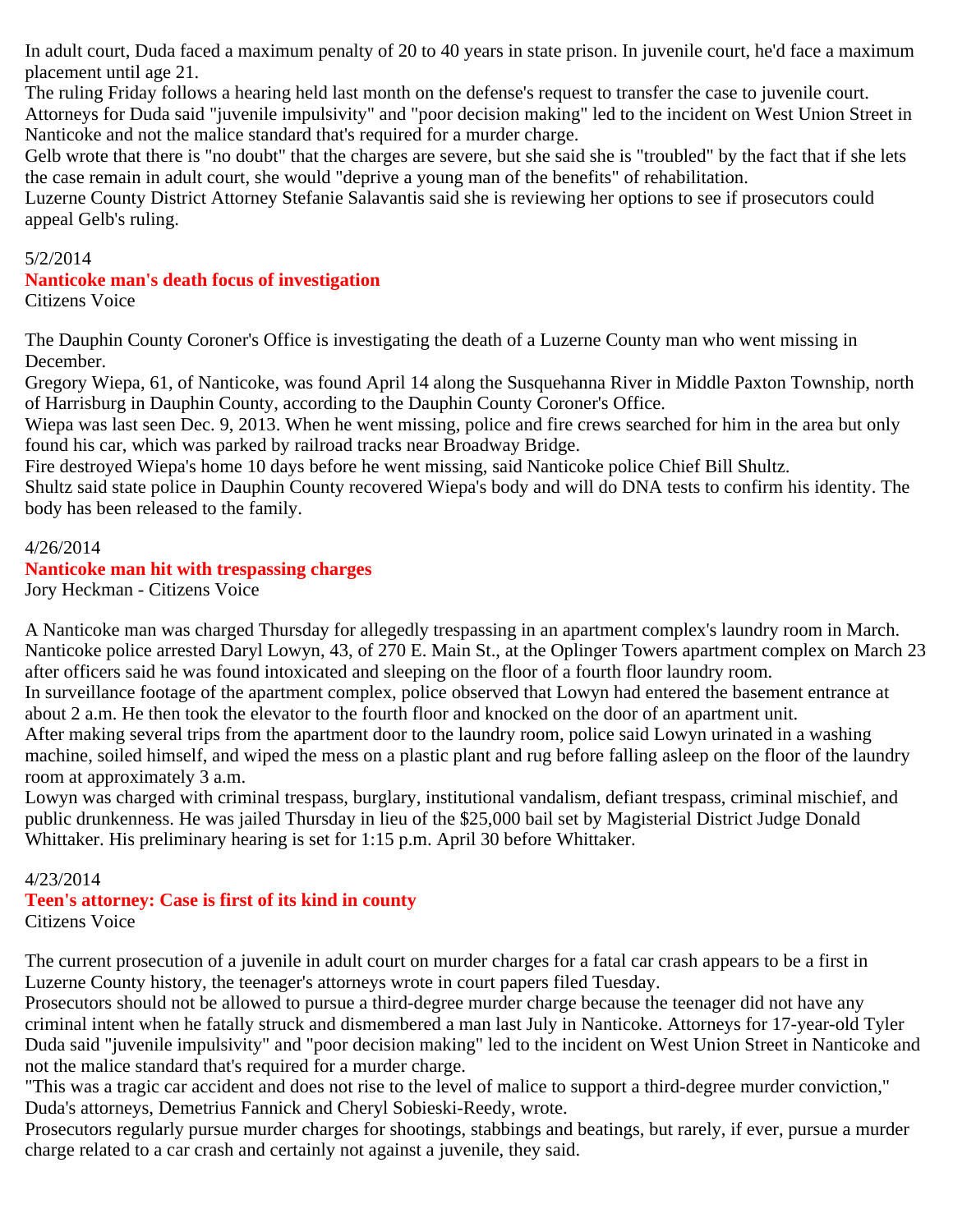"This instant case appears to be our county's first," they wrote.

The attorneys are asking a judge to dismiss the third-degree murder charge and move the case to juvenile court, where prosecutors could pursue other charges like homicide by vehicle and involuntary manslaughter.

Duda, of Wyoming, is accused of crashing into and dismembering 59-year-old Nickolas Zurilla at 72 mph on a residential Nanticoke street around 2:15 a.m. July 5.

#### 4/22/2014 **Nanticoke baby's death ruled homicide** Jacob Seibel - Citizens Voice

The death of a 2½-month-old infant at a Nanticoke home in February was ruled a homicide, the Luzerne County Coroner's Office said Tuesday.

Nanticoke police were dispatched to a residence at rear 340 E. Noble St. around 9:20 a.m. Feb. 14 to investigate the death of Jaxon Eckrote, according to a press release sent Feb. 17.

Forensic pathologist Dr. Gary Ross performed an autopsy Feb. 15 at Wilkes-Barre General Hospital and determined Eckrote's death was a homicide by asphyxia. Coroner Bill Lisman signed the death certificate on April 8. Because Eckrote's death was ruled homicide, the coroner's office said it cannot provide additional information at this time.

On Feb. 15, Nanticoke Police Capt. Robert Lehman, Luzerne County Detective Charles Balogh and Luzerne County Assistant District Attorney Jenny Roberts were seen filing a sealed search warrant at the Luzerne County Clerk of Courts Office regarding the case.

## 4/15/2014

**Two men were arrested Friday on charges they were peddling heroin and crack cocaine from a residence on West Ridge Street.**

Times Leader

Jeffrey Seiwell, 30, of East Ridge Street, Nanticoke, was charged with two counts each of criminal conspiracy with intent to distribute a controlled substance, possession of a controlled substance and criminal use of communication facility and a single count of possession with intent to deliver a controlled substance. He remained jailed Monday at the county prison for lack of \$200,000 bail.

Jake Robert Zdanowicz, 30, of West Ridge Street, Nanticoke, was charged with three counts each of possession with intent to distribute a controlled substance, possession of a controlled substance and possession of drug paraphernalia, two counts of criminal conspiracy with intent to distribute a controlled substance and a single count of illegal possession of a firearm by a convict. He remained jailed Monday for lack of \$75,000 bail.

According to the criminal complaints:

City police and the Luzerne County Drug Task Force arraigned to buy heroin from Zdanowicz on Friday. Agents kept surveillance of Zdanowicz and Seiwell as they resupplied their heroin stash, the complaints say.

Agents searched Zdanowicz's residence and allegedly fpund a large amount of heroin and crack cocaine, including a shotgun in a golf bag, according to the complaints.

Preliminary hearings are scheduled on April 23 before District Judge Donald Whittaker in Nanticoke.

# 4/15/2014

# **Hit-run fatality suspect portraits emerge**

## **Tyler Duda, 17, seeking move to juvenile court**

rdupuis@civitasmedia.com

Multiple portraits of vehicular homicide suspect Tyler Duda emerged Monday during a hearing on whether his case should be moved to juvenile court.

The 17-year-old, accused of causing the crash that killed a Nanticoke man last summer, sat quietly before Luzerne County Judge Lesa Gelb, fidgeting occasionally as a social worker described him as a young man who suffers from depression, mood disorders and poor impulse control, who struggled with the early loss of his biological father and who reportedly told a psychologist last fall that ending up in jail "was probably the best thing that ever happened to him." But cross-examination and other testimony, including that of a parole officer, portrayed a Duda as a troubled and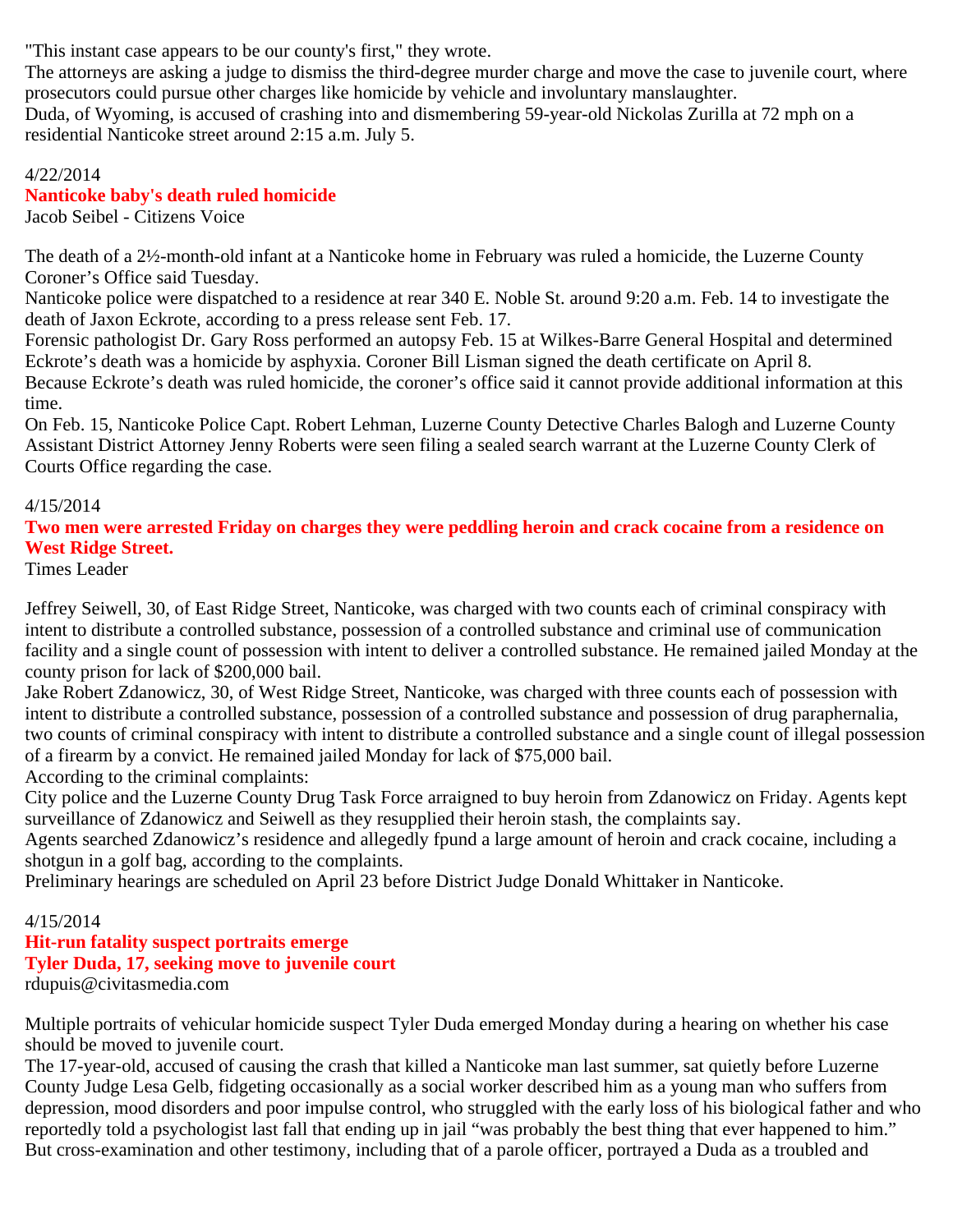rebellious youth whose school record was pockmarked by poor grades and disciplinary issues, who earlier landed himself in juvenile court following a fight with his mother, who allegedly was cited for underage drinking — violating a probationary curfew in the process — and who repeatedly has told examiners that he does not need therapy. After an all-day hearing Monday, Gelb will continue to hear testimony when proceedings resume this morning.

Duda was 16 at the time of the July 5 incident that left Nicholas Zurilla, 59, dead after he was struck by an SUV outside his home at 340 W. Union St.

Luzerne County District Attorney Stefanie Salavantis has said Duda, of Kingston Township, took his mother's 2013 Ford Edge without her knowledge and was out joy riding with Donald Kinney Jr., 16, in Nanticoke on the way to visit a female friend.

A state police reconstruction of the crash alleges Duda was traveling in excess of 70 mph when he struck Zurilla, arrest papers say. The speed limit on West Union Street is 25 mph.

Duda has pleaded not guilty to charges of homicide by vehicle, third-degree murder, accidents involving death, driving without a license, speeding, reckless driving and failing to stay in lane.

He was released to a juvenile detention facility on Feb. 8 when Gelb modified his \$1 million bail to unsecured.

Duda's lawyers, Luzerne County First Assistant Public Defender Demetrius Fannick and Public Defender Cheryl A. Sobeski-Reedy, have said the juvenile justice system will provide treatment, rehabilitation and supervision for which Duda is a proper candidate because of his age, mental capacity, maturity level and adolescent decision-making abilities. Assistant District Attorneys Mamie Phillips and Stephen Lentz appeared for the prosecution.

## 4/15/2014

## **Teen driver wants murder case moved to juvenile court**

jseibel@citizensvoice.com

If attorneys for a 16-year-old driver accused of dismembering a Nanticoke man during a high-speed collision fail to convince a Luzerne County judge to move the case to juvenile court, the teenager could face decades in prison. Tyler Duda's attorneys, Cheryl A. Sobeski-Reedy and Demetrius Fannick, requested a decertification hearing in an attempt to get the case transferred into juvenile court, arguing he has a better chance of being rehabilitated in a juvenile detention center than in an adult prison.

Charged as an adult, Duda, now 17, pleaded not guilty Feb. 14 to third-degree murder, homicide by vehicle and related charges.

Duda, of Wyoming, is accused of crashing into 59-year-old Nickolas Zurilla at 72 mph on a residential Nanticoke street around 2:15 a.m. July 5, severing Zurilla's legs and torso before crashing into a house.

If the case is transferred to juvenile court, where he could remain in detention until age 21, Duda is eligible for treatment programs regardless of his charges, Sobeski-Reedy said.

He was moved to a juvenile detention facility after spending five months in adult jail unable to post \$1 million bail until Luzerne County Judge Lesa S. Gelb granted him unsecured bail Feb. 18 under the stipulation that he be released to a juvenile facility in Northampton County.

Assistant District Attorney Mamie Phillips said Duda has had 14 write-ups since he went to the detention center and that he was "not receptive" to therapy he received at KidsPeace, where he was held before the July 5 accident because he violated his curfew while he was on probation for a simple assault against his mother.

Mike Weaver, treatment specialist at the State Correctional Institution in Pine Grove, which is where Duda will go if he's tried as an adult, testified the 15- to 24-month-long boot camp-style leadership development program at the prison is "built to take on juvenile offenders."

Weaver, who was the prosecution's witness, said there are also educational, trade and therapy options at the prison to help rehabilitate Duda.

Duda's stay in the leadership program would last only until Duda graduated from it, then he would be placed in the adult population of the prison.

Psychologist Ned Delaney said, however, he believes there are better alternatives.

Delaney saw Duda weekly from September to January for therapy sessions. Duda had told him incarceration has made him realize he is responsible for taking someone's life, which Delaney sees as being responsible in itself. "The boy I met in September was a young man in January," he said.

The prison can provide treatment only to modify Duda's behavior, he said. What Duda really needs is a program that puts him in a therapeutic environment to set a foundation from an introspective point of view so he can become a contributing member of the community, he said.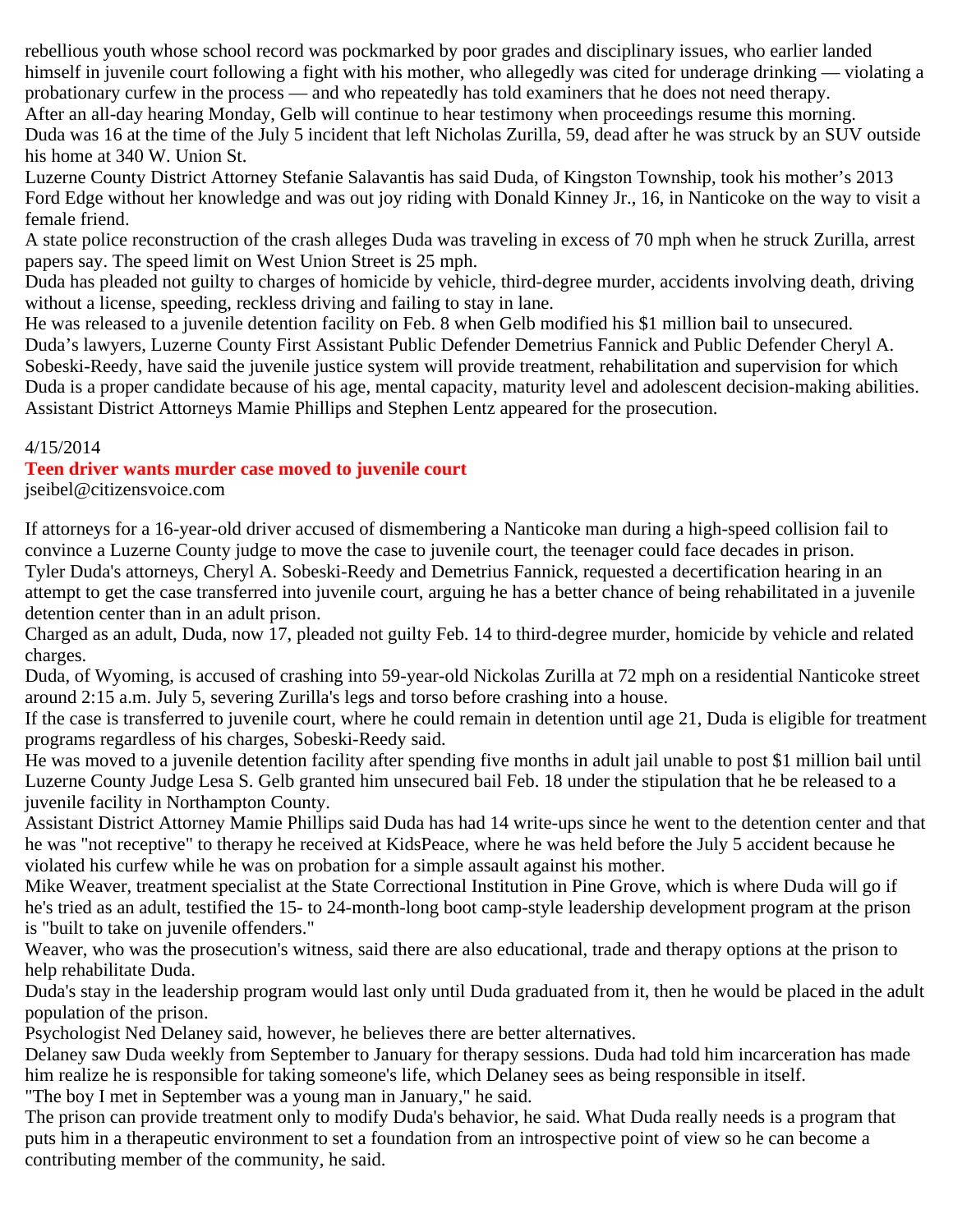Duda admitted to Delaney that jail was the best place for him right now to get him off the "wrong road," but although incarceration might have helped Duda, Delaney recommends decertification.

"He showed he could change," he said.

Testimony is scheduled to continue at 9 a.m. today before Gelb.

## 4/12/2014

## **Thief ordered to stay away from most cemeteries**

bkalinowski@citizensvoice.com

Admitted thief Scott Wylie is no longer allowed where other people are dying to go.

A Luzerne County judge on Friday banned Wylie from entering any cemetery unless he's visiting the grave of a "loved one."

Wylie, 27, was in court for sentencing after pleading guilty in February to a theft charge related to him stealing 500 feet of fencing, fence posts and rails, and two gates from the Newport Township Cemetery in Newport Township. Luzerne County Judge Michael T. Vough determined the 214 days Wylie had already spent jailed for the crime was sufficient. Wylie was jailed from March 14 to Dec. 13 after he was arraigned by Magisterial District Judge Donald Whittaker, of Nanticoke, who ordered Wylie in prison on \$100,000 cash bail.

While on parole for the next year and five months, Wylie must attend the county's Day Reporting Center, a facility in Wilkes-Barre that nonviolent drug offenders attend for court-mandated drug-and-alcohol testing and treatment plans, Vough ruled.

Wylie, whose last known address is 219 W. South St. in Nanticoke, stole the cemetery's fencing to get money to buy synthetic marijuana, Newport Township police said at the time of his arrest. Wylie told police he was addicted to the drug, arrest papers say.

According to a police affidavit, officers received a tip that Wylie was heard talking about fencing and selling it to ABC Auto Parts in Hunlock Township. Police went there and found the missing fencing, police said. Workers at the facility said Wylie often came to sell metal and had just came days earlier with an "unusual" 500-pound load.

In addition to being banned from cemeteries, Wylie must pay \$7,000 restitution to the Newport Township Cemetery Association, Vough ruled.

## 4/11/2014

**18th suspect arrested in 'Operation Shape Up' investigation waives his preliminary hearing** jseibel@citizensvoice.com

Charges against the last of 18 suspects arrested as part of an eight-month investigation into a major drug-trafficking organization that allegedly imported mass quantities of drugs into Luzerne County were bound over for court Thursday. State investigators raided two Hazle Street businesses in Wilkes-Barre, Master Barber Shop and Idely's Furniture, on June 27, 2013 as part of the investigation, arresting five, and rounded up the others on July 1, 2013 - except for one. Rafael A. Medina-Colon, 40, of 315 Allen St., Hazleton, was arrested March 21 after being on the run for almost a year. He waived his preliminary hearing Thursday and agreed to enter a guilty plea to delivery of cocaine and criminal use of a communication device. In exchange, conspiracy to deliver cocaine, another count of possession with intent to deliver and two charges related to corrupt organizations were dismissed.

According to investigators, the barbershop owner, Ramon A. Colon, 26, is the leader of the conspiracy, responsible for bringing large quantities of cocaine, marijuana and methamphetamine from New York City to sell in Luzerne County. All 18 suspects were charged with multiple offenses, including drug distribution, felony conspiracy, criminal use of a communication facility and working as a corrupt organization.

According to the 162-page affidavit filed in court by detectives with the state Attorney General's Office, authorities began investigating in the winter of 2012 into an operation of smuggling drugs and firearms for distribution in the **Plymouth and Nanticoke areas of the county**.

The investigation - called "Operation Shape Up" after the barbershop - initially centered on John Allan Miller, 26, of 115 Downing St., Plymouth, and his associates, the affidavit says. A confidential informant provided police with information about "mid- to upper-level drug traffickers," and initiated a controlled buy of cocaine from Miller on April 24, 2013, when the informant reported Miller had five ounces of cocaine at his residence, the affidavit says. The informant went on to buy about 11 ounces of cocaine from Miller during seven controlled buys, spurring a massive investigation replete with high-tech surveillance and information from other informants, the affidavit says.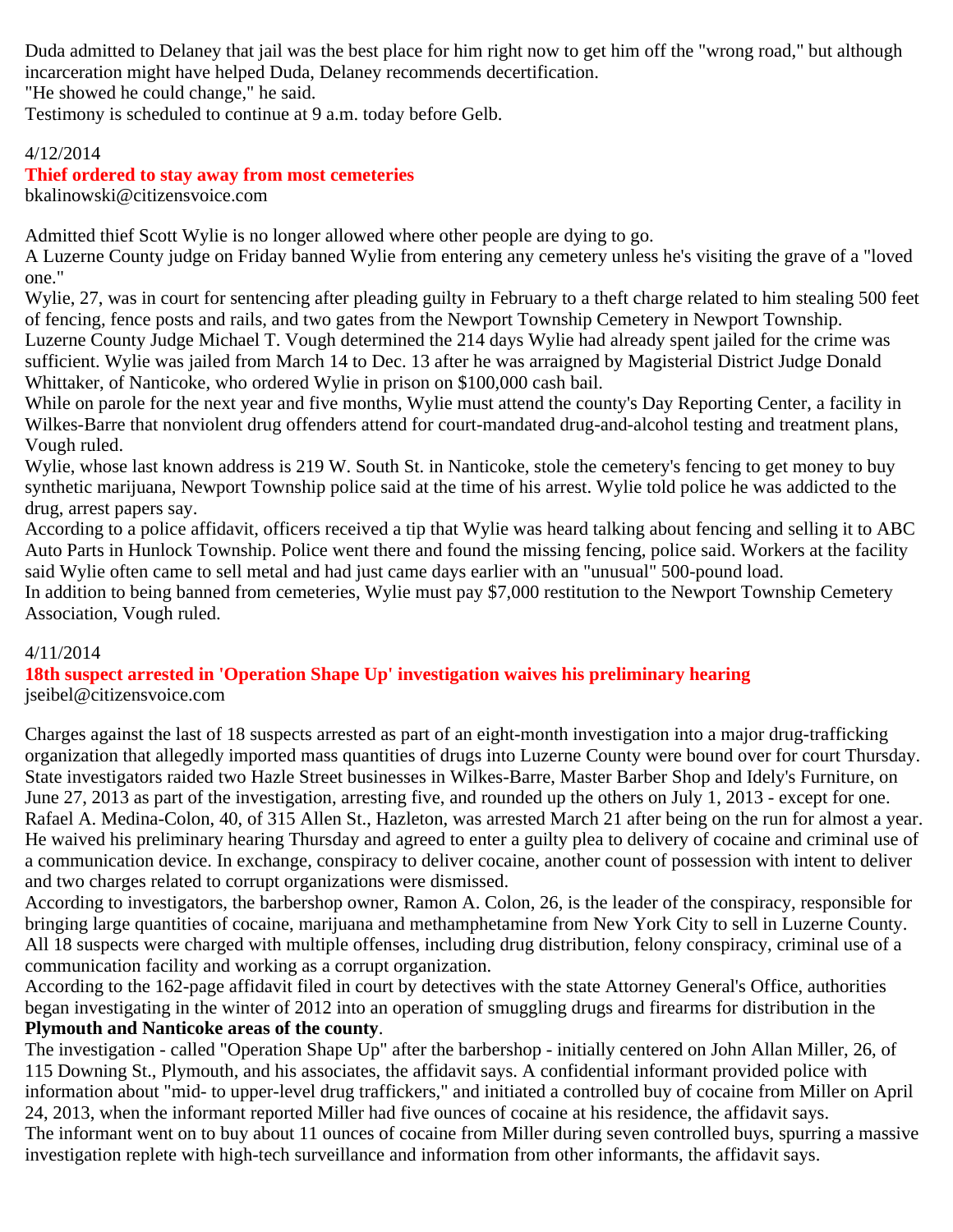Like Miller, Medina-Colon was one of Colon's customers who would buy several ounces of cocaine from him at a time. Deputy Attorney General Timothy Doherty said he wasn't picked up during the raids because he was on the run. Investigators passed along information to the National Crime Information Center after Medina-Colon had eluded authorities, and when he applied for a job in the area, investigators were able to pick him up on the warrant. Medina-Colon remains jailed at the Luzerne County Correctional Facility, unable to post \$1 million bail set by Magisterial District Judge Roberts. Roberts told Medina-Colon's Spanish interpreter that he would be willing to reduce his bail to \$500,000, but Medina-Colon's attorney, Joseph J. Yeager, had straighten out a detainer Immigration and Naturalization Service had on him that might get him deported to the Dominican Republic.

Doherty said all cases have been assigned to Luzerne County Judge Lesa S. Gelb. He said eight have already pleaded guilty, and today, he is meeting with three other defendants to determine whether they too will enter guilty pleas. Sentencing for those who plead guilty is set for May 23, he said.

4/1/2014

## **Hanover Township police seek robbery suspect**

Jacob Seibel - Citizens Voice

Hanover Township police are searching for a man they say robbed a Nanticoke man of the contents of his wallet and pain medication outside of a Turkey Hill late Sunday night.

Michael Faux reported to police that he stopped at the convenience store at Carey Avenue and Division Street just before midnight, parking in the Spinning Wheel restaurant parking lot. When he returned to his car, a man pressed something against his back and took \$30 and gift cards worth about \$50 from Faux's wallet, according to police. The man also took three pain medication prescriptions from the center console of Faux's car.

The suspect left on foot and crossed the closed bridge on Division Street next to the store, police said. Faux described the man as wearing a hat, black hooded sweatshirt and dark blue jeans, police said.

Anyone with information can call Hanover Township police at 570-825-1254.

4/1/2014 **Police: Nanticoke man charged with trespassing, assault** Jacob Seibel - Citizens Voice

A Nanticoke man pushed his way into the Glen Lyon home of a woman he used to have sex with to beat up another man on Sunday, police said.

Eric B. Legins, 27, of 118 Oak St., was charged with burglary, criminal trespassing, simple assault, harassment and disorderly conduct after Newport Township police said he assaulted the woman's male friend. When the woman tried to stop Legins, he punched her in the head, police said. The woman told police she had a sexual relationship with Legins in the past, and she believed he was jealous that she was there with another man.

Legins was jailed at the Luzerne County Correctional Facility, unable to post \$25,000 set by Magisterial District Judge Joseph A. Halesey.

3/30/2014 **Man charged with violating PFA** Citizens Voice

Nanticoke police early Saturday filed charges against a city resident after a domestic dispute.

Police said officers were dispatched to an Apollo Circle address at about 5:40 a.m. on the report of a protection-fromabuse violation.

According to police, Corey James Kittle, 20, of West Broad Street, saw an ex-girlfriend at a party in the 400 block of East Main Street. The ex-girlfriend then decided to leave "after observing Kittle's presence," but he followed her outside before getting into a verbal argument with her, police said. Police said Kittle left, but returned between 4 and 4:30 a.m., again having "verbal communication with her."

The protection-from-abuse order was filed March 11 and will not expire until next year. Kittle is charged with indirect criminal contempt of protection-from-abuse and was jailed at Luzerne County Correctional Facility on \$2,000 bail.

3/27/2014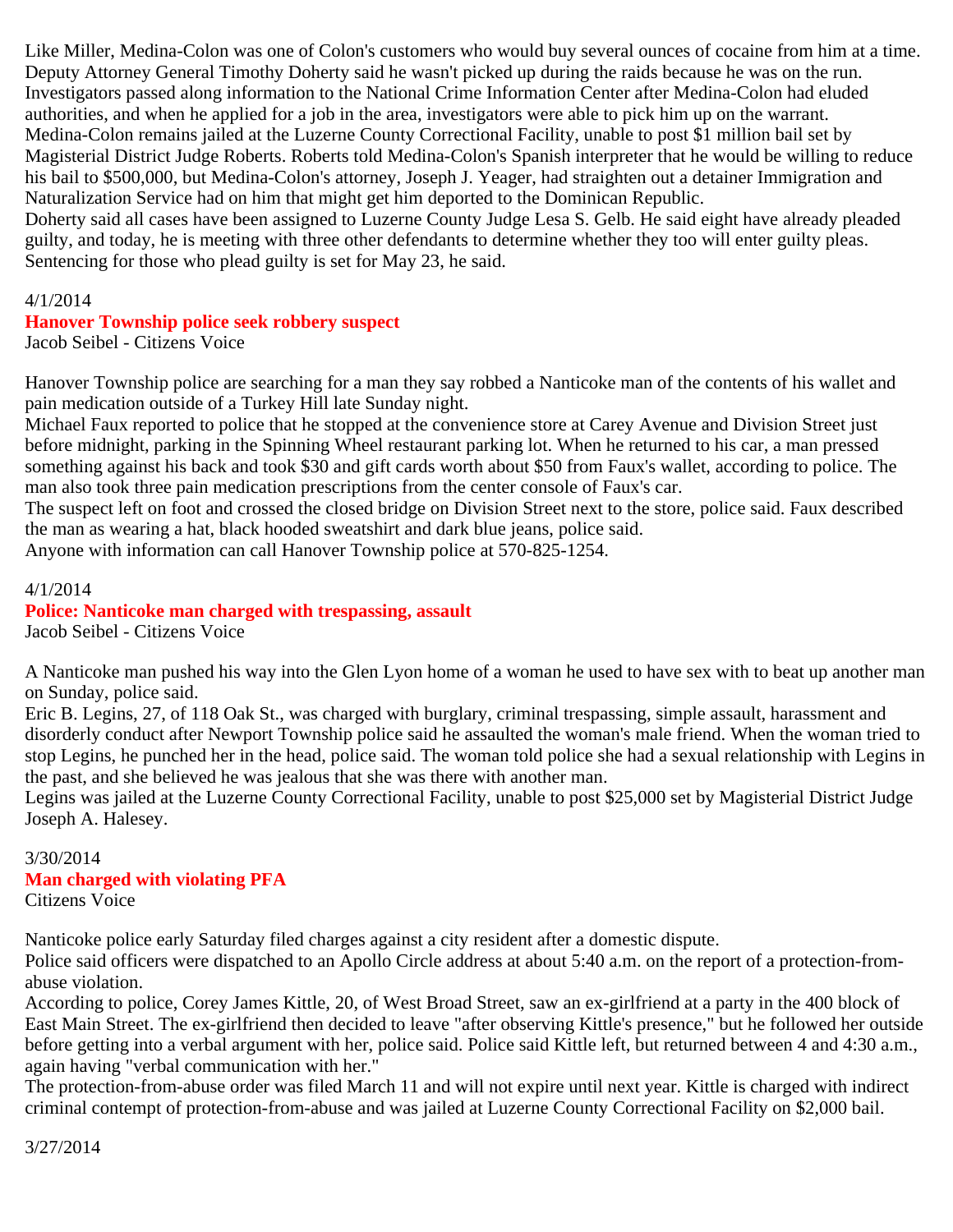## **Suspect in high-speed chases reaches plea agreement**

jseibel@citizensvoice.com

A Nanticoke man accused of leading police on two separate high-speed chases on the same night with a pregnant woman in the car will not face a child endangerment charge as part of a plea agreement with state police on Wednesday. State police on Jan. 15 charged James Michael Hughes, 26, of 287 State St., with endangering the welfare of a child, reckless endangerment, criminal mischief, unauthorized use of a vehicle, resisting arrest, fleeing police and 13 summary traffic offenses, alleging Hughes put Brandy Peters and her unborn child at risk by fleeing from police.

Newport Township police first encountered Hughes at about 12:40 a.m. Dec. 5, when he refused to pull over for an officer while driving southbound on Interstate 81 near the Nuangola exit, according to a police affidavit filed in court. The officer ended the pursuit after the vehicle, a red GMC Jimmy, exited onto Blue Ridge Trail, police said.

A state trooper spotted the vehicle a little more than an hour later turning into the Walden Park housing development, police said. Hughes tried to make a U-turn but was blocked by the police cruiser, the affidavit said. Hughes then sped down Walden Drive, his vehicle straddling the double yellow line, police said.

The officer chased the vehicle through the development and into the back yard of a home on Red Coat Lane, until the driver lost traction on an embankment along Colony Drive, according to police.

Police said the vehicle slid down the embankment, but Hughes continued driving for about a quarter mile until the vehicle got stuck on a downed tree.

Hughes then fled the scene through the woods in an unknown direction, leaving behind his passenger, Peters, police said.

Peters, who at the time was seven months pregnant, told troopers Hughes is her boyfriend's cousin. Hughes had called and asked her to give him a ride, but when she arrived at a Nanticoke house to get him, he insisted on driving and took the keys from her, police said.

Peters told police she thought Hughes fled from officers because he might have had drugs or weapons in his possession. Magisterial District Judge Ronald W. Swank set Hughes' bail from \$30,000 to \$5,000 straight cash bail after he waived his preliminary hearing Wednesday.

Hughes' attorney Allyson L. Kacmarski said he also has a federal detainer for aiding and abetting, but didn't know the details because another attorney was assigned to the case and the affidavit was sealed. Because federal cases often take precedence over local ones, she said, Hughes might end up being jailed somewhere other than Luzerne County Correctional Facility until he has his day in court.

## 3/26/2014

## **Nanticoke man accused of kicking officer**

Jacob Seibel - Citizens Voice

A Nanticoke man kicked a Hanover Township officer in the leg numerous times as he was being arrested on drug charges, police said.

Tyler J. Degraffenreid, 20, of 105 E. Union St., was charged with aggravated and simple assault against law

enforcement, resisting arrest, possession with intent to deliver and possession of a controlled substance after he kicked an officer five times in the leg and once in the waist, according to an affidavit.

Degraffenreid was sitting in his car for awhile in the parking lot of Kentucky Fried Chicken on Oxford Street, Hanover Township, on Monday night when police went to see why he wasn't there to eat.

Police found about 10 Suboxone pills in Degraffenreid's pocket when they searched him.

When Degraffenreid was handcuffed and told he was under arrest, he turned and kicked the officer five times in the lower left leg and once in the waist. Police subdued him with a stun gun.

Degraffenreid was jailed Monday at the Luzerne County Correctional Facility, unable to post \$75,000 straight cash bail set by Magisterial District Judge Joseph Zola.

3/25/2014

**Convicted Nanticoke man awarded new trial Richard Shaw was sentenced to 2-4 years in prison** elewis@civitasmedia.com

The state Superior Court has declined to hear an appeal by prosecutors of an appellate court ruling that vacated a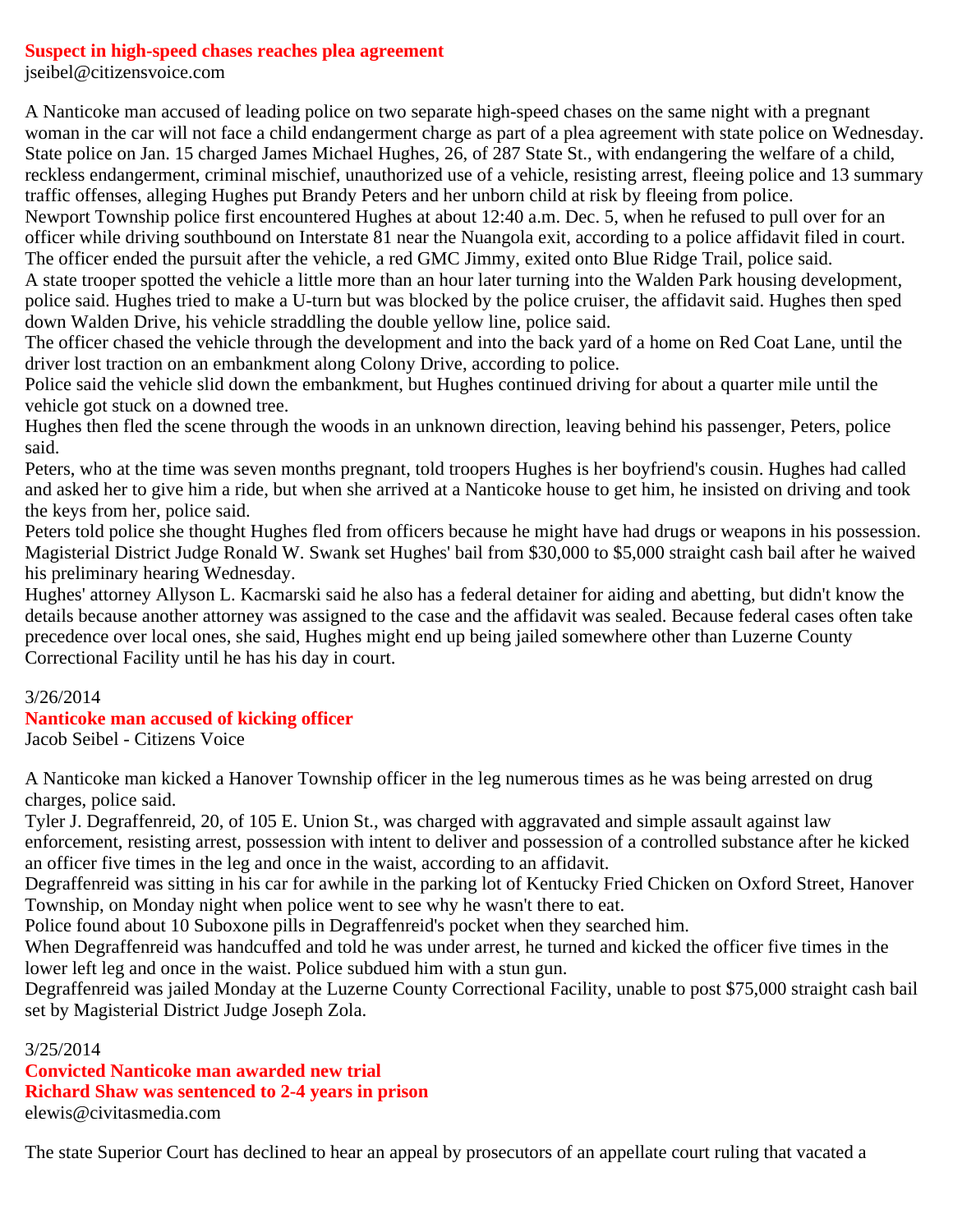Nanticoke man's sentence in a 2011 marijuana case.

Richard Shaw, 30, was sentenced in November 2012 by Luzerne County Judge Joseph Sklarosky Jr. to two to four years in state prison after a jury convicted him of marijuana trafficking and possession offenses.

State parole agents found Shaw inside a residence on East Main Street, Nanticoke, with marijuana and a scale on Feb. 25, 2011.

Shaw's attorney, Nanda Palissery, appealed the conviction to the state Superior Court, which vacated the sentence and remanded the case for a new trial.

Prosecutors appealed the Superior Court's ruling to the Supreme Court, which declined to hear the appeal. What does this mean for Shaw?

Palissery said the recent ruling by the Supreme Court upholds the decision by the Superior Court for a new trial. "Obviously, (prosecutors) have no evidence against Mr. Shaw," Palissery said. "I'm going to say (prosecutors) will have to nolle pros the case." Nolle pros means to abandon or discontinue the case.

Palissery said the appeal was based on evidence presented during that trial should have been thrown out by Sklarosky. According to court documents, state parole agents went to an apartment on East Main Street, Nanticoke, on Feb. 25, 2011, and found Shaw and marijuana and contraband. As agents escorted a handcuffed Shaw to a bedroom to put his shoes on, Shaw allegedly swept aside a pile of clothes with his foot, revealing a small bag of marijuana, documents say. A more detailed search uncovered more marijuana, according to court documents.

Prior to trial, Palissery tried to have the alleged evidence suppressed, claiming the search was illegal because state parole agents and Nanticoke police had "no reasonable suspicion" that illegal activity was taking place inside the residence.

Superior Court in its ruling stated the warrantless arrest of Shaw was illegal and evidence obtained from the search was the "fruit of the poisonous tree," sending the case back to Luzerne County for a new trial.

District Attorney Stefanie Salavantis, in response to the Supreme Court Ruling, said her office is "left without a choice but to dismiss the charges."

Salavantis said she is disappointed with the decision but nonetheless respects the ruling and will abide by it.

3/24/2014 **Police Blotter** Times Leader

State police Friday filed drug charges against Heather Rittenhouse, 28, of Nanticoke in connection with a burglary on July 4 in Fairmount Township.

Rittenhouse was a passenger in a yellow 2000 Volkswagen Beetle stopped on U.S. Route 11, by state police. The car was suspected to be involved in the burglary, state police said. Rittenhouse provided a false name and did not produce identification for state police, state police said. She was released at the time.

On July 8 state police secured a search warrant and seized hypodermic needles, a silver spoon, a red straw and numerous empty packets with residue in the magazine pocket behind the passenger's side seat where Rittenhouse was sitting. Also seized were items reported stolen during the burglary.

The residue in the packets was later tested and identified as methamphetamine and cocaine, state police said. Rittenhouse was charged with possession of a controlled substance possession of drug paraphernalia and providing false identification to law enforcement. She was arraigned by District Judge Donald Whittaker, Nanticoke and committed to the Luzerne County Correctional Facility for lack of \$50,000 bail.

# 3/21/2014

# **Nanticoke man faces drug charges**

Jacob Seibel - Citizens Voice

A Nanticoke man was caught with 11 ounces of marijuana in the backseat of his car in Kingston, police said. William L. Jimmerson Jr., 27, of 134 Orchard St., was charged with possession with intent to deliver, criminal use of a communication facility, possession of a controlled substance and drug paraphernalia.

Kingston narcotics detectives sent a confidential informant to the CVS parking lot at 401 Market St. around 4:30 p.m. on Tuesday to see whether Jimmerson had 12 ounces of marijuana on him, the affidavit says.

The informant gave police the signal that the marijuana was there in Jimmerson's car, and they moved in to arrest Jimmerson, according to the affidavit.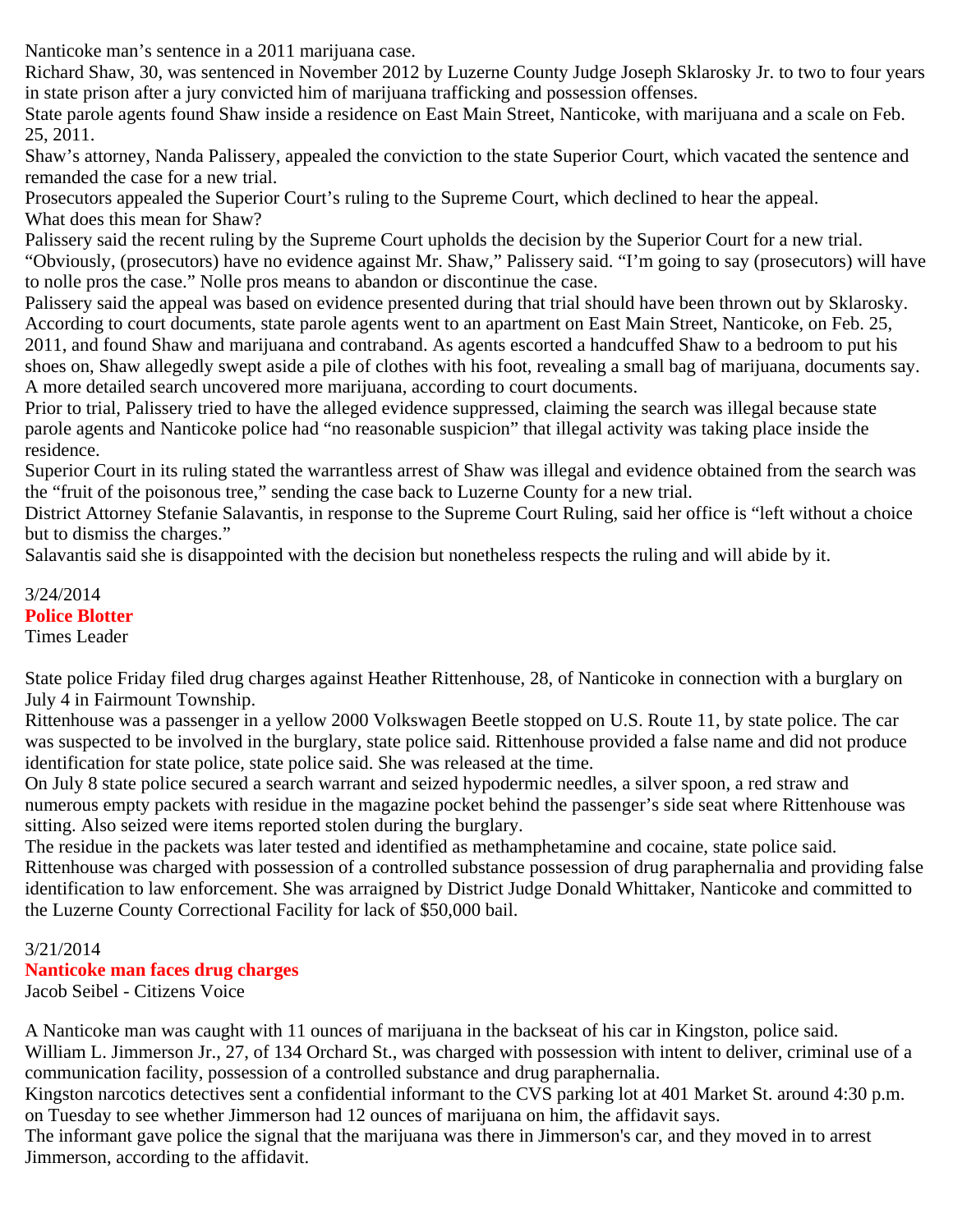After he was taken into custody, Jimmerson told police the marijuana was in a backpack in the backseat of his car, the affidavit says.

Jimmerson was jailed Wednesday at the Luzerne County Correctional Facility, unable to post \$15,000 cash bail set by Magisterial District Judge Joseph A. Halesey.

## 3/19/2014

## **Police: Nanticoke man attacked girlfriend with boot**

Jacob Seibel - Citizens Voice

A Nanticoke man struck his girlfriend with a motorcycle boot shortly after he pulled her out of bed and punched her numerous times, police said.

John B. Chapman, 48, of 416 Front St., was charged with aggravated and simple assault, recklessly endangering another person, harassment and disorderly conduct after he came home from drinking all night Sunday and got into an argument with his girlfriend because she didn't go out with him, according to Nanticoke police.

Chapman's girlfriend said after being hit with the boot, she blacked out and couldn't remember anything until Nanticoke EMS arrived, according to the affidavit. Police said she had red marks and bruises on her, as well a bite mark on her right hand.

Chapman was jailed Monday at the Luzerne County Correctional Facility, unable to post \$75,000 bail set by Magisterial District Judge Donald L. Whittaker.

#### 3/18/2014

# **Police: Two arrested in Nanticoke raid for drug trafficking**

jseibel@citizensvoice.com

A Nanticoke man was flushing his heroin stash down the toilet when authorities raided his home and arrested him and his roommate for drug trafficking, according to the affidavit.

Dwayne A. Myers, 35, of 274 Appollo Circle, and Lisa M. St. George, 32, of the same address, were each charged with 18 counts of possession with intent to deliver, multiple counts of possession of a controlled substance and multiple counts of drug paraphernalia.

Nanticoke police and the Luzerne County Drug Task Force had been investigating heroin sales at Myers' residence since March 7 after receiving neighbor complaints about the amount of foot and vehicular traffic into the apartment, the affidavit says.

With the three controlled buys along with the complaints and surveillance operations, authorities obtained and executed a search warrant Friday evening, police said.

An officer thought he had heard the slide of handgun being pulled back behind the door of the second floor bathroom where Myers locked himself inside, so another officer kicked in the door, the affidavit says. Police found several small rubber bands, which police say are used to bundle bags of heroin together, and the top of a knotted plastic bag, the affidavit says.

When police searched the apartment, they said they found two bags of heroin, numerous pills and \$1,105.

St. George told police that Myers had moved in about two weeks before and was supposed to pay her rent in exchange for allowing him stay there and sell heroin from the apartment, the affidavit says.

Myers admitted to police he had been selling heroin with St. George for about two weeks and that St. George would set up the deals, the affidavit says. He admitted to selling two bricks and two bundles of heroin in the past two weeks, according to the affidavit.

Both were jailed Saturday at the Luzerne County Correctional Facility, unable to post \$100,000 bail each set by Magisterial District Judge Alexandra K. Kravitz. Their preliminary hearings are scheduled for 1 p.m. today before Magisterial District Judge Donald L. Whittaker.

#### 3/4/2014

## **Cops: Nanticoke man forged prescriptions**

Jacob Seibel - Citizens Voice

Pittston City police are searching for a Nanticoke man wanted on three active felony warrants for acquiring a controlled substance by fraud, forgery and related charges, police said.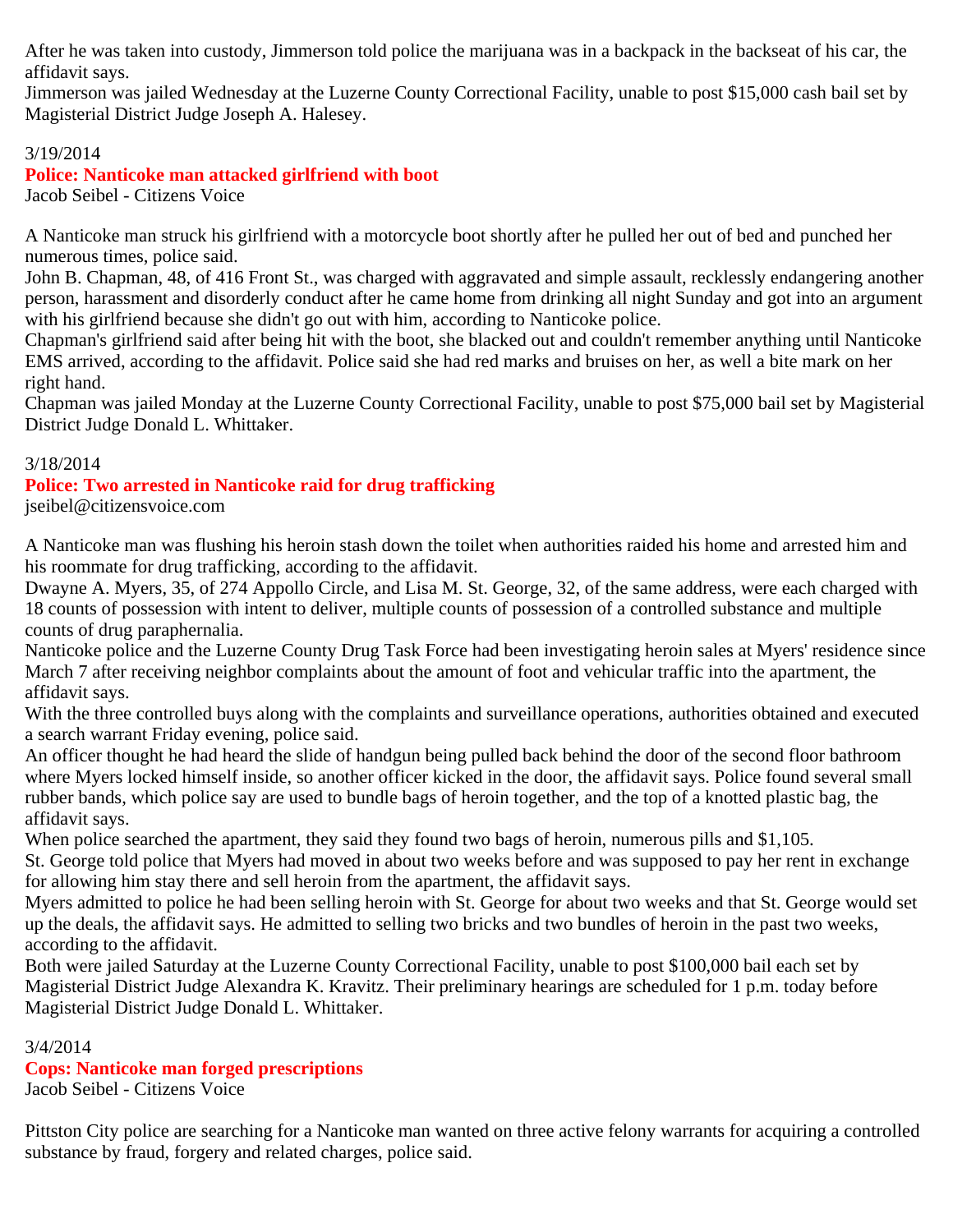Marc Zawadzki, 40, last known address at 1253 Center St., entered into CVS pharmacy on Kennedy Boulevard on Feb. 26 and used a falsified prescription in an attempt to get painkillers, but fled the area prior to police arrival, according to a press release from the Pittston City Police Department.

Zawadzki is facing 12 felony counts of acquiring a controlled substance for getting Vicodin and Oxycodone prescriptions filled, courts records show.

He successfully filled prescriptions at Advanced Pharmacy Services at 220 S. River St., Plains Township, according to an affidavit.

Pharmacist technician Robert Klinger said he learned of the fraudulent prescriptions on Feb. 2 after Zawadzki gave the pharmacy a prescription for another person with the date whitened out, the affidavit says.

Klinger identified Zawadzki from a photo lineup on Feb. 27, a day after he fled from CVS, and police said neither of the doctors listed as the prescribers had issued the prescriptions.

Zawadzki had also been charged on Jan. 2 with burglary when he broke into the home of his sister-in-law, Helene Zawadzki, in Swoyersville and stole two aquamarine rings and about \$1,000 in cash from a safe, according to court records.

Jewelry had also been stolen from numerous boxes in her dresser, and a shotgun was also missing, police said. Helene Zawadzki told police her former brother-in-law, Marc Zawadzki, had a drug problem, the affidavit says.

Zawadzki has yet to be arraigned and is awaiting a preliminary hearing before Magisterial District Judge Diana Malast. Anyone with any information on Zawadzki's whereabouts can contact the Pittston City Police Department at 570-654- 2425 or 570-654-2424.

## 2/24/2014

# **Nanticoke man charged with attempted luring**

jlynott@civitasmedia.com

Police said a Nanticoke man tried to lure a girl into his car and later was subdued with a Taser after refusing to drop a piece of glass he held to his neck while in custody.

Robert Monaco, 51, was arraigned on 17 charges: luring a child into a motor vehicle, disorderly conduct, harassment, simple assault, terroristic threats, resisting arrest and recklessly endangering another person. He was committed to the Luzerne County Correctional Facility for lack of \$25,000 bail.

According to police:

A group of boys and girls was standing at the corner of Mill and North Main streets around 6:30 p.m. Friday when a blue Kia automobile pulled up. The man driving the car put down a window and asked if they were waiting for a bus. He got out of the car and told one of the girls several times to get inside.

The juveniles were frightened and walked away, but the man got back into the car and, while cursing and threatening them, followed them. The man again told the girl whom he earlier ordered to get in his car to do the same, but she yelled for him to leave and he drove off.

The juveniles provided police a description of the car and driver, the license plate and the direction of travel. Police located the car and the driver at a local bar and identified the suspect as Monaco. He was taken into custody and placed in a holding cell at police headquarters while waiting to be taken to a district judge for an arraignment.

While watching a surveillance camera of the cell, police saw Monaco smash a light and pick up a piece of broken glass. He held it to his neck and threatened to cut himself. Several times police ordered Monaco to drop the glass, but he refused to comply.

Police used a Taser to subdue him an placed him in handcuffs. He was treated by Pittston EMS and taken to a local hospital. Upon his release he was taken to the county prison.

His preliminary hearing is at 1:30 p.m. March 5 before District Judge Alexandra Kokura Kravitz in Pittston.

## 2/24/2014

# **Cops: Nanticoke man tried to lure girl into car**

Citizens Voice

A Nanticoke resident was arrested Friday after allegedly following a juvenile female in hopes of luring the girl into his car.

Pittston police said officers were dispatched to a Mill Street address on the report of a man attempting to lure girls into his car. Police said a victim was approached by the man, who was driving a blue Kia, at about 6:30 p.m. Friday.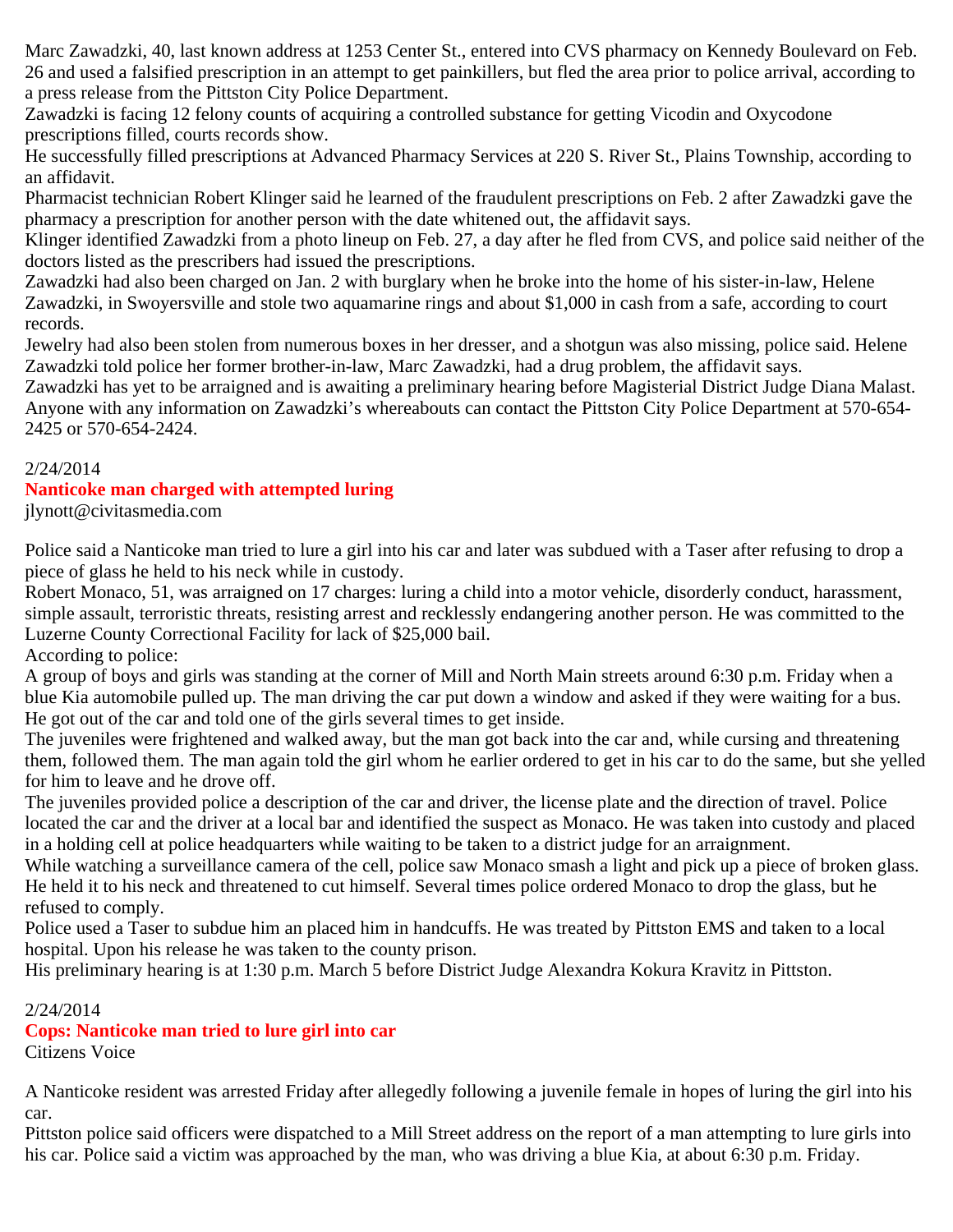According to police, the man, later identified as Robert Monaco, allegedly asked a group of juvenile girls if they were waiting for the bus. The man then told one of the girls to get in his car, police said.

After repeatedly telling the girl to get inside his car, the girls became frightened and walked away, which is when Monaco allegedly followed them with his car, yelling and cursing at them, police said.

According to police, Monaco was later located at a local bar after officers were provided with a description of the man and his Pennsylvania vehicle registration.

While in a holding cell, Monaco was seen on camera smashing a light and placing a piece of the light bulb on his neck, threatening to cut himself, police said.

According to police, officers used a stun gun on Monaco after he refused to drop the glass. Police handcuffed him before he was transported to a local hospital for treatment.

## 2/21/2014

## **Burglary charges refiled against two men**

elewis@civitasmedia.com

It will cost two men more bail money if they want to be released from the Luzerne County Correctional Facility. Bail originally set at \$25,000 each for Shane Hempel, 25, and Earl Hoopingarner, 28, on Dec. 21 was increased to \$250,000 each when they were recharged by city and state police at Wyoming on Wednesday with ransacking a house on Enterprise Street on Nov. 29.

Authorities gathered evidence of the burglary during the homicide investigation of Gertrude Price, 97, who was found beaten to death inside her home on East Grand Street on Nov. 29.

State police Lt. Richard Krawetz said Thursday the investigation into Price's homicide is progressing. He would not state the reason for the higher bail for Hempel and Hoopingarner, noting bail is set by the district judge.

Krawatz said city and state police decided to withdraw the initial set of burglary charges against the two men when additional evidence was gathered that led to more charges.

Hempel and Hoopingarner were arraigned by District Judge Donald Whittaker on burglary, criminal conspiracy, theft, receiving stolen property and theft charges. Hoopingarner was further charged with identity theft, receiving stolen property, access device fraud and criminal attempt.

Price had last spoken to family at about 10:20 p.m. Nov. 28, Thanksgiving Day. It was reported to authorities that lights were on inside her home at about 11 p.m. Authorities believe Price was killed at about 10:45 p.m. by someone who forced open a basement window and ransacked the house.

In the burglary case, authorities allege Hoopingarner and Hempel ransacked the house on Enterprise Street, which is about 10 blocks away from Price's house. Items stolen were a Greater Nanticoke Area class ring, jewelry, beer, a rifle, digital cameras, computer paper, dog food and a credit card, according to the criminal complaints.

Hoopingarner used the stolen credit cards at several stores in the area, the complaints say.

Shane Hempel's sister, Janice Hempel, 23, of Nanticoke, was charged with receiving stolen property and criminal conspiracy.

## 2/21/2014

## **New charges filed in Nanticoke Thanksgiving burglary**

Jacob Seibel - Citizens Voice

Facing charges in connection with a Thanksgiving burglary at 201 Enterprise St. in Nanticoke, Janice Hempel recently told police that she didn't want to sit in jail anymore for crimes her brother and boyfriend did, so she decided to try to help lead police to stolen goods that went missing that day.

Arrest papers say Hempel's boyfriend, Earl Hoopingarner, 28, hatched the plot about midday Thanksgiving to target the home of Krystle Lampman, 29, that night. With Janice Hempel's brother, Shane Hempel, serving as a lookout, Hoopingarner ransacked and looted the home valuables just after 10 p.m., police said.

In an interview with police, Shane Hempel, 25, described how Hoopingarner was "tearing things up" and collecting items in a bed sheet that he eventually tied and carried away like a sack, according to police.

Hempel on Jan. 18 told investigators the about a pawnshop in the area where Hoopingarner sold a television, jewelry and a rifle that were stolen from Lampman's home, and authorities were able to track down the gun.

State and Nanticoke police in December charged Hoopingarner and Shane Hempel with the burglary, and on Thursday, Hoopingarner and Shane Hempel received additional charges of theft, conspiracy to commit theft and two counts of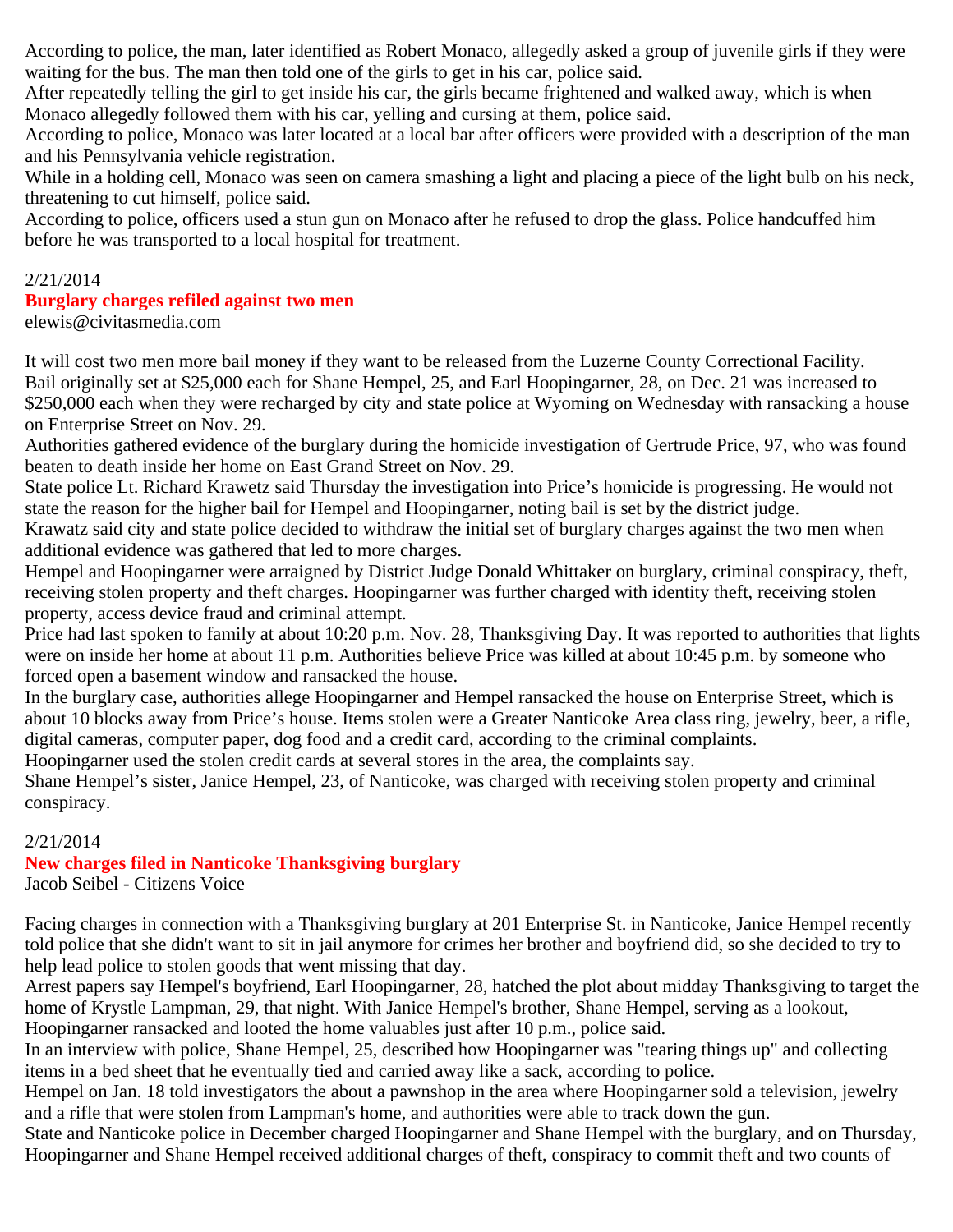receiving stolen property.

Hoopingarner and Shane Hempel are jailed at the Luzerne County Correctional Faculty, unable to post \$250,000 bail each.

Janice Hempel, 23, of 220 Enterprise St., was charged in December with receiving stolen property and conspiracy, but the affidavit gives no indication that she is getting anything in return for the information she provided authorities, and records she is still jailed at LCCF.

## 2/20/2014

## **Nanticoke man charged with child porn possession**

elewis@civitasmedia.com

A man charged with possessing child pornography allegedly told authorities his brain acted like the devil and angel. Josh Gensel, 31, of East Green Street, was arrested Tuesday by the state Office of Attorney General on charges he downloaded videos and pictures of children engaged in sex acts.

Gensel allegedly admitted he preferred boys and girls from 7 to 13 years old, and used several software sharing files to download the images.

Authorities allege in the criminal complaint that Gensel stated he had downloaded child pornography for 12 years knowing he would eventually be caught.

Gensel told authorities, "Half of my brain says that it isn't right and the other half says to look at it. It is the devil and angel," the complaint says.

Gensel was arraigned by District Judge Donald Whittaker in Nanticoke on four counts of child pornography, two counts of dissemination of children engaged in sex acts and a single count of criminal use of communication facility. He remained jailed Wednesday at the Luzerne County Correctional Facility for lack of \$100,000 bail.

Authorities served a search warrant at Gensel's residence and found a laptop computer that allegedly had four videos of suspected child pornography, the complaint says.

Gensel was arrested at his place of employment on Pierce Street in Kingston. When asked why authorities wanted to speak with him, he replied, "When the police come to your house for your computers, it is because of child pornography," according to the complaint.

Gensel allegedly told authorities he was involved in many youth volunteer organizations but never had any sexual contact with children "because there were always other people around."

A preliminary hearing is scheduled on Feb. 26.

## 2/20/2014

## **Nanticoke man heading to jail turns over more drugs**

Jacob Seibel - Citizens Voice

A Nanticoke man was already arrested and heading into the cell block when he handed an officer 200 bags of heroin he was hiding, police said.

Jeffery Seiwell, 30, of 343 Ridge St., Nanticoke, is charged with possession with intent to deliver, possession of a controlled substance, paraphernalia and driving without a license.

Kingston police stopped Seiwell around 2 a.m. Wednesday for a traffic violation. Seiwell told police he didn't have a license and that the car was a rental, according to the affidavit, but he wasn't on the rental agreement. Police asked him to get out of the car, and as Seiwell did, an officer saw two bundles of heroin on the driver's floor, the affidavit says. After Seiwell was taken to the police station, Seiwell told officers that he had more heroin stuffed in his right boot, the affidavit says. Police said they found 22 wax bags stamped with the word "transformers" in red ink.

Police asked him if he had anything else on him, the affidavit says. He said no, but when he was going into the cell block, Seiwell handed over "a block of white wax paper bags stamped transformers" that had 200 bags of heroin in it taped together and said, "Here, I'm already going to jail," according to the affidavit.

He is free on \$5,000 bail, awaiting a preliminary hearing for 1:30 p.m. on Feb. 26.

2/19/2014

**Teen murder suspect will leave adult jail**

Jacob Seibel - Citizens Voice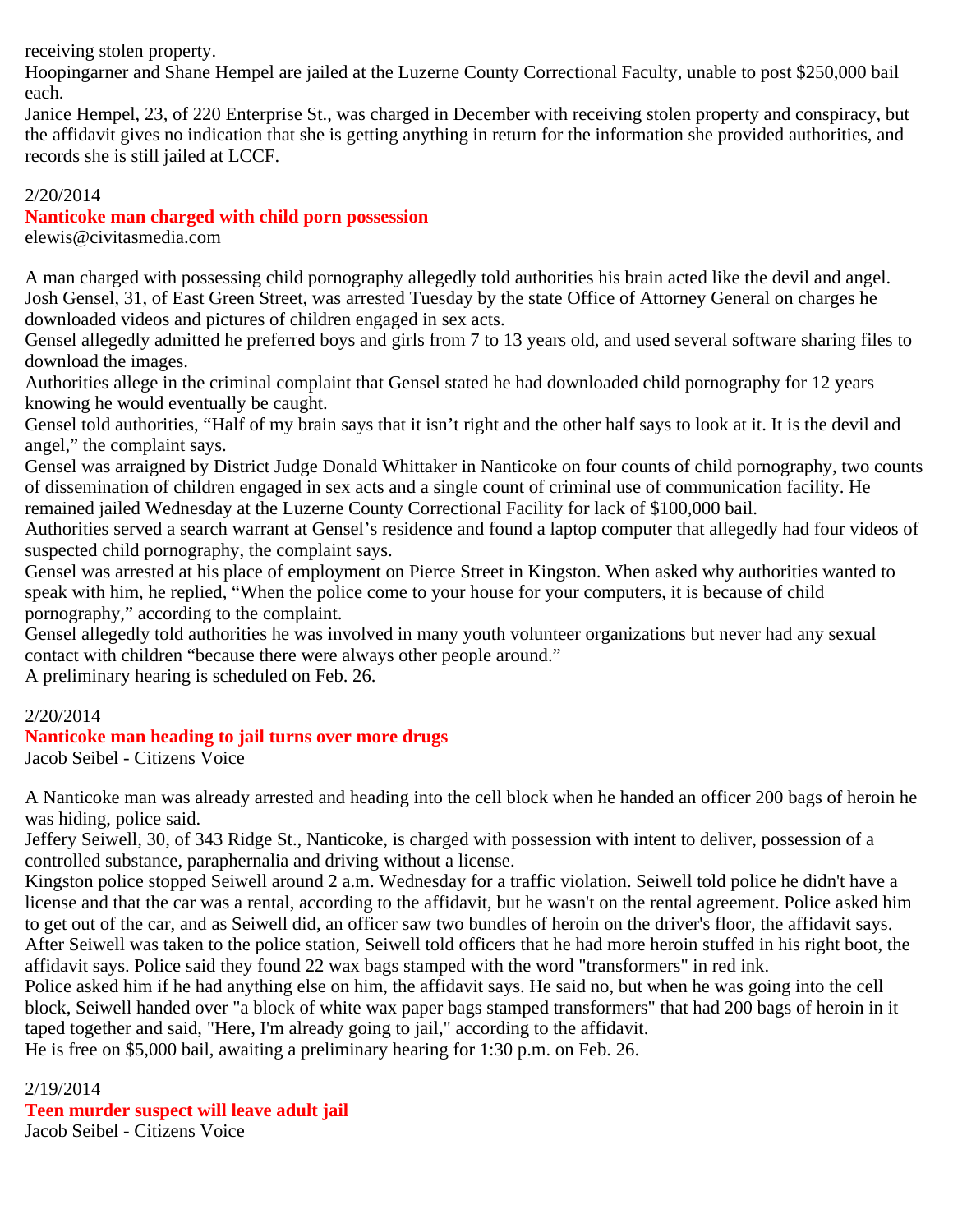The teenage driver accused of dismembering a Nanticoke man during a high-speed collision will move to a juvenile detention facility after spending five months in adult jail because he was unable to post \$1 million bail, a Luzerne County judge said Tuesday.

Judge Lesa S. Gelb granted Tyler Duda, 17, of Wyoming, unsecured bail under the stipulation that he be released to a juvenile facility in Northampton County. Gelb did not rule on whether the case would remain in adult court, where Duda could face decades in prison, or be sent to juvenile court, where he could remain in detention until age 21.

Duda is accused of crashing into Nickolas Zurilla, 59, at 72 mph on a Nanticoke street around 2:15 a.m., July 5, severing Zurilla's legs and torso before crashing into a house near where the man had been crossing the street. Duda was 16 at the time.

Duda's attorney, Demetrius Fannick, said forensic psychiatrist Richard Fishbein determined Duda is unfit for adult jail, but Assistant District Attorney Mamie Phillips said prosecutors were not given enough notice to prepare their own expert and needed more time before a hearing on moving the case to juvenile court.

Duda pleaded not guilty last week to third-degree murder, homicide by vehicle and related charges. Gelb set a hearing for 9 a.m., April 14 on the juvenile court issue.

#### 2/19//2014

#### **Stolen car driven into funeral home fence**

Jacob Seibel - Citizens Voice

A Plymouth man drove a stolen car into the fence of a funeral home on Sunday and begged a witness not to call the cops, police said.

Anthony J. Spudis, 31, of 73 Academy St., is charged with receiving stolen property, loitering, damaging property and driving without a license.William Reese called police after Spudis hit the fence at William A. Reese Funeral Chapel, 56 Gaylord Ave., at about 10 p.m., according to an affidavit. Spudis begged Reese not to call police, and fled on foot when Reese told him he had to call, police said.

Police found that the car Spudis drove was reported **stolen from Nanticoke**. Police said they later found Spudis trying to get inside a shed in the backyard at 144 Gaylord Ave.

#### 2/19/2014

# **Unsecured bail OK'd in vehicular homicide case Hearing to determine whether Duda's case goes to juvenile court**

rdupuis@civitasmedia.com

The teenage suspect in a crash that killed a Nanticoke man last summer was granted unsecured bail on Tuesday, with a hearing scheduled on whether to transfer the case to juvenile court.

Tyler Duda was 16 at the time of the July 5 incident that left Nicholas Zurilla, 59, dead after he was struck by an SUV outside his home at 340 W. Union St.

Luzerne County District Attorney Stefanie Salavantis has said Duda, of Kingston Township, took his mother's 2013 Ford Edge without her knowledge and was out joy riding with Donald Kinney Jr., 16, in Nanticoke on the way to visit a female friend.

Duda was arraigned in September by District Judge Donald Whittaker on charges of homicide by vehicle, third-degree murder, accidents involving death, driving without a license, speeding, reckless driving and failing to stay in lane. Duda has pleaded not guilty to the charges.

Duda, now 17, originally was held in lieu of \$1 million bail.

Luzerne County Judge Lesa Gelb on Tuesday set unsecured bail, releasing Duda to juvenile probation. He was to be held on an unrelated juvenile detainer, according to court records.

The girl whom Duda and Kinney were en route to visit told police about a phone call she said she had with Duda while he was driving that night.

While talking to Duda, the girl told police, she heard Kinney tell Duda to "slow down," and then heard the crash that sent Zurilla through the Ford's windshield and knocked Kinney unconscious.

A state police reconstruction of the crash alleges Duda was traveling in excess of 70 mph when he struck Zurilla, arrest papers say. The speed limit on West Union Street is 25 mph.

Zurilla had been sitting on the porch of his neighbor, Paul Murphy, at 341 W. Union St. As Murphy was about to enter his house, Zurilla was crossing the street and said in a loud voice, "This car is going to hit me," according to arrest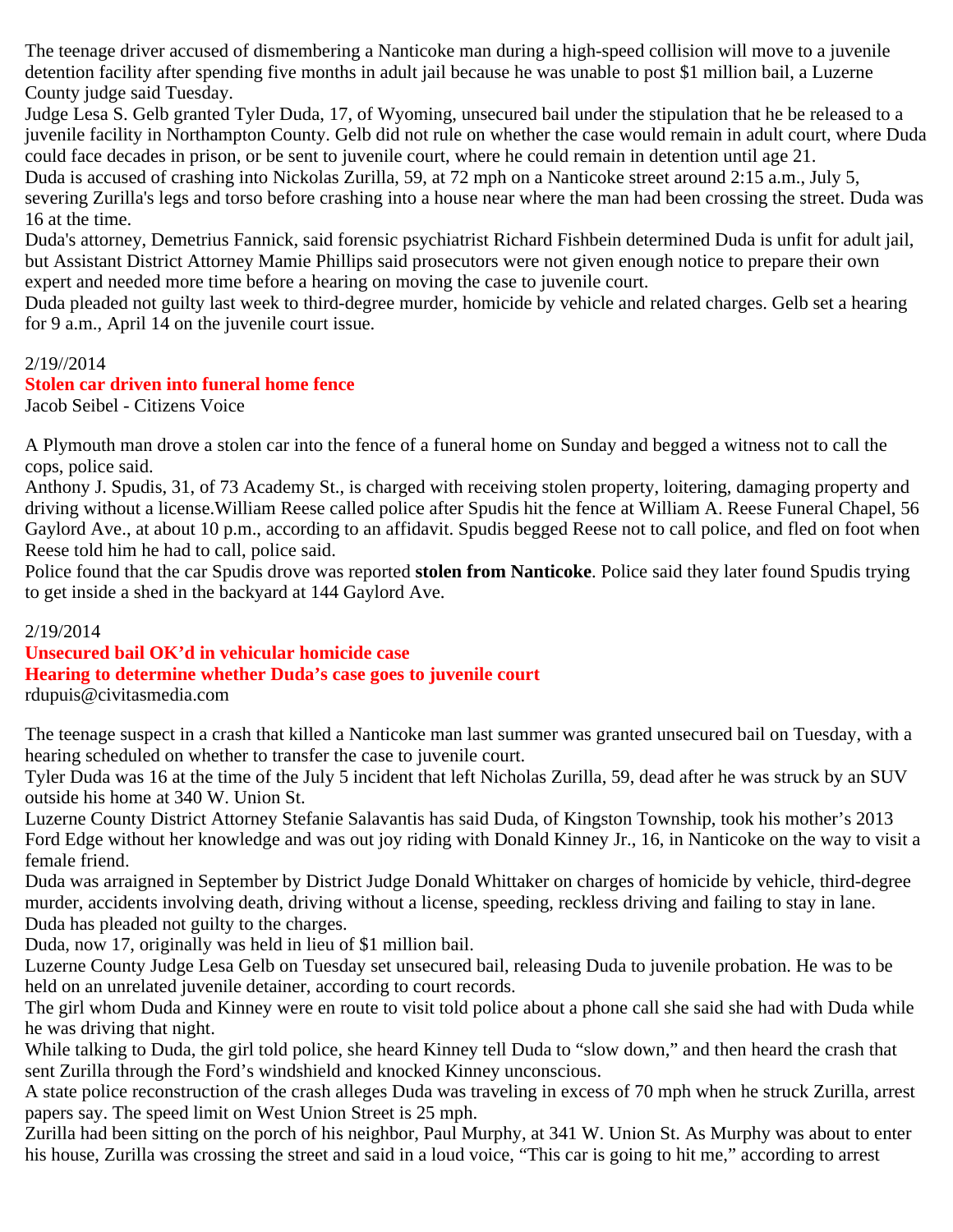papers.

Murphy turned around and "had seen a car, and a body in front of it going directly upward and to the left," arrest papers say.

Judge Gelb also set an April 14 hearing date on whether the case against Duda can be transferred to juvenile court. Court documents list Duda's legal team as First Assistant Public Defender Demetrius Fannick and Assistant Public Defender Cheryl Sobeski-Reedy.

## 2/14/2014

# **Teen accused of killing pedestrian pleads not guilty**

Citizens Voice

A 16-year-old driver accused of dismembering a Nanticoke man during a high-speed collision in July pleaded not guilty Friday during his initial appearance in county court.

Tyler Duda appeared before Luzerne County Judge Fred A. Pierantoni for his formal arraignment on third-degree murder, homicide by vehicle and related charges.

On Tuesday, Pierantoni will preside over a hearing to determine whether to move Duda's case to juvenile court and whether Duda's bail should be reduced.

Duda remains jailed in the Luzerne County Correctional Facility in lieu of \$1 million bail.

Duda, of Wyoming, is accused of crashing into 59-year-old Nickolas Zurilla at 72 mph on a residential Nanticoke street around 2:15 a.m. on July 5, severing Zurilla's legs and torso before crashing into a house 467 feet from where Zurilla had been crossing the street. Prosecutors say Duda took his mother's vehicle, went to pick up a friend and was driving to another classmate's house when the incident occurred,

## 2/10/2014

**Hanover Township police at about 3:45 a.m. Saturday arrested a Nanticoke woman on several charges after allegedly refusing to leave J.P. Mascaro & Sons at East Main Street.** Citizens Voice

According to police, Jennifer Lee Mieczkowski, 32, was involved in a reported domestic incident. Police said Mieczkowski arrived at the location and after being told to leave, she refused.

Officers arrived shortly after and asked Mieczkowski to leave, but after beginning to leave, she exited her vehicle and began yelling at a male worker.

Police said the suspect was advised to leave several times and officers struggled to handcuff her.

Mieczkowski is charged with defiant trespass, disorderly conduct and resisting arrest.

## 2/8/2014

# **Daughter hits dad with 2-by-4 in domestic incident**

Josh Horton - Citizens Voice

Police were called to a Nanticoke home for a domestic dispute where a woman struck her father in the head with a 2-by-4, police said.

Police arrived at 126 W. Washington St. for a physical domestic between John Wojciechowski, 45, and his daughter, Kailey Wojciechowski, 18. Kimberly Wojciechowski, John Wojciechowski's wife and Kailey Wojciechowski's mother, answered the door when police arrived and appeared to be intoxicated, police said.

The mother stated John Wojciechowski broke down Kailey Wojciechowski's door and began striking her. Police reported red marks on Kimberly Wojciechowski's face in the area of her left temple and right cheek.

Kailey Wojciechowski told police her father was choking her mother and admitted to striking her father in the back of the head with a 2-by-4. She told police she was protecting her mother, who she said was turning blue.

John Wojciechowski told police his daughter's boyfriend brought drugs to his wife and daughter and he asked him to leave.

John Wojciechowski is charged with two counts of simple assault, while Kailey Wojciechowski is charged with simple assault and harassment. Both were arraigned before Magisterial District Judge Diana Malast on Wednesday. Both are free on \$1,000 unsecured bail and a preliminary hearing is set for 1 p.m. Feb. 12.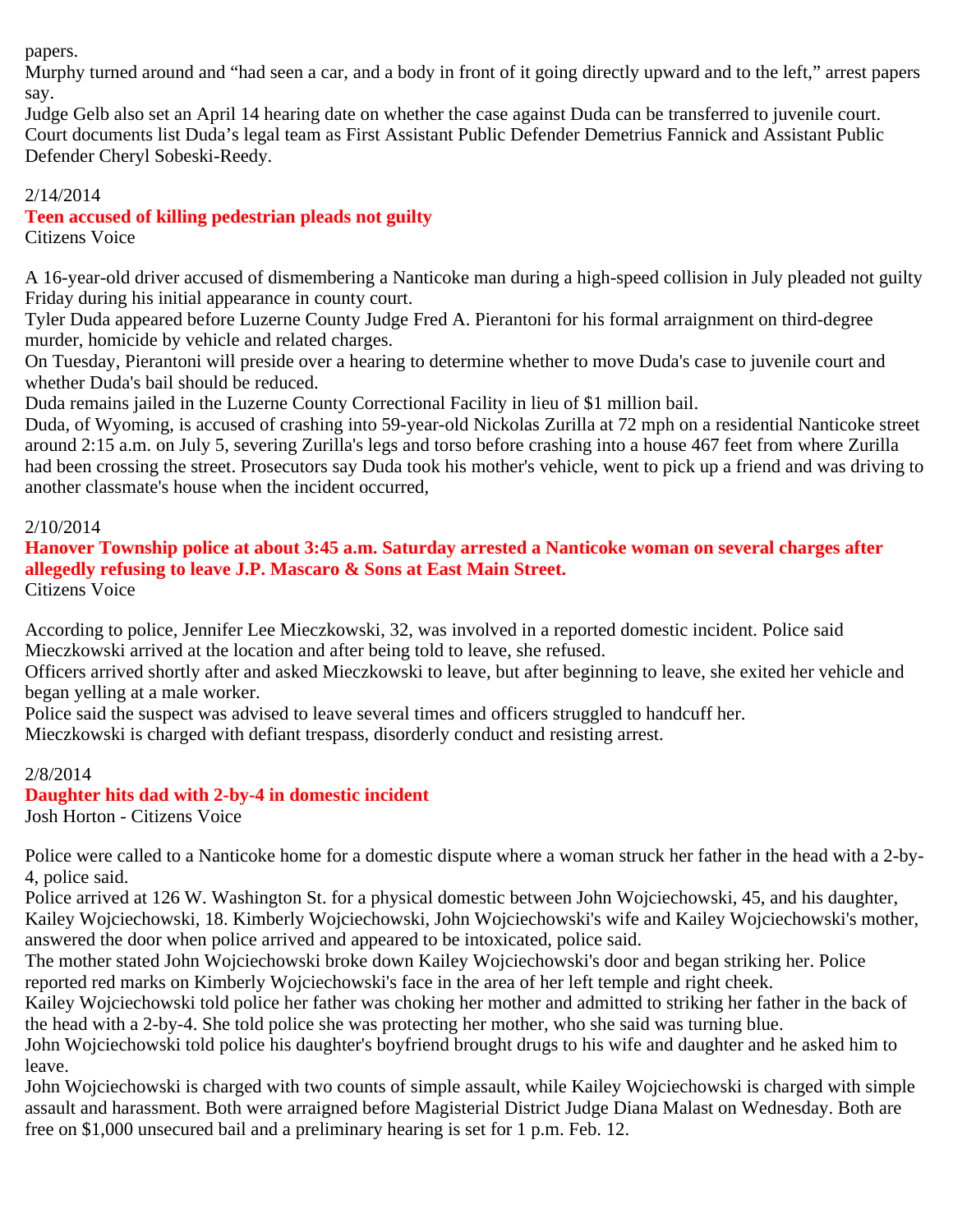#### 2/1/2014 **Three accused of manufacturing methamphetamine**

Josh Horton - Citizens Voice

Two men and a woman from Luzerne County were arrested and identified as methamphetamine manufacturers late Thursday night, police say.

Kevin Jones, 32, of 152 Valley View Drive, Hunlock Township; Nicole Booth, 20, of 127 Grand St., Nanticoke and James Hauer, 19, of 4 Thomas St., Nanticoke, were arrested and charged with two counts of manufacturing with intent to deliver, one count of possession of a controlled substance, three counts of possession of red phosphorus with intent to manufacture a controlled substance, risking catastrophe, illegal dumping of methamphetamine waste and conspiracy. Jones was driving a Ford Focus when police pulled him over. Jones, Booth and Hauer were taken into custody without incident.

Police noticed a plastic bag containing isopropanol antifreeze, iodine, hydrogen peroxide and packages of pseudoephedrine in plain site. During a search of the vehicle, police found methamphetamine and more items used to manufacture the drug, including red phosphorous, fuel, funnels, glassware. Numerous containers containing unidentified liquids were also found, police said.

Jones, Booth and Hauer were unable to post bail and are currently lodged at Luzerne County Correctional Facility.

#### 1/31/2014

## **New arrest delays sentencing for drug trafficker**

elewis@civitasmedia.com

The sentencing hearing for a Nanticoke man who pleaded guilty to trafficking a party drug from China was continued because of a new arrest.

Peter Sepling, 43, was scheduled to be sentenced Thursday by U.S. District Court Judge A. Richard Caputo, but the judge continued Sepling's sentencing hearing until April 15 based on a request by attorney Joseph P. Nahas. Nahas stated in court papers that he was notified on Jan. 23 that his client, Sepling, was rearrested in another matter and was jailed.

It could not be learned where Sepling was arrested. Amanda Endy, secretary for the U.S. Attorney's Office, had no comment. Nahas could not be reached for comment.

A review of court databases in Pennsylvania, Maryland, New York, New Jersey and Ohio, and the federal court docket PACER for recently filed criminal complaints for Sepling returned zero results on Thursday.

Sepling on Oct. 28 pleaded guilty to aiding and abetting the trafficking of gamma butyrolactone in April 2011. Under the terms of the guilty plea, Sepling maintained his right to challenge whatever sentence is imposed.

Sepling and John Nikoloff, of West Wyoming, were indicted by a federal grand jury in June 2011, after a parcel containing 1.1 kilograms of gamma butyrolactone was delivered to Nikoloff's address on April 26, 2011.

U.S. Custom officers working at a DHL Courier facility in Kentucky targeted a parcel from China to Nikoloff. The parcel was delivered by an undercover state police trooper to Nikoloff's residence.

Nikoloff told authorities he accepted the parcel on behalf of Sepling. He delivered it to Sepling when they met later on April 26, 2011, on Wyoming Avenue in Kingston.

A search of Sepling's residence uncovered 111 bottles of anabolic steroids and numerous bottles of pills and liquids, court records state.

Nikoloff pleaded guilty to conspiring to distribute a controlled substance. He was sentenced Nov. 25 to two years probation.

## 1/30/2014

# **Nanticoke woman faces trial in 2012 bar brawl**

jseibel@citizensvoice.com

More than two years after a bar brawl in Nanticoke that ended with a woman getting her face slashed, the alleged primary aggressor will stand trial on several charges, none of which are related to the slashing.

Melanie Figueroa, 22, of 140 Sharpe St., Nanticoke, was charged in October with two counts each of simple assault and harassment and one count each of disorderly conduct and purchasing alcohol as a minor.

The charges stem from a Jan. 1, 2012, box-cutter slashing incident that severely injured Jennifer Mieczkowski. Figueroa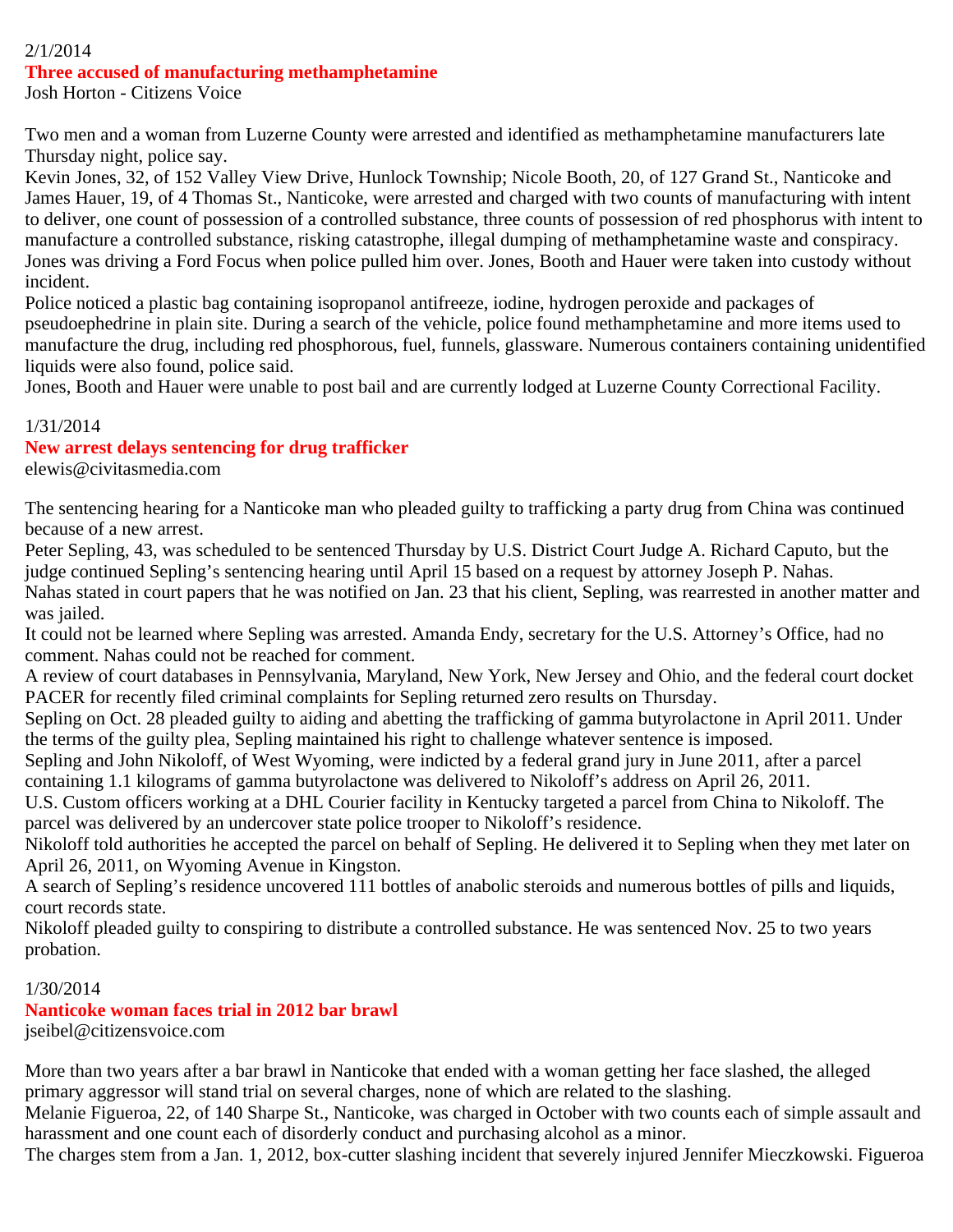was not charged with being the slasher, however.

"We could not prove that Melanie Figueroa was the slasher," Nanticoke police Chief William Shultz said when her charges were filed. "Our investigation revealed that was not the case."

According to the police affidavit, officers were dispatched to the former Prospect Street Cafe at 23 S. Prospect St. about 2 a.m. New Year's Day to a report of a brawl. Among the injured was Mieczkowski, who suffered severe cuts to the face.

Mieczkowski testified that at some point during the fight, Figueroa was hitting her with closed fists. She said she then got on top of Figueroa and that someone else had hit her in the back of the head.

After someone broke up the fight, Mieczkowski said, "I stood up and blood started running down my face."

She began to cry and said, "Someone had slashed my face multiple times."

Witnesses reported that several fights took place within the bar that night, but the first began when Briana Engle, was assaulted, the affidavit says.

Figueroa told police a bouncer had let her into the bar without checking her identification.

Engle and two people who accompanied her to the bar, Justin and Shawn Eckrote, testified that Figueroa was acting disorderly. Justin Eckrote suggested they leave and avoid getting into an altercation, but just before they could, Figueroa came up behind Engle and pulled her to the ground by the hair.

Figueroa beat Engle until Justin Eckrote pulled her off, at which point Figueroa confronted Mieczkowski, who also tried to intervene, Engle testified.

Engle, who was not hurt, said Figueroa was the primary aggressor during the fight.

Magisterial District Judge Donald L. Whittaker dismissed one count of simple assault because Engle had no reported injuries. Figueroa will go to trial on the others.

# 1/28/2014

## **Guilty plea entered in theft, trespassing**

Times Leader

A Nanticoke man pleaded guilty Monday in Luzerne County Court in connection with two theft and trespassing cases from last summer.

Joshua G. Bobbin, 21, entered the pleas before county Judge David W. Lupas.

According to investigators, on July 16 Bobbin and another man cut the battery out of a recreational vehicle, and fled in a vehicle registered at Bobbin's address. The owners later identified Bobbin from a photo line-up.

On July 18, police were dispatched to a burglary in progress at a barn on Huntsville Road in Shavertown. Police said found one suspect in the woods nearby who identified Bobbin as the other person with him.

He must pay \$360 restitution for the battery and \$3,738 for the barn burglary and will be sentenced in March.

## 1/24/2014

## **Four charged after Nanticoke drug raid**

jhalpin@citizensvoice.com 570-821-2058; @cvjimhalpin

Four Nanticoke residents are facing dug trafficking charges after police raided a home across from Greater Nanticoke Area High School on Thursday evening and found thousands of dollars in drugs.

Police say Irene Louis, 19, Khalif Jabar Gillespie, 24, Johnny Al Quara Jamison, 33, and his brother, Lamarr Jamison, 27, all of 424 Kosciuszko St., are facing numerous drug offenses after officers found some 500 packets of heroin worth \$10,000 along with 95 packets of crack cocaine, \$5,000 in cash, drug paraphernalia and five guns.

"They were all loaded and ready to go," Nanticoke police Chief William Shultz said.

Police and the Luzerne County Drug Task Force raided the home at 424 Kosciuszko St. about 4:30 p.m. Thursday following a series of controlled drug buys, he said.

Officers found Lamarr Jamison in possession of "Diesel" heroin packets marked with a fuel dispenser, the same as packets sold to a confidential informant, according to a police affidavit. Near him, police found bags of crack stamped with a dinosaur or a blue rabbit, police said.

Police say they found hundreds of dollars in documented buy money during the search.

All of the drugs, cash and handguns were found in the area of Lamarr Jamison, Gillespie and Louis, police said. Two revolvers were stolen, and Lamarr Jamison and Gillespie are convicted felons, according to police.

Police charged all four with multiple counts of possessing a controlled substance with the intent to deliver, drug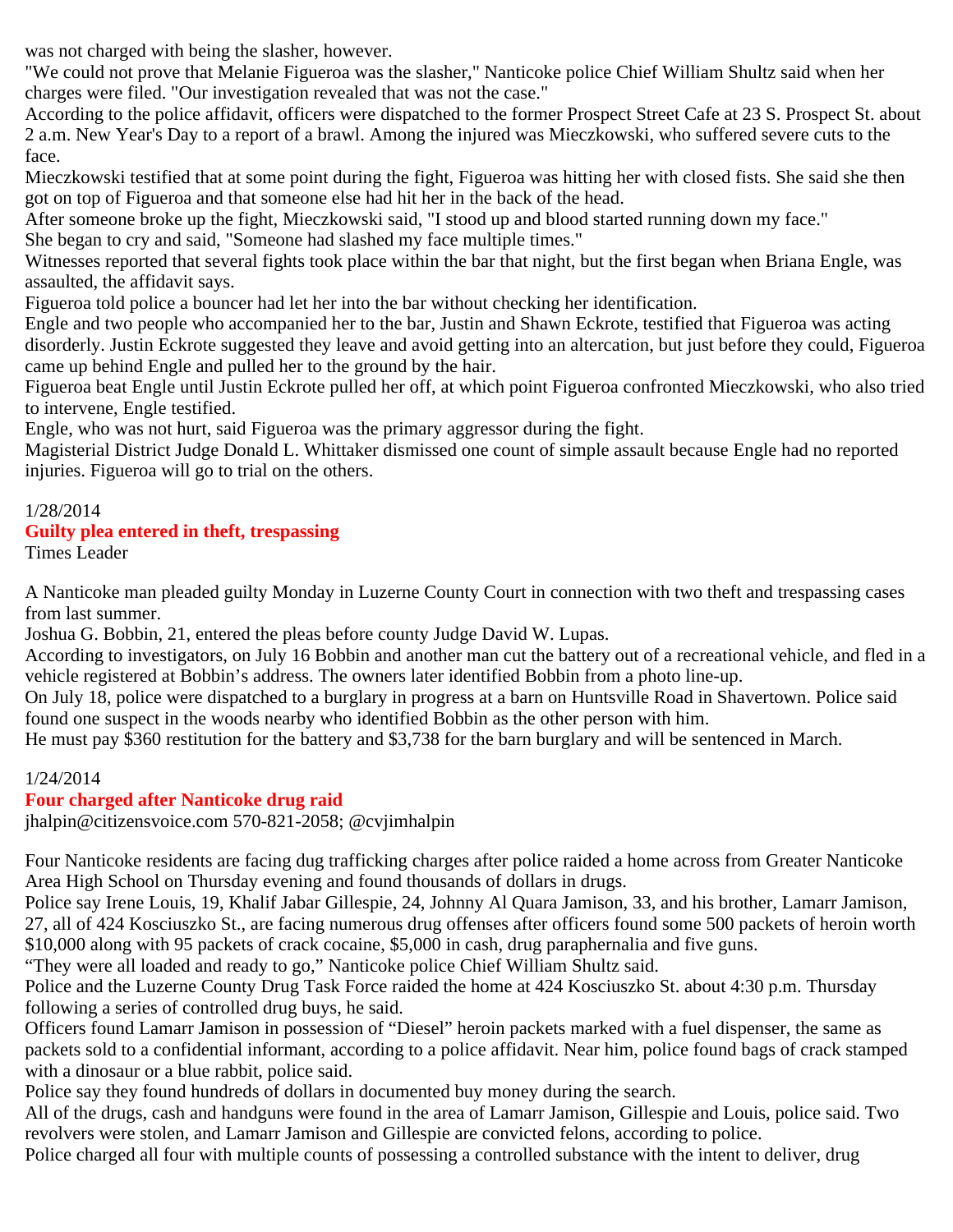possession and possession of drug paraphernalia.

Louis, Lamarr Jamison and Gillespie were also charged with counts of receiving stolen property, and Lamarr Jamison and Gillespie were charged with possessing firearms as felons.

Magisterial District Judge Paul Roberts arraigned all four Friday morning and set their bail at \$75,000. They were being held at the Luzerne County Correctional Facility with preliminary hearings set for Feb. 5 at 1 p.m.

# 1/24/2014

# **Drugs, guns found in house across Greater Nanticoke Area schools**

Edward Lewis - elewis@civitasmedia.com

Four people from Newark, N.J., were arraigned Friday after authorities said they used a house in a school zone to package and peddle a large amount of heroin, crack cocaine and marijuana.

Police Chief Bill Shultz said city police and drug agents with the Luzerne County Drug Task Force under the state Office of Attorney General "quickly reacted" to shut down the drug haven at 424 Kosciuszko St. late Thursday afternoon.

The house is located directly across the street from Greater Nanticoke Area high school, middle school and elementary schools, and the recess yard for children.

Authorities said they found five loaded handguns, ammunition, 450 heroin packets in a shoe box, more than 50 heroin packets scattered in different bedrooms, 95 bags of crack cocaine, a small amount of marijuana, two marijuana grinders and smoking pipes, a marijuana water bong and nearly \$5,000 throughout the house, Shultz said.

"This was a quick one," Shultz said. "In less than 24 hours, we were able to get a couple of (drug) buys out of there. We got our buys that we needed and moved quick because of the school zone and not knowing the individuals in the house." Arrested from the house were:

• Lamarr Jamison, 27, charged with eight counts of possession with intent to deliver a controlled substance, four counts each of possession of a controlled substance, receiving stolen property and possession of drug paraphernalia, three counts of illegal possession of a firearm and two counts of criminal use of communication facility.

• Johnny Al Quara Jamison, 33, charged with four counts of possession with intent to deliver a controlled substance, three counts of possession of drug paraphernalia, two counts of possession of a controlled substance and a single count of possession of marijuana.

• Khalif Jabar Gillespie, 24, charged with four counts each of possession with intent to deliver a controlled substance, possession of a controlled substance and receiving stolen property, three counts of illegal possession of a firearm, and two counts of possession of drug paraphernalia.

• Irene Louis, 19, charged with four counts each of possession with intent to deliver a controlled substance, possession of a controlled substance, receiving stolen property and possession of drug paraphernalia.

They were arraigned by District Judge Paul Roberts in Kingston, and all were jailed at the county correctional institution for lack of \$75,000 bail each.

The four are originally from Newark, N.J., Shultz said.

Johnny Jamison was first to reside in the Kosciuszko Street residence, with his brother Lamarr Jamison and his girlfriend, Louis, moving in a few months ago. Gillespie is believed to have moved in a few weeks ago, Shultz said.| Shultz said Lamarr Jamison was the "major dealer" at the house.

Under state law, anyone convicted of selling illegal drugs within 1,000 feet of a school faces a mandatory two-year prison sentence.

Court records from Essex County, N.J., say Gillespie was sentenced in August to two years probation on a charge he had narcotics in a school zone in May.

# 1/17/2014

**Wilkes-Barre homicide case closed after suspect's death** jhalpin@citizensvoice.com 570-821-2058; @cvjimhalpin

Prosecutors have dropped the case against homicide suspect Brandon Leigh Switzer after his unexpected death earlier this month, according to court documents.

Switzer, 23, of 168 E. Union St., Nanticoke, was charged with a single count of involuntary manslaughter in the death of Zachary J. Williams, 23, of 135 Park St., Nanticoke.

Switzer claimed he accidentally shot Williams, his close friend, while playing with a Beretta 9mm pistol at his friend's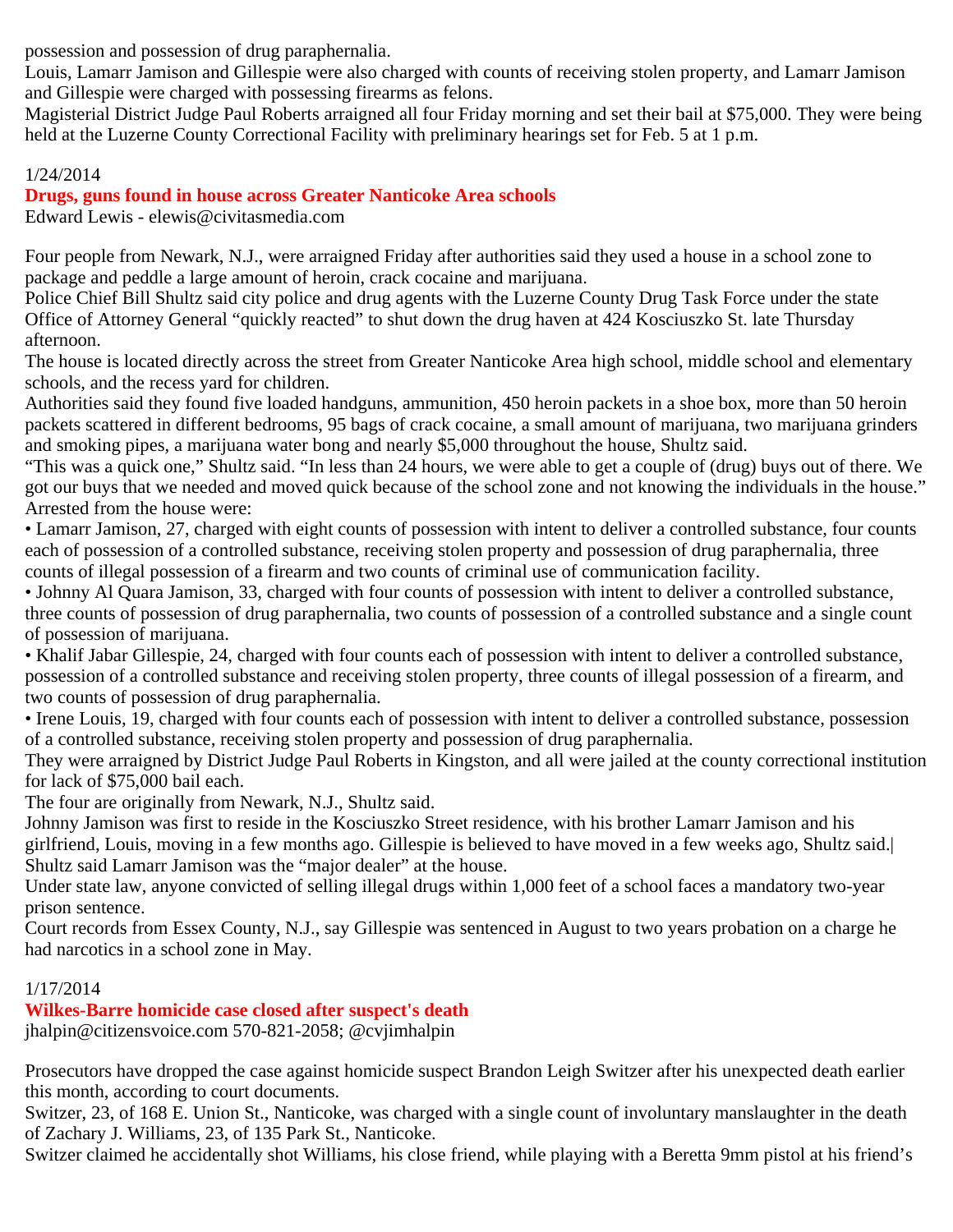house on Sherman Street in Wilkes-Barre on June 25.

His obituary says Switzer died Jan. 3, but does not say how. Nanticoke police Chief William Shultz said an ambulance was dispatched to his home that day for a choking call and that Switzer was taken to an area hospital.

The case was not handled as a police matter, he said.

"We were not called to that residence," Shultz said. "We later found out that he died."

Switzer's cause and manner of death are still pending the results of toxicology testing, according to the Luzerne County Coroner's Office.

Wilkes-Barre police arrested Switzer on June 25 after Williams was fatally shot in the head at 32 N. Sherman St. Court documents say Switzer told police he brought the weapon to his friend's house and began playing with it along with Williams. The pair loaded and unloaded the weapon, operated the slide and passed it back and forth, according to police.

Switzer told investigators Williams handed the weapon back to him at one point and he reloaded it, but then Williams asked to see it again.

Switzer ejected the magazine and began to hand the weapon to Williams when he remembered the gun had a round chambered, according to police. Switzer told police he took the weapon and began to release the hammer with his thumb when his thumb slipped and he shot Williams in the head.

Williams was pronounced dead at Geisinger Wyoming Valley Medical Center in Plains Township later that day. Police arrested Switzer at the scene and charged him with involuntary manslaughter, a first-degree misdemeanor. Switzer posted \$250,000 bail through a bondsman the next day and in August waived his right to a preliminary hearing, with his attorney saying he had reached a tentative plea agreement with prosecutors for what he termed a "horrible accident."

Prosecutors on Thursday moved to cease prosecution of the case because of Switzer's death. The same day, Luzerne County Judge David W. Lupas signed the order that the case be nolle prossed.

## 1/17/2014

## **Teens charged in West Side tire slashings**

By James Halpin and Denise Allabaugh, Staff Writers Citizens Voice

Four Luzerne County youths are implicated in a series of tire slashings that hit West Side communities this week. Police captured the four early Friday in connection with a vandalism spree in Wyoming, West Pittston and Exeter on Thursday.

Wyoming authorities alone reported 24 vehicles had their tires slashed while parked along Moosic Street, Wyoming Avenue, Atherton Avenue, Institute Street and the Midway Shopping Center.

A home window was also broken during the spree, which took place Thursday between 1-5 a.m.

Exeter police arrested the suspects after finding them walking along Wilson and Whitlock streets and in possession of knives.

Police identified the suspects as Harley Davidson Johnson, 19, of West Pittston; Allan Recine Herring Jr., 19, of Nanticoke; Joshua Tyler Rose, 18, of Exeter; and a 15-year-old juvenile.

The juvenile is being charged as a minor, and Rose was released without charges because he cooperated, police said. Investigators charged Johnson and Herring with 35 counts of criminal mischief, six counts of conspiring to commit criminal mischief, six counts of loitering or prowling at night, two counts of corruption of minors, two counts of interfering with the custody of a committed person and one count of possession of a weapon.

Magisterial District Judge Michael G. Dotzel arraigned them Friday morning and set bail at \$30,000. They are being held at the Luzerne County Correctional Facility with preliminary hearings set for Jan. 29 at 9 a.m.

## 1/16/2014

# **Nanticoke man charged with marijuana possession**

By Edward Lewis - elewis@civitasmedia.com

A Nanticoke man facing marijuana possession charges filed in December was arrested on similar offenses when police allegedly found 110 heroin packets and three bags of marijuana hidden in his pants.

Jahleel Khiry Owens, 21, of East Main Street, was a passenger in a vehicle that was stopped on Main Street for a license plate that was unreadable at about 7:30 p.m. Wednesday.

Police detected an odor of marijuana coming from Owens, according to the criminal complaint.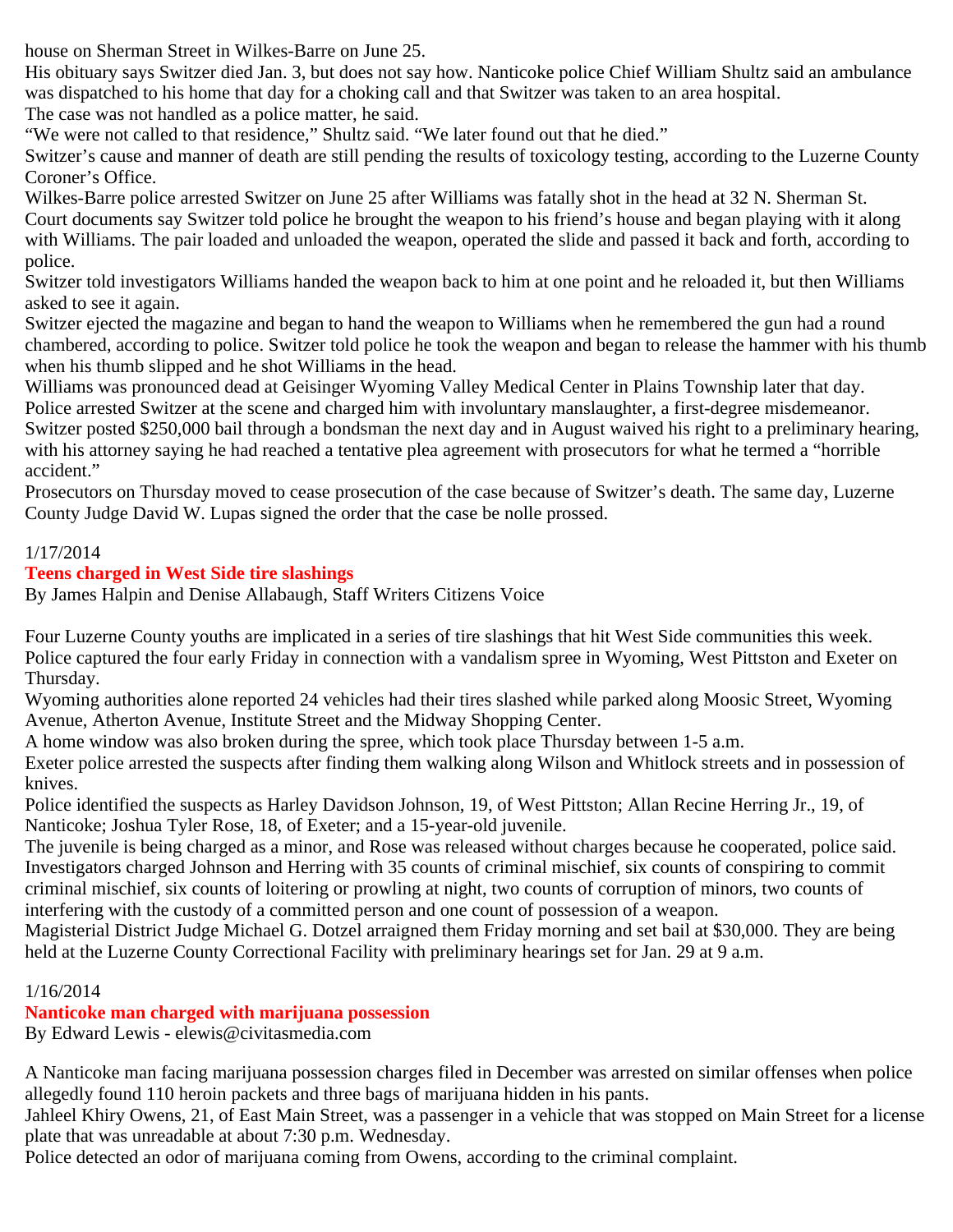Owens allegedly told police he smoked marijuana about 20 minutes before the car was stopped.

Police detained Owens transporting him to Kingston Police Headquarters where he said, "I have dope," and unzipped his pants and removed a plastic bag allegedly containing 110 heroin packets and three plastic bags containing marijuana, the complaint says.

Owens admitted to police he sells marijuana and gives heroin to "friends" to sell on his behalf, according to the complaint.

Court records say Owens was released from the Luzerne County Correctional Facility on Dec. 26 when he posted \$50,000 bail on similar offenses filed by Kingston police on Dec. 19.

In that case, Owens was driving a vehicle that slid into a snow pile on North Maple Avenue. An odor of marijuana was detected in the car.

Police allege they found a gallon-size bag completely filled with marijuana and ammunition inside the car. A juvenile passenger in the car was found with a loaded .22 caliber handgun concealed under his clothing.

Police said the handgun was reported stolen to Wilkes-Barre police on Nov. 12.

Owens was arraigned Thursday by District Judge Joseph Carmody in West Pittston on two counts each of possession with intent to deliver a controlled substance, possession of a controlled substance and possession of drug paraphernalia. He was jailed at the county correctional facility for lack of \$100,000 bail.

## 1/15/2014

## **Police: Nanticoke man led cops on chase with pregnant woman in car**

jhalpin@citizensvoice.com 570-821-2058; @cvjimhalpin

A Nanticoke man is charged with endangering the welfare of a child after police say he led officers on two separate high-speed chases on the same night with a pregnant woman in the car.

State police on Wednesday took out a warrant also charging James Michael Hughes, 26, of 287 State St., with reckless endangerment, criminal mischief, unauthorized use of a vehicle, resisting arrest, fleeing police and numerous summary traffic offenses.

Newport Township police first encountered Hughes about 12:40 a.m. Dec. 5, when he refused to pull over for an officer while driving southbound on Interstate 81 near the Nuangola exit, according to a police affidavit filed in court.

The officer ended the pursuit after the vehicle, a red GMC Jimmy, exited onto Blue Ridge Trail, police said.

But a state trooper spotted the vehicle a little more than an hour later turning into the Walden Park housing development, police said.

The driver, later identified as Hughes, tried to make a U-turn but was blocked by the police cruiser, the affidavit says. Hughes then sped down Walden Drive, straddling the double yellow line as he drove down the middle of the road, police said.

The officer chased the Jimmy through the development and into the backyard of a home on Red Coat Lane, until at last the vehicle lost traction on an embankment along Colony Drive, according to police.

Police say the vehicle slid down the embankment, but Hughes continued driving for about a quarter mile until the SUV got stuck on a downed tree.

Hughes then fled the scene through the woods in an unknown direction, leaving behind his passenger, Brandy Peters, police said.

Peters, who at the time was seven months pregnant, told troopers Hughes is her boyfriend's cousin. Hughes had called and asked her to give him a ride, but when she arrived at a Nanticoke house to get him, he insisted on driving and took the keys from her, police said.

Peters told police she thought Hughes fled from officers because he might have had drugs or weapons in his possession. Police on Wednesday got a warrant for Hughes' arrest. Court records indicate he was still wanted Wednesday afternoon.

## 1/15/2014

# **Split verdict in Nanticoke acid-trip trial**

**Carl May tangled with police in his boxers, said he was Jesus**

By Roger DuPuis - rdupuis@civitasmedia.com

A Nanticoke man who scuffled with police after they found him high on acid and sitting in the street in his underwear was found guilty of resisting arrest and disorderly conduct after a jury trial in Luzerne County Court.Carl John Thomas May, 22, was acquitted on charges of aggravated assault and simple assault, however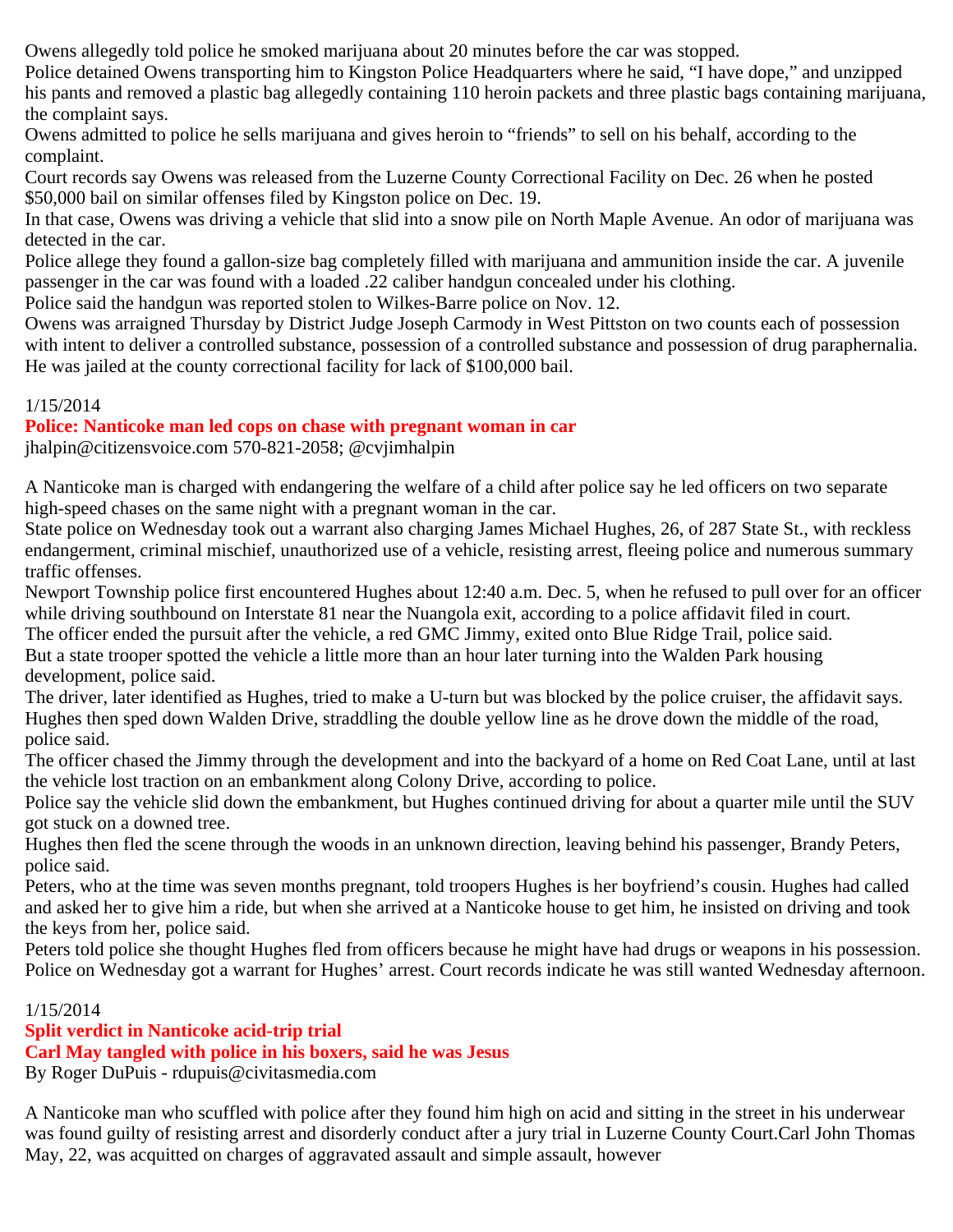According to an affidavit, police patrolling Kosciuszko Street shortly after 3 a.m. April 7 saw May sitting in the crosswalk at East Church Street, wearing only boxer shorts.When officers pulled up next to May and asked if everything was OK, he stood up, grabbed the passenger door of the squad car, growling, and grabbed Patrolman Joseph Buchalski's jacket, police said

Sgt. Brian Williams got out of the car and approached May, putting out his hand and trying to calm him down. But May kept moving toward the officer, according to court documents, and Williams grabbed the man's arm, taking him to the ground.

That's when May's mother came out of the house and pleaded with her son to stop fighting with police, telling the officers that May had taken acid. May responded by telling her he was Jesus, according to the affidavit.

As the struggle between Williams and May continued, Buchalski warned May that he was going to use a Taser on him. Two jolts were required before May was subdued, Buchalski wrote.

"May appeared to be totally incoherent, making growling, grunting, inaudible utterances which did not make any sense," Buchalski wrote.

May was transported to Geisinger Wyoming Valley Medical Center. Williams, who suffered a knee injury and ripped uniform, was taken to Wilkes-Barre General Hospital for treatment, police said.

Jurors in May's trial before Judge Michael T. Vough were seated Monday afternoon. Jurors deliberated for just over half an hour Tuesday before rendering a verdict.

May was ordered to report to probation pending sentencing at 9 a.m. March 10

# 1/11/2014 **Nanticoke police activity**

Citizens Voice

City police responded to the following incidents:

Pamela Aftewicz of Nanticoke reported someone entered a property on New Grant Street and stole copper pipes, fittings and wiring.

Henry Nowak of South Hanover Street reported someone stole a package from his porch containing five boxes of 16 Keurig Vue cups.

Jacob Garner of West Field Street reported someone threw an egg on his girlfriend's vehicle and dumped a type of tomato paste on it.

# 1/7/2014

# **Nanticoke police activity**

Citizens Voice

Nanticoke police responded to the following incidents:

Krista Fetterman of East Church Street reported someone keyed her vehicle.

Dora Molina of East Washington Street reported someone slashed all four of her vehicle tires and keyed the driver's side.

Gary Grey of Espy Street reported someone slashed the rear driver's side tire of his vehicle while it was parked in front of his home.

Robert Olsen of East Grove Street reported someone entered his vehicle and stole a Verizon Blackberry cellphone and a Dell Inspirion laptop computer.

Police cited George A. Spencer, 35, of Nanticoke, with public drunkenness after he was allegedly found intoxicated and yelling for police to arrest him in the area of 100 W. Church St. on Jan. 1.

# 1/7/2014

# **Police: Nanticoke man growing marijuana in bedroom**

jhalpin@citizensvoice.com

A Nanticoke resident is accused of being a marijuana dealer after police say they found a growing operation and packaged drugs in his bedroom.

Michael Bilby Coombs, 23, of 260 E. Green St., is charged with two counts of possessing marijuana with the intent to deliver and one count of possessing drug paraphernalia.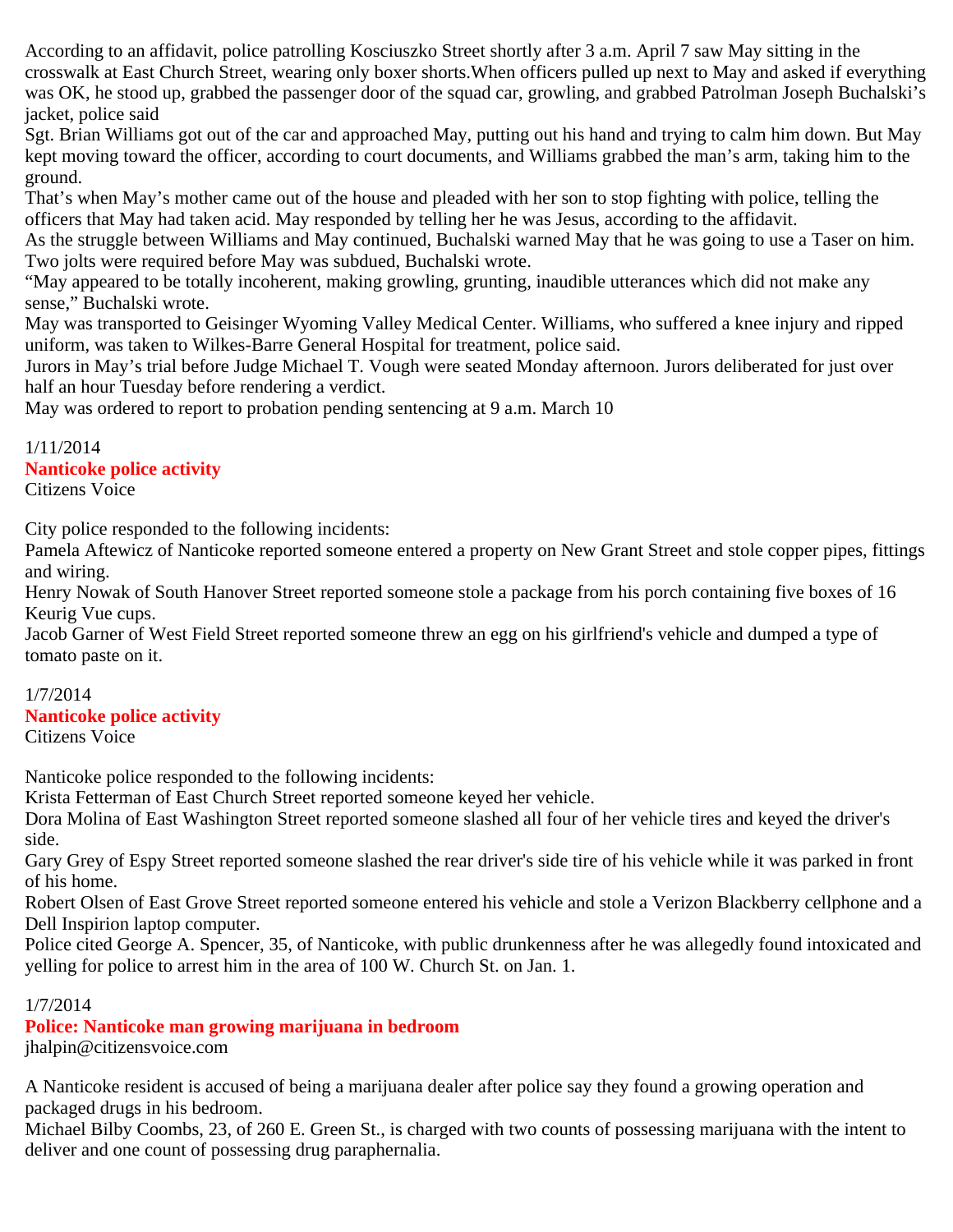Nanticoke police raided Coombs home about 4:30 p.m. Friday with a warrant allowing them to search his bedroom. Investigators found two flower pots containing sprouting plants in the bedroom closet, according to a police affidavit. The plants had recently been watered and had a fan blowing on them with lights shining from a rod above, police said. Officers also found empty marijuana bags, small bits of marijuana and a blunt, the affidavit says.

Police say Coombs came home as they were searching his room. After being arrested, police found Coombs in possession of a marijuana grinder, a pipe and a sock containing nine bags of marijuana, according to the affidavit. Coombs also had a joint tucked behind his ear, police said.

Asked what he was doing, Coombs told police he was smoking marijuana, the complaint says.

Magisterial District Judge Martin Kane arraigned Coombs on Saturday morning and set his bail at \$20,000, which records show Coombs subsequently posted. He is due back in court for a preliminary hearing at 1 p.m. Jan. 15.

1/4/2014

Work-release inmate who failed to return captured **Citizens Voice**

A Luzerne County Correctional Facility inmate wanted for escape has been captured.

John Patrick McNew, 42, of 1210 S. Prospect St., Nanticoke, is charged with felony escape after authorities say he left for a work-release program Christmas Eve and never returned.

McNew was set to be released between Feb. 16 and Feb. 15, 2015, on convictions of driving under the influence, receiving stolen property and driving drunk with a suspended license.

Court documents show he crashed a stolen car into a guardrail in Plymouth in February 2012, then fled the scene. Court records show that after his capture, McNew was arraigned before Magisterial District Judge Rick Cronauer, who set bail at \$25,000.

McNew was returned to the county jail with a hearing set for 10 a.m. Jan. 9.

## 1/3/2014

# **Police: Nanticoke man stole to support drug habit**

jhalpin@citizensvoice.com

A Nanticoke man is accused of breaking into a relative's home and stealing jewelry, cash and a shotgun to feed a drug habit.

Marc J. Zawadzki, 40, of 1253 Center St., is charged with burglary and two counts each of theft and receiving stolen property.

According to a police affidavit, the burglary was discovered the afternoon of Oct. 25 after Helene Zawadzki's daughter got locked out of her house at 47 Gillespie St. in Swoyersville.

A hidden spare key was missing, and upon entering her home Helene Zawadzki found things out of place in her bedroom, police said. She discovered a safe under her bed had been opened and two aquamarine rings and about \$1,000 in cash had been stolen, the affidavit says.

Jewelry had been stolen from numerous boxes in her dresser, and a shotgun was also missing, police said. Helene Zawadzki told police her former brother-in-law, Marc Zawadzki, had a drug problem and may have been responsible, the affidavit says.

On Nov. 10, Helene Zawadzki got some of the stolen jewelry back from Marc Zawadzki's mother, and she showed police text messages he sent her apologizing for breaking in, police said.

One message said the shotgun was at the home of Helene Zawadzki's ex-husband, Paul Zawadzki, so police went to his home at 27 Pomona St., Kingston, and recovered the weapon, the affidavit says.

But some of the property was gone. Police say Marc Zawadzki sold a stolen necklace to a gun shop in Nanticoke for \$127 and a gold ring with a blue stone to a pawn shop in Swoyersville.

About two weeks after selling the necklace, Marc Zawadzki went back to the gun shop "very distraught," saying he had made a mistake, police said. The necklace, however, had been melted after the required five-day holding period. During questioning, Marc Zawadzki told police he went to Helene Zawadzki's home to get his brother's truck and that

his brother told him to go inside and get some jewelry to sell to pay for repairs to the truck, the affidavit says. He also claimed he thought the shotgun was his father's, police said.

But Paul Zawadzki told police he never gave his brother permission to enter the house or take anything, and that Marc Zawadzki already knew about the hidden key because he had been present when Paul Zawadzki got them in the past, the